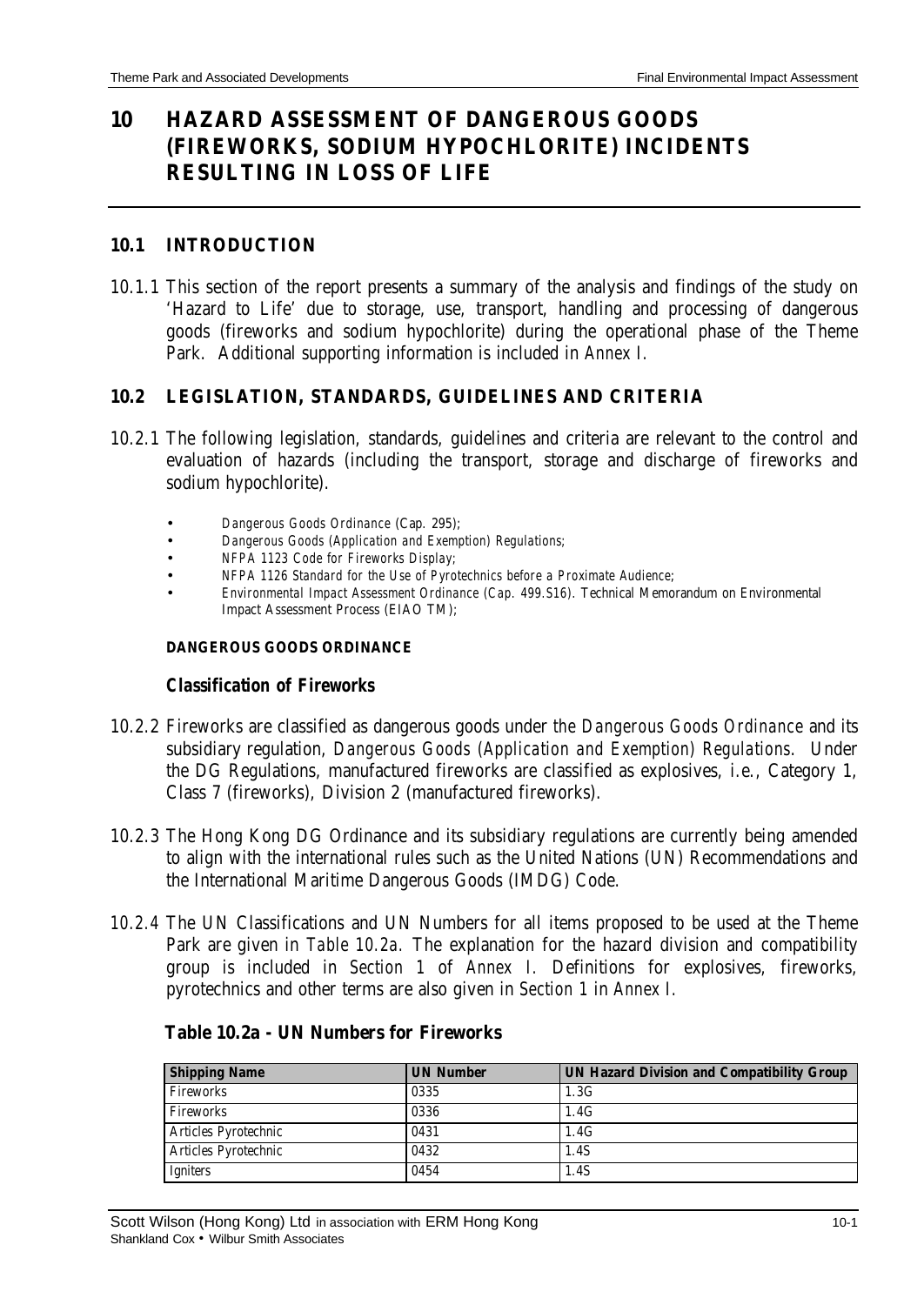### *Fireworks Transport to Site*

10.2.5 The conveyance of fireworks by public roads in HKSAR is governed by the Dangerous Goods Regulations. Under Regulation 4, a removal permit is required for transport on public roads. Also, the road vehicle carrying fireworks should be of an approved type. The specifications for vehicles laid down by the Commissioner of Mines will be adopted by the Theme Park operator.

### *Fireworks Storage*

- 10.2.6 Storage of fireworks and pyrotechnics is governed by the Dangerous Goods (General) Regulations. Under the regulations, a license is required for storage. Also, manufactured fireworks exceeding 200kg are required to be stored in a Mode A store. The general requirements for a Mode A store construction are specified in regulation 11 while specific requirements may be set by the Controlling Authority, the Commissioner of Mines. The security and safety requirements of Mode A stores are outlined in Regulations 13 to 27.
- 10.2.7 The requirements for a Mode A store are as follows:
	- The store shall consist of a single storey detached structure made of concrete;
	- No ferrous metal used in the construction or fittings shall be exposed such that it can present a spark hazard;
	- The store shall be provided with a lightning conductor;
	- The store shall be securely locked;
	- A security fence (chain link fencing 2.5m high) surrounding the store shall be set back at least 6m from the store. The gate in the security fence shall also be locked;
	- The trucks for delivery shall be driven up to the gate of the security fence;
	- The store shall be separated from public areas by specified distances (see discussion below);
	- Fire fighting equipment consisting of four fire extinguishers, four buckets of sand and four buckets of water shall be positioned within the area between the security fence and the store. Additional fire service installations may be imposed by the Fire Services Department upon receipt of building plans for approval.
- 10.2.8 The proposed store for fireworks and pyrotechnics inside each park will be constructed in accordance with the requirements for a Mode A store as specified in the regulations and by the Controlling Authority.
- 10.2.9 The minimum separation distances from storage areas to public roads and buildings are governed by the quantity-distance relations. The Hong Kong requirements are based on the UK requirements, particularly in respect of distance to offsite facilities. See *Section 3.5* in *Annex I* for details on Offsite Safety Distances for different hazard classes of explosives and for different quantities of explosives.
- 10.2.10 For the proposed store of 4 tonnes NEQ of mixed 1.3 and 1.4 explosives the required distances are:
	- 50m to roads and other low occupancy sites;
	- 101m to houses and other high occupancy sites.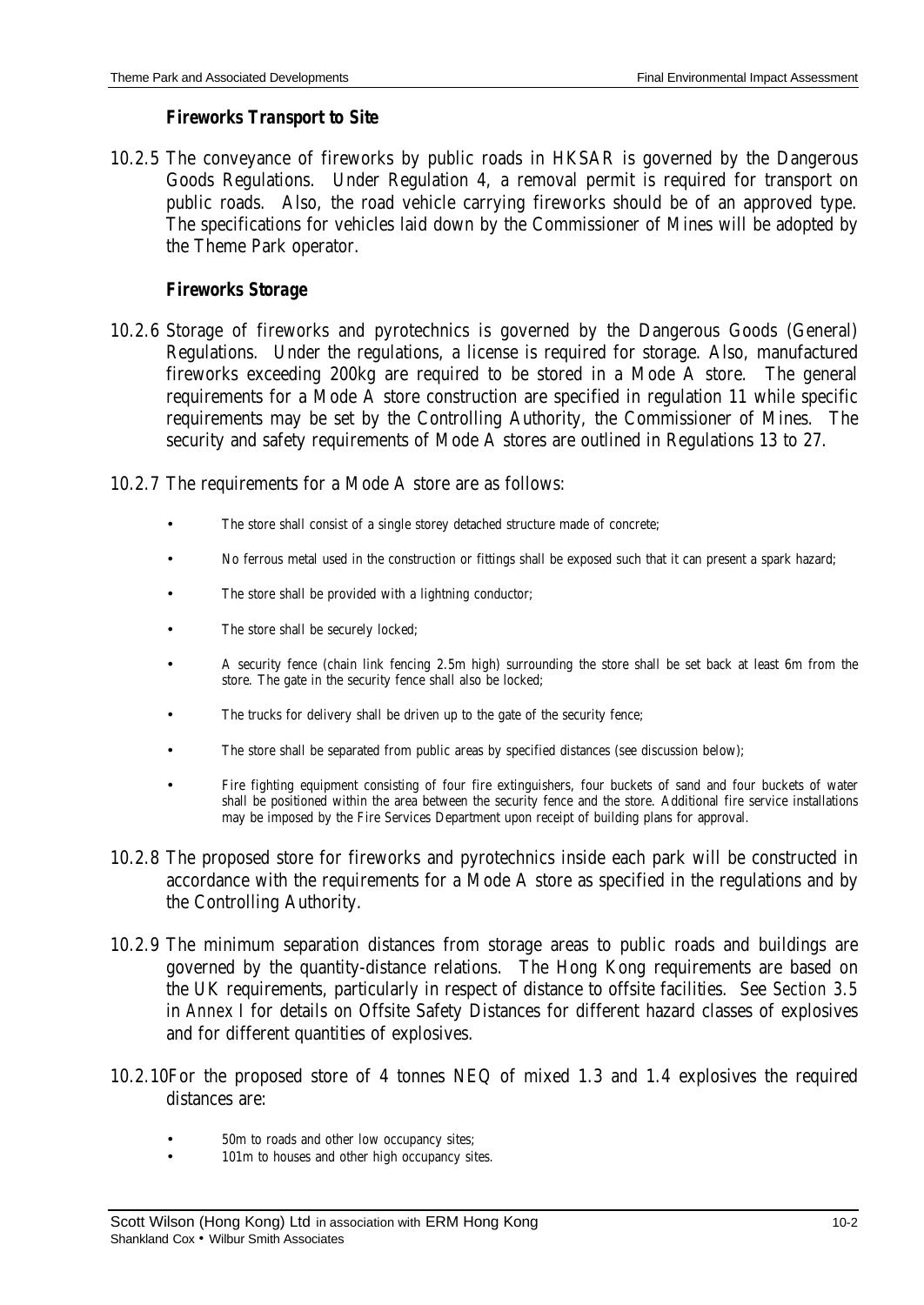10.2.11 Both of these distances are able to be accommodated for the proposed location of the store within the back of house area in each park.

# *Fireworks Discharge*

- 10.2.12 The discharge of fireworks and pyrotechnics are governed by the Dangerous Goods (General) Regulations. Regulation 59 requires a license to be obtained from the Secretary of Home Affairs (SHA) in the case of discharge of fireworks from land. The application for fireworks discharge is vetted by the Fireworks Vetting Committee (FVC) and approved by the Executive Council before a permit is issued by SHA.
- 10.2.13 The applicant is required to provide details on the fireworks display including location, type of fireworks, number of fireworks, duration, classification and packaging of fireworks, technical specifications from the manufacturer such as principal and side effects, projected height, fallout radius, fragment hazard, chemical composition, weight etc.
- 10.2.14 Based on the above, the Commissioner of Mines provides technical advice to SHA and FVC on the safety requirements in the case of discharge from land. The safety requirements are based on NFPA 1123 Code for Fireworks Display. The Commissioner of Mines may also administer a test and interview to satisfy that the pyrotechnician responsible for fireworks discharge has adequate qualifications and experience.
- 10.2.15 The license for discharge of pyrotechnics is issued by the Commissioner of the Television and Entertainment Licensing Authority (TELA). The licensing of storage and transport of pyrotechnics however, is currently under the purview of the Commissioner of Mines. The proposed Entertainment Special Effects Bill seeks to bring under the scope of TELA all aspects relating to pyrotechnics storage, conveyance, removal and discharge. The proposed bill also seeks to introduce a license for the special effects (pyrotechnics) operators.
- 10.2.16 The safety requirements for fireworks display are laid down in the following NFPA Codes:
	- NFPA 1123 : Code for Fireworks Display and
	- NFPA 1126 : Standard for the Use of Pyrotechnics before a Proximate Audience.
- 10.2.17 The former will apply to medium-level and low-level shows while the latter will apply to stage shows. The requirements by the Commissioner of Mines, TELA and the Fire Services Department are also broadly in conformance with the requirements in the NFPA Code. The Theme Park operator will adopt these requirements.
- 10.2.18 The requirements contained within the NFPA code include a number of safety procedures in addition to minimum separation distances from the firing site to the spectators. For midlevel fireworks display consisting of up to 5" diameter shells, the minimum separation distance to spectator viewing areas and other public areas is 107m. The minimum separation distance from the firing site to the dangerous goods stores is twice the minimum separation distance to spectator areas (i.e.  $2 \times 107$ m = 214m).
- *10.2.19* Further details on safety distances for outdoor and stage displays are given in *Section 3.6* in *Annex I.* Other safety requirements for conducting display are described in *Section 3.2*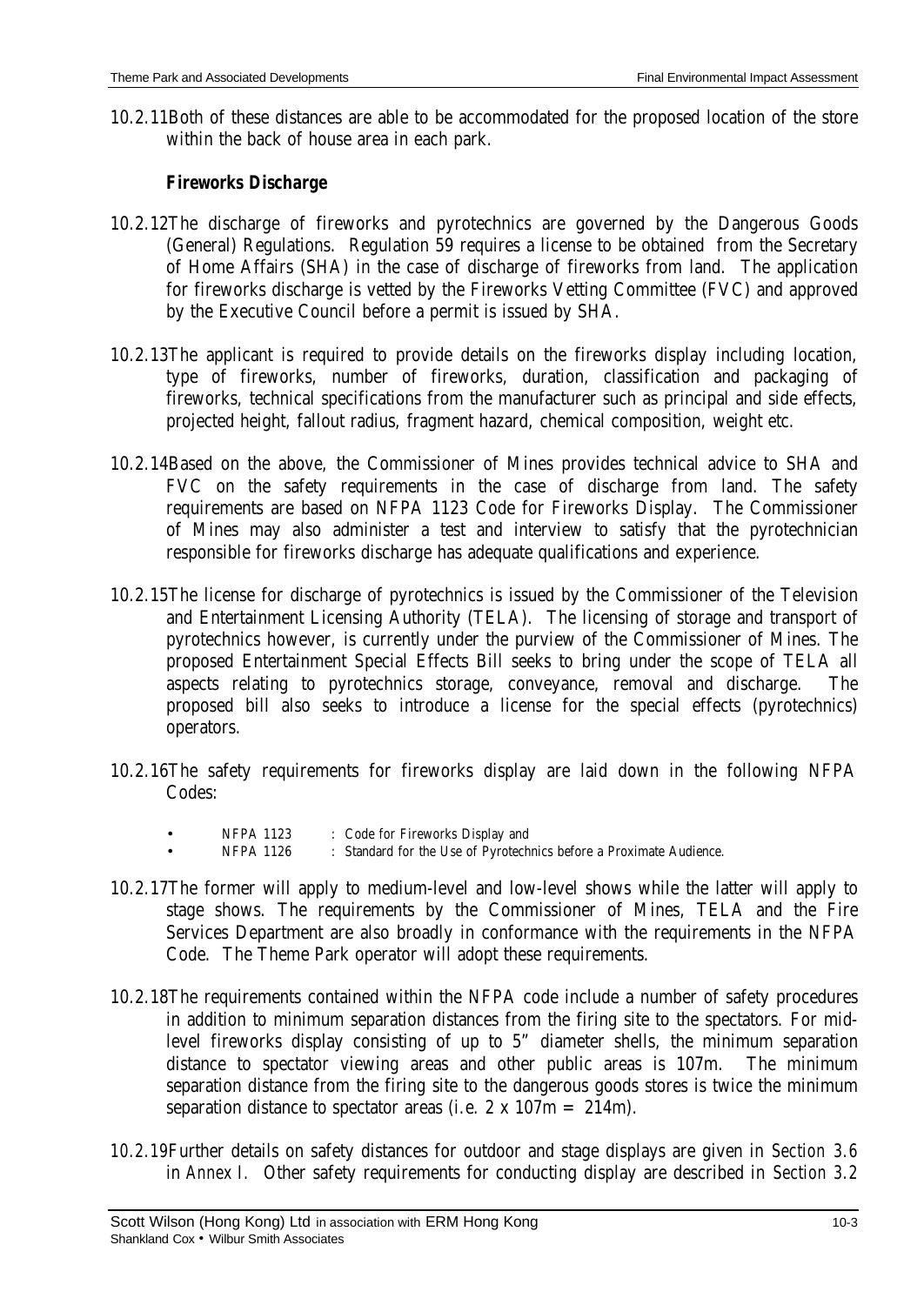*to 3.4* in *Annex I.* The quality control adopted by the Theme Park operator is described in *Section 3.1* in *Annex I.*

# *Classification of Hypochlorite*

- 10.2.20 Sodium hypochlorite is currently classified as 'poison', i.e. Category 4 in the Dangerous Goods Regulations. However, under the UN classification which will be adopted soon, sodium hypochlorite is classified as corrosive, i.e. UN Class 8. The UN number is 1791. The packing group (PG) is II or III depending on the concentration. Concentration of more than 5% but less than 16% available chlorine is PG III while concentration of 16% and above is PG II (substances are assigned to Packing Group according to the degree of danger they present. PG I, II and III represent high, medium and low danger respectively).
- 10.2.21 Under the existing Dangerous Goods Regulations, storage of hypochlorite in quantity exceeding 250 litres requires a license. The licensing authority for corrosives and toxics is Fire Services Department. The exempted quantity for hypochlorite solution under the proposed amendments is 250kg.
- 10.2.22 Under the proposed amendments to the DG Regulations, bulk tanks for storage of corrosives and toxics will require to be certified and tested by competent persons.

### **EIAO TM**

- 10.2.23 The requirements for hazard assessment of projects involving the storage, use or transport of dangerous goods are specified in Section 12 and *Annex 22* of the EIAO-TM.
- 10.2.24 Additionally*, Annex 4* of the EIAO TM specifies the individual risk guidelines and societal risk guidelines.

### *Individual Risk*

- 10.2.25 Individual risk is defined as the frequency of fatality per year to a specific individual due to the realisation of specified hazards, with account taken of temporal factors.
- 10.2.26 The maximum level of off site individual risk should not exceed 1 in 100,000 per year, i.e.  $1 \times 10^{-5}$  per year.

# *Societal Risk*

- 10.2.27 Societal risk is defined as the risk to a group of people due to all hazards arising from a hazardous operation. The simplest measure of societal risk is the Rate of Death or Potential Loss of Life (PLL), which is the predicted equivalent fatalities per year.
- 10.2.28 Societal risk is also expressed in the form of an F-N curve, which represents the cumulative frequency (F) of all event outcomes leading to N or more fatalities. This representation of societal risk highlights the potential for accidents involving large numbers of fatalities.
- 10.2.29 The societal risk guidelines expressed in the form of FN curve is shown in later section. There are three regions identified :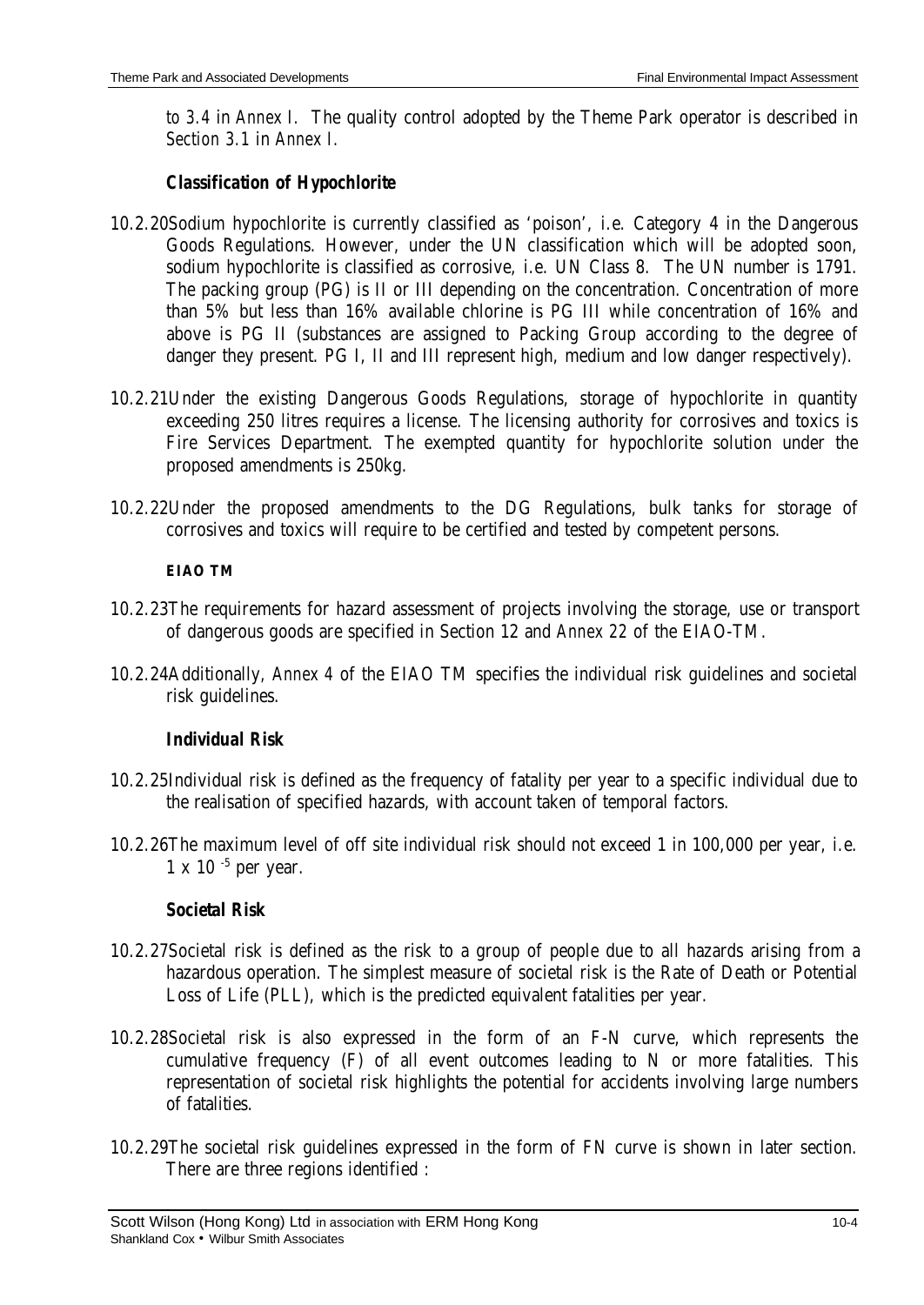- Unacceptable region;
- ALARP region where risk is tolerable providing it has been reduced to a level As Low As Reasonably Practicable;
- Acceptable region where risk is broadly acceptable.

### *Application of Criteria*

- 10.2.30 The risk guidelines specified in the EIAO TM apply only to risk of fatality due to storage, use or transport of dangerous goods. Injuries are not considered in the assessment and similarly, hazards due to operations within the Theme Park other than those involving dangerous goods are also not considered.
- 10.2.31 The risk guidelines have been generally applied for only public off site of a hazardous installation. However, in the context of this study, the risk guidelines are applied to the public inside and outside of the Theme Park which include visitors to the Theme Park, guests/staff in the hotel development outside the Theme Park and general public in the vicinity of the Theme Park such as public roads. The risks to staff working inside the Theme Park are not evaluated.

### **10.3 STUDY APPROACH AND METHODOLOGY**

- 10.3.1 The EIA Study approach and assessment methodology for the Hazard to Life study includes the following key elements:
	- Identification of all hazardous scenarios associated with the storage, use, transport, handling and processing of dangerous goods (fireworks and sodium hypochlorite) during Theme Park operation stages. Hazard identification has included a review of past incident data for fireworks and sodium hypochlorite;
	- Preparation of a Quantitative Risk Assessment (QRA) to express population risks in both individual and societal terms;
	- The estimated individual and societal risk levels have then be compared with the Criteria for Evaluating Hazard to Life stipulated in *Annex 4* of the EIAO TM;
	- Where necessary, practicable and cost-effective risk mitigation measures have been identified and assessed by means of cost-benefit analysis; and
	- The final stage of the Hazard to Life study has been to determine whether the Theme Park and its associated facilities pose acceptable levels of risk to the public off-site and the visiting population (on-site) after mitigation.
- 10.3.2 Additional details on the specific assessment methodologies and criteria that have been utilised are provided in subsequent sections.

### **10.4 DESCRIPTION ON THEME PARK DEVELOPMENT**

10.4.1 Specific details of the Theme Park and associated developments that are relevant to the Hazard to Life assessment are provided below; additional supporting details of the Project are provided in *Section 2* of this report.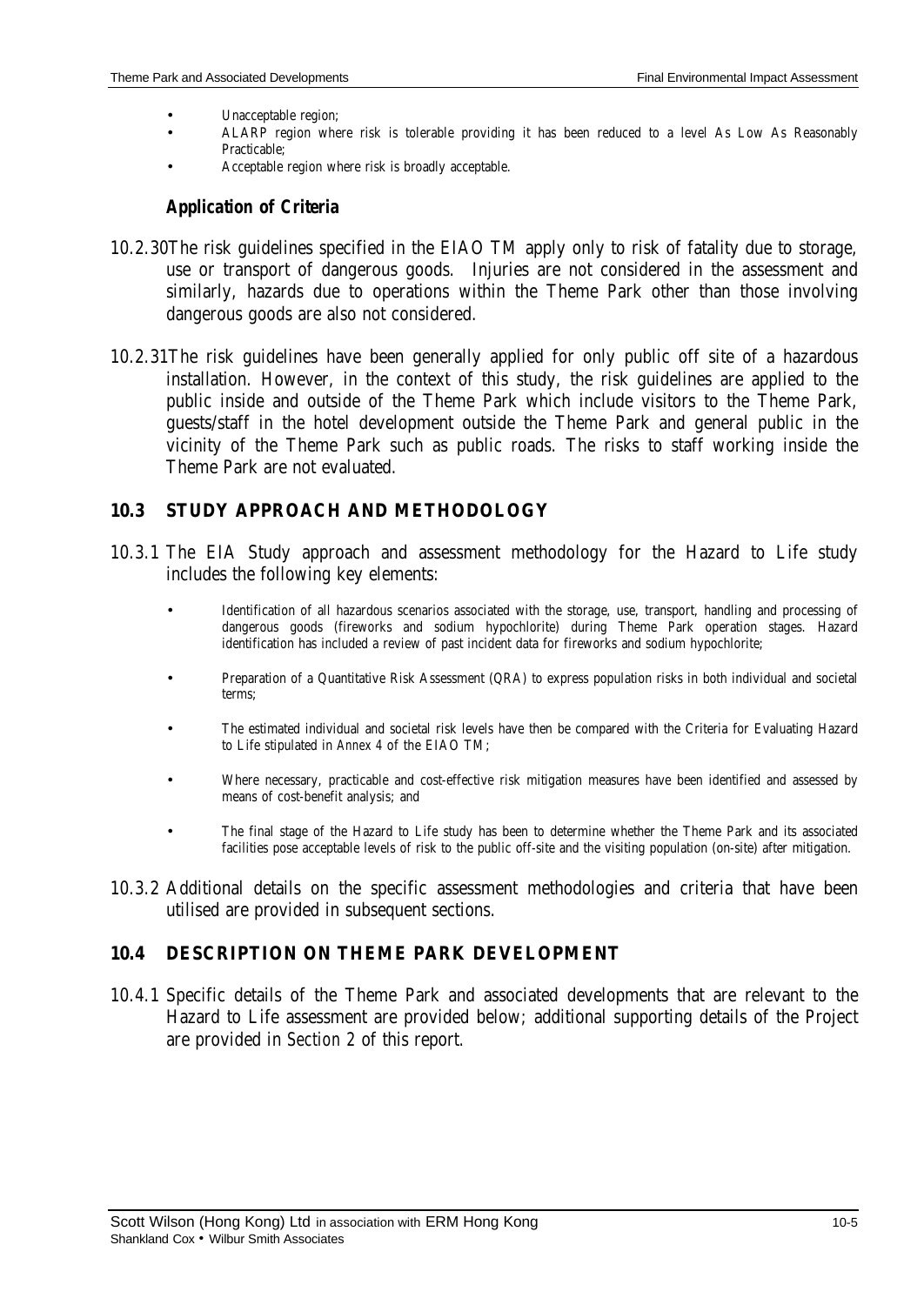10.4.2 The key elements of the Project are:

- Development of the Theme Park, Retail, Dining and Entertainment (RD&E) facilities and Hotels. A water recreation centre to the north is also proposed as part of the Theme Park development; and
- Transportation Infrastructure including Chok Ko Wan Link Road, Road P2, Resort Road, a central pedestrian walkway located between the two Theme Parks, Penny's Bay Rail Link, two public parking areas at Penny's Bay, a Public Transport Interchange, two ferry piers on the southern waterfront and a separate service quay along the seawall.
- 10.4.3 *Figure 10.3a* shows the conceptual layout for the Theme Park and associated developments. Indicative locations for the proposed fireworks and sodium hypochlorite stores and fireworks display site (for mid-level shows) are also shown in *Figure 10.3a.*
- 10.4.4 The area of each of the Theme Parks (Phase I and II) is about 63 hectares (i.e., 0.63 km<sup>2</sup>). The dimensions of each Park are approximately 900m by 700m. The back of house area where visitors will not be permitted is estimated to cover about 25% (i.e., 15 ha or 0.15 km<sup>2</sup>) while the RD&E will cover about 13% (i.e., 8 ha or 0.08 km<sup>2</sup>) of the area. The Theme Park attractions open to visitors will cover the remaining 62% of the area (i.e., 40 ha or 0.4 km<sup>2</sup>). The majority of buildings and structures within the Theme Park will be low to medium rise; the maximum height of structures will be limited to 100m. The Theme park will be separated from adjoining developments by landscaped berms, 9 m high and 38 m wide.
- 10.4.5 The Theme park will remain open from 0800 to 2400 hours and the RD&E facilities will be open from 0900 to 0200 hours.
- 10.4.6 The hotel development will consist of 5 or more hotels with a capacity of up to 7,000 rooms, spread over an area of 53 ha (i.e. 0.53 km<sup>2</sup>). Landscaped berms, 5 m high and 22 m wide will separate the hotels from each other to maintain independent themes for each hotel. Most hotels will be between 5 and 7 storeys and will not exceed 40m height.
- 10.4.7 Based on the indicative locations shown in *Figure 10.3a*, the available distance between the fireworks store and the hotel development is more than 600m and between the fireworks store and the transport infrastructure to the north is more than 100m. Similar distances are available from the sodium hypochlorite store. The distance from the two stores to the Resort Road will be minimum 50m (see hazard distances in *Section 10.8* and recommendation on optimisation study on separation distances in *Section 10.11*).
- 10.4.8 The distance from the fireworks display site (for mid-level shows) to the hotel development and similarly to the transport infrastructure facilities to the north is more than 300m. The distance from the fireworks display site to the Resort Road will be minimum 107m (see minimum separation distances in *Section 10.2.10,* hazard distances in *Section 10.8*).

#### **POPULATION IN THE THEME PARK AND ASSOCIATED DEVELOPMENTS**

10.4.9 *Table 10.4a* provides a summary of anticipated annual attendance at the Theme Park, the associated Retail, Dining and Entertainment (RD&E) facilities and the associated hotel development.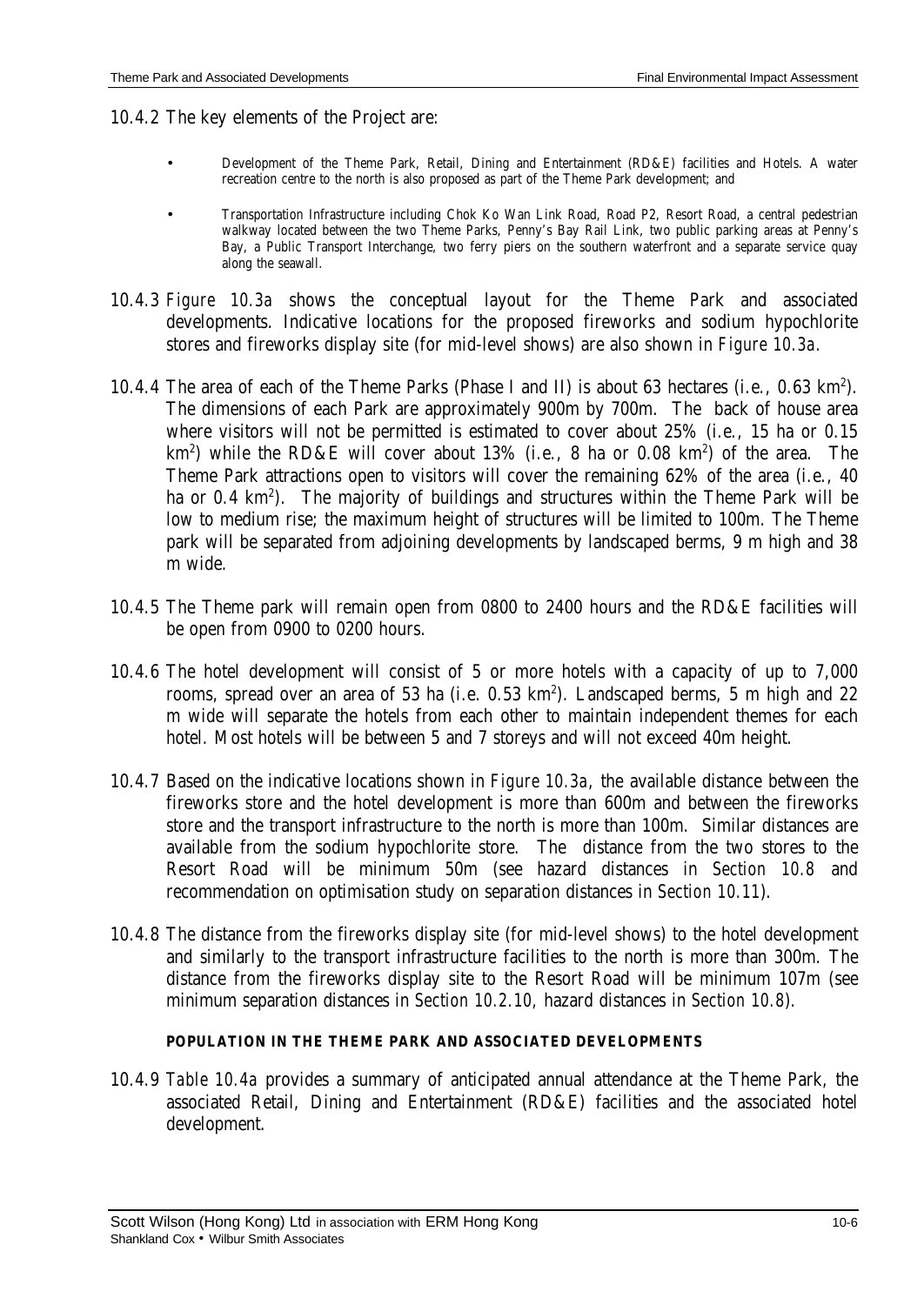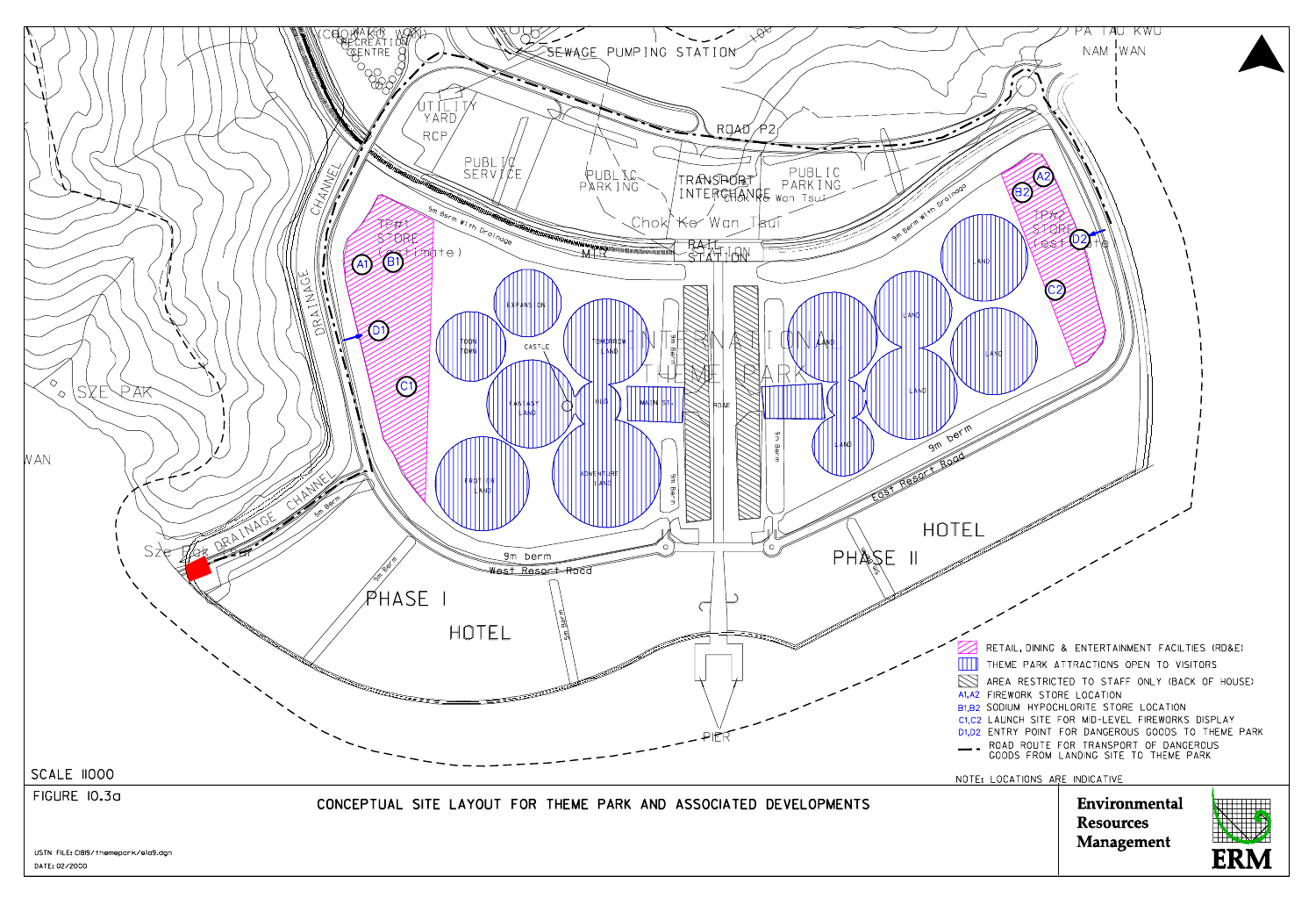- 10.4.10 *Table 10.4b* provides the Reference Day attendance (i.e. maximum peak daily attendance) considered in this hazard assessment study and also approximate estimates of the percentage of the Reference Day visitor population (based on the operating experience of the Theme park Operator) for five different time periods.
- 10.4.11 The population in the hotel development is estimated assuming three guests and one staff per room.

|                                                                     | <b>Phase I-</b> | <b>Phase I- Build Out</b> | <b>Phase II- Build Out</b> |  |  |  |
|---------------------------------------------------------------------|-----------------|---------------------------|----------------------------|--|--|--|
|                                                                     | <b>Openin</b>   |                           |                            |  |  |  |
|                                                                     |                 |                           |                            |  |  |  |
| <b>Estimated completion date</b>                                    | 2005            | 2014                      | 2024                       |  |  |  |
| Theme Park annual attendance                                        | 7.5 million     | 10 million                | 20 million                 |  |  |  |
| Theme Park average daily                                            | 20,550          | 27.400                    | 54.800                     |  |  |  |
| attendance                                                          |                 |                           |                            |  |  |  |
| RD&E annual attendance                                              | 6.6 million     | 10.1 million              | 17.1 million               |  |  |  |
| Hotel rooms                                                         | 1400            | 3100                      | 7000                       |  |  |  |
| Note: All values cumulative. Phase II values include Phase I and II |                 |                           |                            |  |  |  |

**Table 10.4a - Details on Theme Park Development**

- 10.4.12 The hazard assessment presented in this EIA Study is based on visitor data for Phase II Build Out (see *Section 2*). The anticipated Theme Park attendance of 20 million is split equally between the two elements, Theme Park Phase I and Phase II.
- 10.4.13 Since RD&E and transport links are being developed primarily to serve the Theme Park visitors, only the number of visitors anticipated for Theme Park attendance are therefore considered to be present either within the Theme Park or outside in the RD&E or the transport facilities at any time.
- 10.4.14 Based on the areas for each development and the total population, average population densities have been estimated and presented in *Table 10.4b*.
- 10.4.15 In addition to the above, traffic population on Resort Road, which is the road closest to the Theme Park and traffic population on Road P2 through which fireworks will be transported are also considered in the hazard assessment. Traffic is assumed to be present on these roads at all times. Traffic projections for year 2016 available only for Road P2 near the Theme Park estimate a peak traffic of about 1400 vehicles per hour. The traffic during the night time is assumed as 500 vehicles per hour.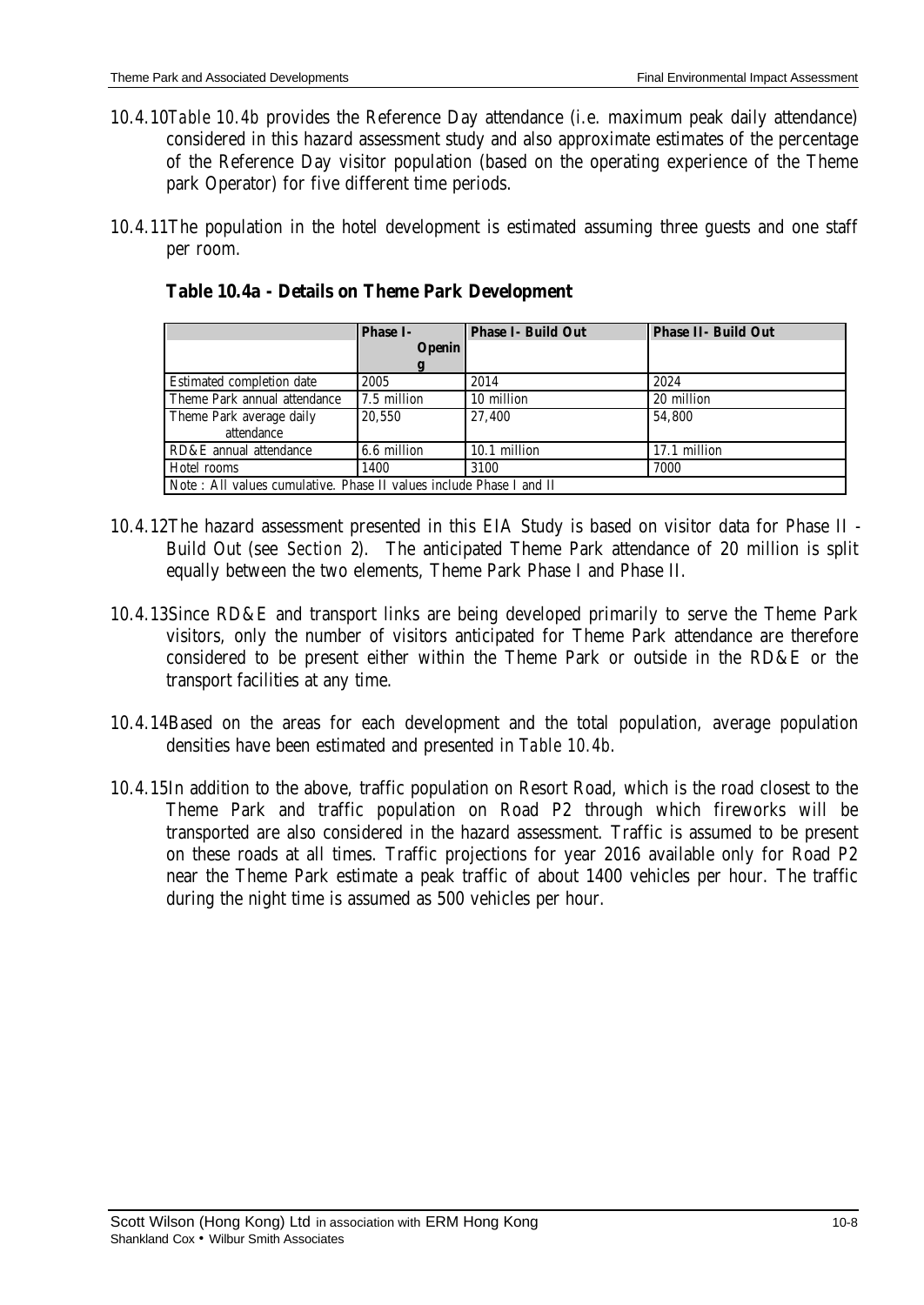| <b>Facility</b>            | <b>Reference Day</b><br><b>Visitor Population</b> | 0800 to<br><b>1200 hrs</b> | 1200 to 2000<br>hrs | 2000 to 2400<br>hrs | 0000 to 0200<br>hrs | 0200 to 0800<br>hrs |
|----------------------------|---------------------------------------------------|----------------------------|---------------------|---------------------|---------------------|---------------------|
|                            |                                                   | 4 hrs                      | 8 hrs (33.3%)       | 4 hrs               | 2 hrs               | 7 hrs               |
|                            |                                                   | (16.7%)                    |                     | (16.7%)             | $(8.3\%)$           | (25%)               |
| <b>Theme Park, Phase I</b> |                                                   |                            |                     |                     |                     |                     |
| <b>Theme Park</b>          |                                                   |                            |                     |                     |                     |                     |
| No. of visitors            | 42,000                                            | 16,800<br>$(40\%)$         | 33,600<br>$(80\%)$  | 21,000<br>(50%)     | $\bf{0}$            | $\theta$            |
|                            |                                                   |                            |                     |                     |                     |                     |
| Avg. density               | per $100 \text{ m}^2$                             | 4.2                        | 8.4                 | 5.3                 | $\bf{0}$            | $\boldsymbol{0}$    |
|                            |                                                   |                            |                     |                     |                     |                     |
| RD&E                       |                                                   |                            |                     |                     |                     |                     |
| No. of visitors            | 35,100                                            | 1755<br>(5%)               | 2,808<br>(8%)       | 5,616<br>(16%)      | 1,404<br>(4%)       | $\theta$            |
|                            |                                                   |                            |                     |                     |                     |                     |
| Avg. density               | per $100m^2$                                      | 2.2                        | 3.5                 | 7                   | 1.8                 | $\theta$            |
|                            |                                                   |                            |                     |                     |                     |                     |
| Hotel                      |                                                   |                            |                     |                     |                     |                     |
| No. of<br>pers<br>ons      | 14,000                                            | 7,000<br>(50%)             | 5,600<br>$(40\%)$   | 7,000<br>(50%)      | 12,600<br>$(90\%)$  | 14,000<br>$(100\%)$ |
|                            |                                                   |                            |                     |                     |                     |                     |
| Avg. density               | per $100m^2$                                      | 1.3                        | 1.1                 | 1.3                 | 2.4                 | 2.6                 |

**Table 10.4b - Population Distribution Throughout the Day**

Note:

a) The average (avg.) population density values presented in the table are based on total area cover including buildings and structures. However, during fireworks display when visitors would congregate in open areas such as service roads, pedestrian ways, and other open areas within the Park, typical crowd density of 2  $persons/m<sup>2</sup>$  is assumed.

b) The values for Theme Park, Phase II are same as for Theme Park, Phase I given above.

#### **SURROUNDING LAND-USE**

- 10.4.16 There are no other developments adjoining the Theme Park development other than the future development proposed on the area to the east of Phase II Theme Park which may include either an extension to the Theme Park or other tourism related development.
- 10.4.17 The nearest existing residential developments are located over 2km from the centre of the Project site in Peng Chau Island and in Discovery Bay on Lantau Island. The proposed residential development at Tsing Chau Tsai to the north-east of Theme Park, Phase II will also be over 2km away.

#### **FIREWORKS TRANSPORT & STORAGE**

10.4.18 The proposed Theme Park will have fireworks displays and shows incorporating fireworks or pyrotechnics. These are part of attractions similar to rides or parades found in existing world class Theme Parks in Florida, California, Paris and Tokyo. Fireworks displays will require the storage of fireworks on site and transport of fireworks to site.

### *Fireworks/Pyrotechnics Transport to Site*

10.4.19 Fireworks/pyrotechnics will be delivered by cargo ship from its point of origin to the Western Dangerous Goods Anchorage in Hong Kong. At the anchorage, the goods will be transferred from the cargo ship to a vessel approved by the Marine Department. The vessel would ferry the cargo container of fireworks to a landing site (vertical sea wall)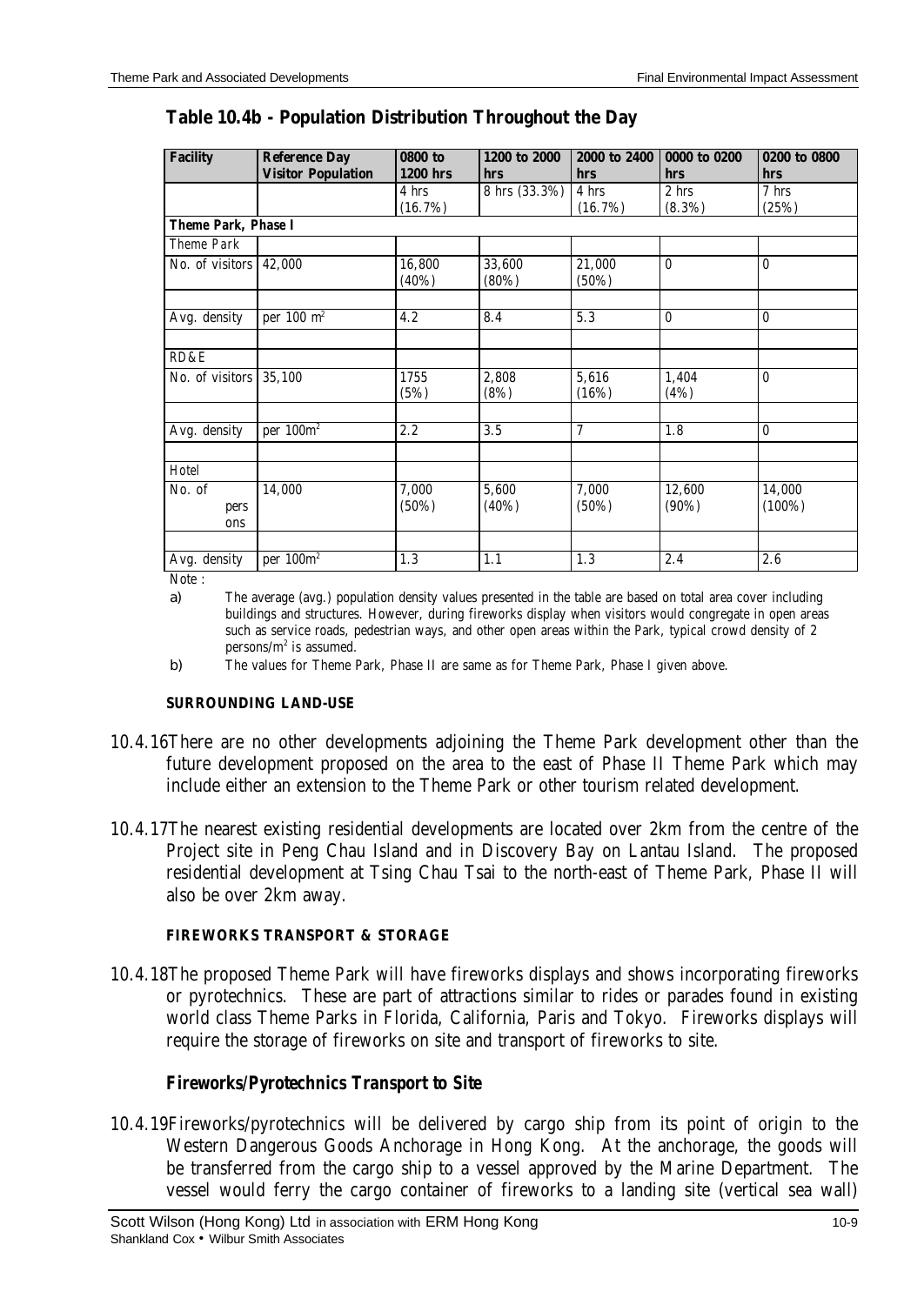located in the south-west corner of the Project site (see *Figure 10.3a*). At the landing site, the fireworks would be transferred from the container to a licensed road vehicle or the container would be transferred to a licensed trailer chassis and then trucked to the back of house area of either Theme Park. The land route will be along the proposed public roads Resort Road and Road P2 shown on *Figure 10.3a*. The distance from the landing site to the Theme Park Phase I and II is about 0.9 km and 3.7 km respectively.

- 10.4.20 It is anticipated that there will be approximately 4 deliveries of fireworks and pyrotechnics (each of NEQ maximum 4 tonnes) to the landing site per month or 48 deliveries per year when both Theme Park phases become operational.
- 10.4.21 The proposed landing site will be dedicated for goods handling including dangerous goods handling and will be located away from the public ferry piers. A separation distance of 75m will be provided from the landing site to vulnerable buildings. The nearest building will be the hotel at the western site. The distance from the hotel building to the road (from the landing site to Resort Road) will be minimum 22m.
- 10.4.22 Fireworks will only be landed and transported to the storage areas during night time i.e. when the Park is closed and there is no public occupancy within the Park.

# *Fireworks Storage on Site*

- 10.4.23 Each Theme Park (Phase I and II) will have a 'Mode A' type store located in the back of house area which will store both fireworks and pyrotechnics (UN Class 1.3G, 1.4G and 1.4S). The indicative locations are shown on *Figure 10.3a*. The products will be stored in double lined wooden boxes. The maximum quantity in each store will be 4 tonnes net explosive quantity (approximately one-quarter to one-half the actual (gross) weight of the fireworks). The actual storage amount (i.e. the gross weight) will be greater than 4 tonnes.
- 10.4.24 The inventory in the store is based on one month's requirement. This includes approximately 30 mid-level shows with 100 kg of net fireworks for each show and 45 lowlevel shows with 10 kg of net fireworks and pyrotechnics for each show.

### **FIREWORKS/PYROTECHNICS DISPLAYS AND SHOWS**

### *Type of Displays and Shows*

10.4.25 Preliminary information on the shows proposed to be conducted at the Theme Park are given in *Table 10.4c.* The detailed design of the various shows and attractions using fireworks and pyrotechnics will be undertaken at a later stage.

| <b>Show Type</b> | <b>Show</b>  | Approx. NEQ per   Products used & Hazard class                          | Approx. no. of Shows per<br>Year |
|------------------|--------------|-------------------------------------------------------------------------|----------------------------------|
| Mid-level        | 50 to 100 kg | Candle, comets, mines & shells 5" and<br>under (UN Class 1.3G and 1.4G) | 365                              |
| Low-level        | 5 to 10 kg   | Comets and mines (UN Class 1.3G &<br>1.4G)                              | 485                              |
| Stage show       | Under 1 kg   | Various pyrotechnics under 200g each (UN<br>Class $1.4G$ and $1.4S$ )   | 2500                             |

### **Table 10.4c - Details on Fireworks Displays & Pyrotechnics Shows (for each Phase)**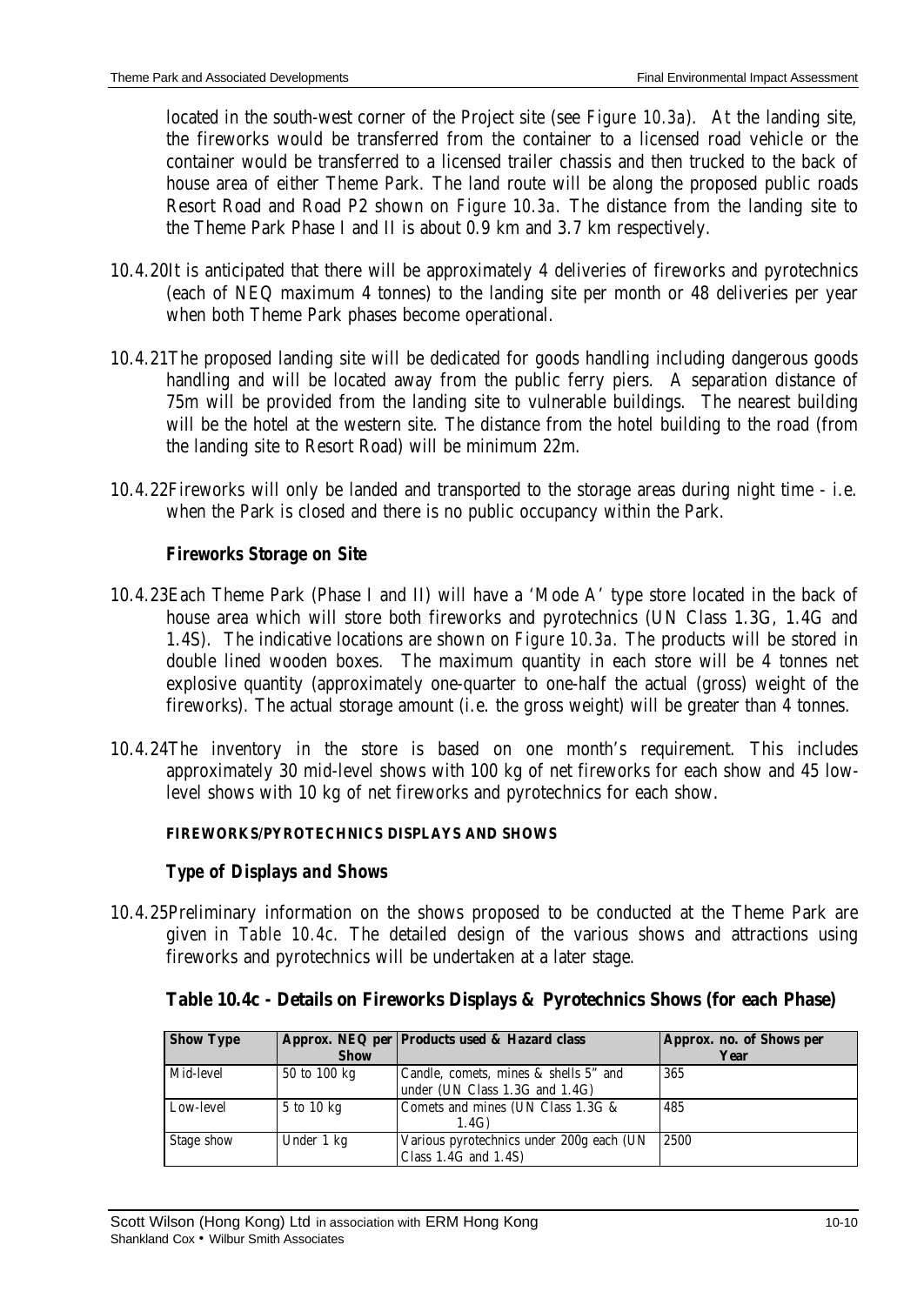- 10.4.26 A mid-level show will include launched shells from a secure back of house launch site and other fireworks (as shown in *Figure 10.3a*). The maximum display height will be limited to approximately 100 m and will be visible from many locations within the Theme Park. The duration of a mid-level show could vary from five to fifteen minutes depending on the show design. The number of fireworks products used will also depend on the show design but could typically involve anywhere between 100 to 1000 individual products each weighing a few grams to a few kilograms. It is assumed that the Phase I fireworks shows (mid-level) will commence at 9 pm and Phase II fireworks show will commence at 9.30 pm and Phase I and II fireworks shows will not be underway concurrently.
- 10.4.27 A low-level show could include both fireworks and pyrotechnics. The proposed low-level show will be similar to the Fantastic! show in Walt Disney World MGM which is conducted outdoors. The show uses approximately 6 kg of net explosive weight of fireworks and pyrotechnics in each show for certain effects. A low-level show would also contain lights, lasers, music, audio-animatronics, video displays, stage settings and performers. The duration of each show is approximately 20 minutes and operates once or twice each evening. Due to the theatrical nature of the show, such a venue could be located within any of the various lands within each Theme Park. The maximum display height will be limited to 30 m. A low-level display would not be visible outside the specific land.
- 10.4.28A stage show would use only 1.4G pyrotechnics as an effect and no launched fireworks. All 1.4G pyrotechnics for use in the proposed displays have a maximum net weight of 200 g. In the event a stage show had five separate effects, a maximum of one kg of product would be required per show. The duration of stage shows could run from 15 to 30 minutes and could operate up to eight times each day at each stage. The effects are used to create a brief flash or puff of smoke; Disney currently uses stage pyrotechnics in various indoor and outdoor venues including the Beauty and the Beast and Lion King stage shows. A stage could be located within any of the Theme Park lands and such a show would not be visible outside the stage show viewing area.
- 10.4.29 Further description on fireworks/pyrotechnics types and effects are included in *Section 2.1 and 2.2* in *Annex I.*

# *Fireworks Display Site Features and Operations Associated with Fireworks Display*

- 10.4.30 The generalised plan of a fireworks display area encompasses 4 distinct areas:
	- The audience area (where the audience are, or where people could be);
	- The firing area (where the fireworks are discharged from);
	- The safety area (the exclusion zone around the fireworks area of sufficient size to prevent major injury/fatality to members of the audience); and
	- The fallout area (the area where debris may travel following normal functioning of the fireworks). The size and orientation of the fallout area is primarily dependent on the wind strength and direction during the display.
- 10.4.31 The *Figure 10.3b* illustrates these areas. The extent of the safety area and fallout area depend on the type of display. This is described in later section.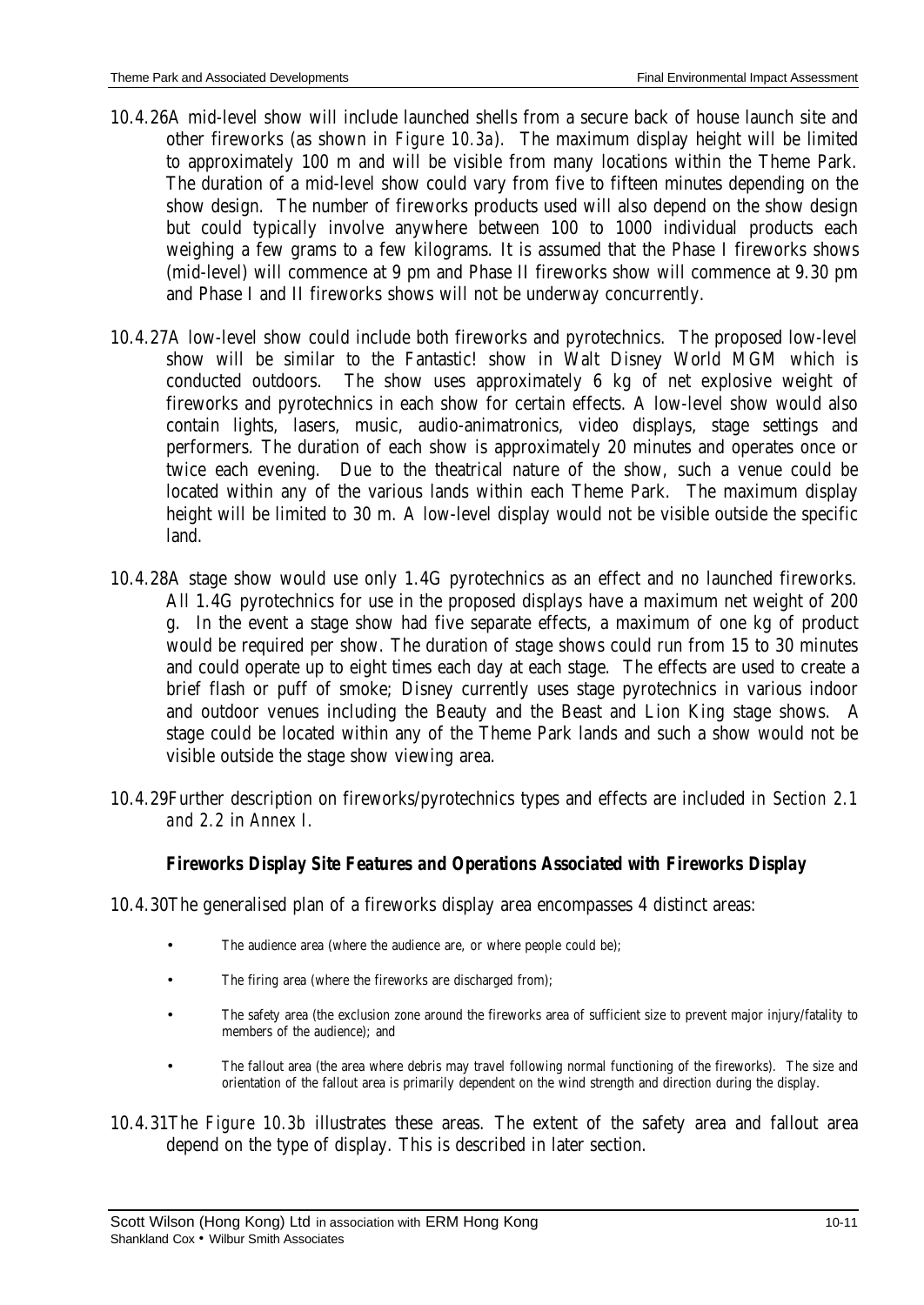# Wind



*Figure 10.3b : Typical Fireworks Display Site*

- 10.4.32 The firing area for mid-level displays will include permanent/ semi-permanent installations for mortars or tubes from which aerial shells are fired into the air. There are many different arrangements for mortar installation. In a 'one-off' display, mortar racks (mortars racked to a strong and self-supporting wooden or metal frame) may be placed on ground or mounted on a trailer. Where displays are held daily as in the case of the Theme Park site, permanent or semi-permanent installations for mortars may be designed. This may include burying individual mortars in the ground in concrete, burying mortar racks or individual mortars in aboveground concrete troughs filled with compacted sand or mortars in steel framed launch boxes to which mortars are firmly attached.
- 10.4.33 The launch system for the proposed Theme Park will be designed only at a later stage. However, the Theme Park operators have confirmed that they will adopt all commercially reasonable engineering measures in accordance with Government safety regulations to ensure that adjoining mortars remain in upright position following the failure of any given mortar. This will include adequate separation between mortars and rack systems constructed such that mortars are held in place by metal clamps etc. In addition, a chain link fence will also be installed around the firing site (closer to the mortars) as a ballistic barricade to catch and deflect low trajectory shells fired from a disrupted mortar. Typical height of such a fence is about 4m. The details of fence design for the proposed site will be developed at later stage.
- 10.4.34 There will be number of mortar racks or individual mortars installed. Assuming about 200 shells are fired in a mid-level show, 200 separate mortars will be installed in racks and rows with each row containing about 10 to 20 mortars.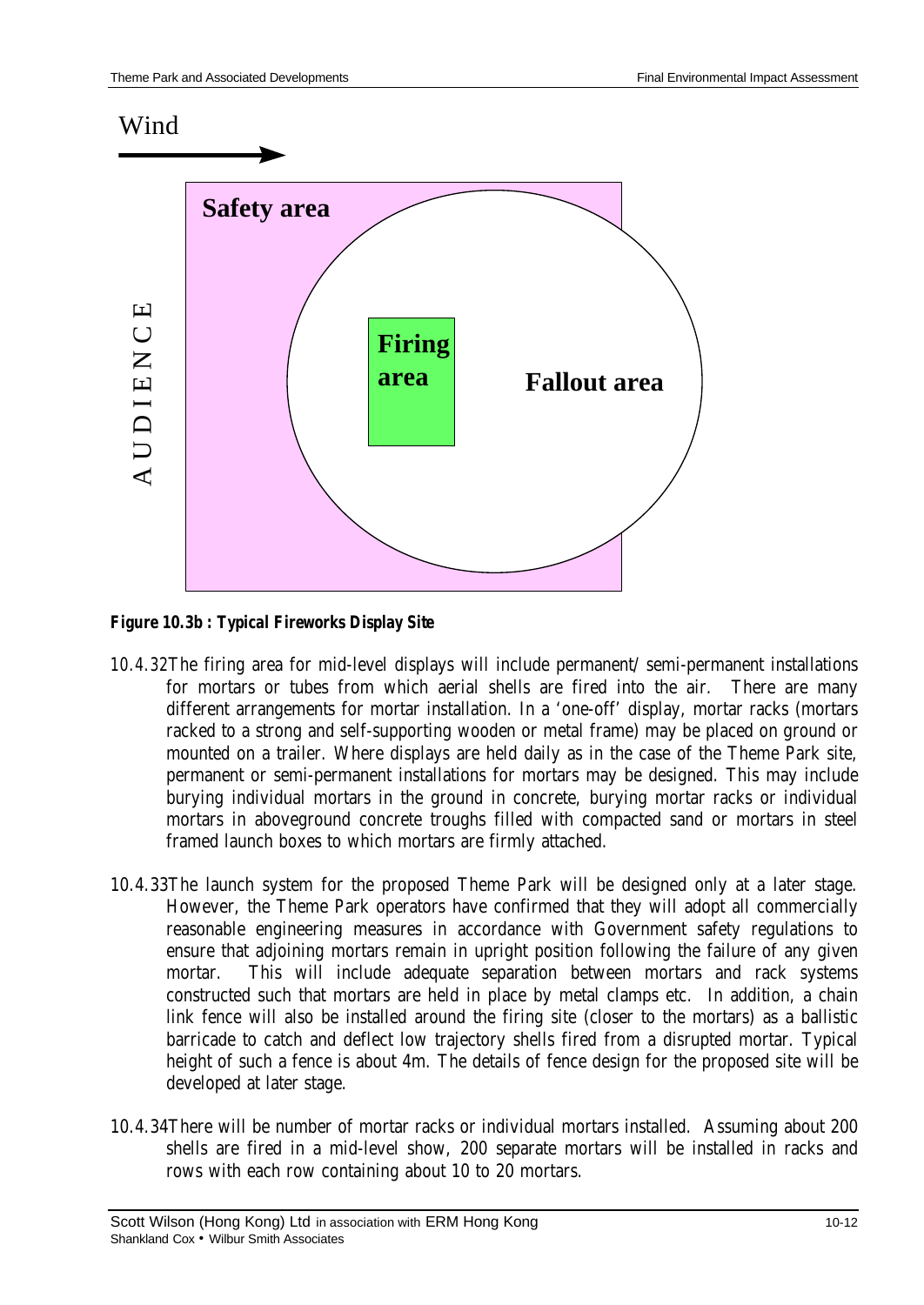*10.4.35* The Theme Park operator has also confirmed that all mortars will be fabricated from High Density Polyethylene (HDPE) or spiral wound Glass Reinforced Plastic (GRP). Further details on aerial shells and mortar arrangements are provided in *Section 2.3* in *Annex I.*

# *Display Activities*

- 10.4.36 Fireworks displays include a number of activities; these are:
	- pre-rigging;
	- rigging;
	- firing; and de-rigging.
- 10.4.37 Pre-rigging will involve preparatory work such as fitting igniters, chain fusing of shells etc. This will be carried out at a safe location separate from the store. Some fireworks will have igniters fitted prior to shipping while others may require igniters to be fitted at site. See further details on igniters in *Section 2.4* in *Annex I.*
- 10.4.38 Rigging involves installation of fireworks into firing position, connection and testing of electrical circuits. Fireworks/ pyrotechnics will be taken from the store or preparation area and erected in their relevant firing positions during the day leading up to the display. For low-level and stage displays, it may be necessary to rig several displays at one time, or to re-rig the display during breaks in the performances.
- 10.4.39 The Theme Park operator has indicated that aerial shells will be fired using pyrotechnic lifting charges (i.e. blackpowder lifts initiated by pyrotechnic igniters (synthetic squibs, electric fuses). Other items (i.e. not shells) will also be initiated and launched by conventional means - usually a blackpowder (gunpowder) lifting charge and a time delay fuse.
- 10.4.40 The operator will adopt a modern electric (electronic) firing system which allows a high degree of control over the firing of a display. Time code synchronised firing cues are used to initiate firings of individual items through either a manual or computer controlled interface. Such systems permit not only extremely precise synchronisation with music, but also permit the firer to:
	- Stop the show completely in the minimum duration (where firing systems using chain firing with pyrotechnic delays between items are used, firing cannot be stopped once the chain is initiated);
	- Remove shells exceeding a specified calibre at any point during the display. For instance if it is determined that 5" shells are experiencing significant debris drift it is possible to continue the display but exclude the firing of further 5" shells; and
	- Remove shells of particular types e.g. shells with long duration stars.
- 10.4.41 In practice a display can be halted at the cue following an incident (or at worst the cue following that). In this way it is possible to stop a display as soon as a potential fault is identified, for instance failure of adjacent mortar assemblies, thus reducing the possibility of disrupted shell launch still further.
- 10.4.42 De-rigging includes inspection and making safe of the firing area, removal of unfired or misfired products and their safe disposal.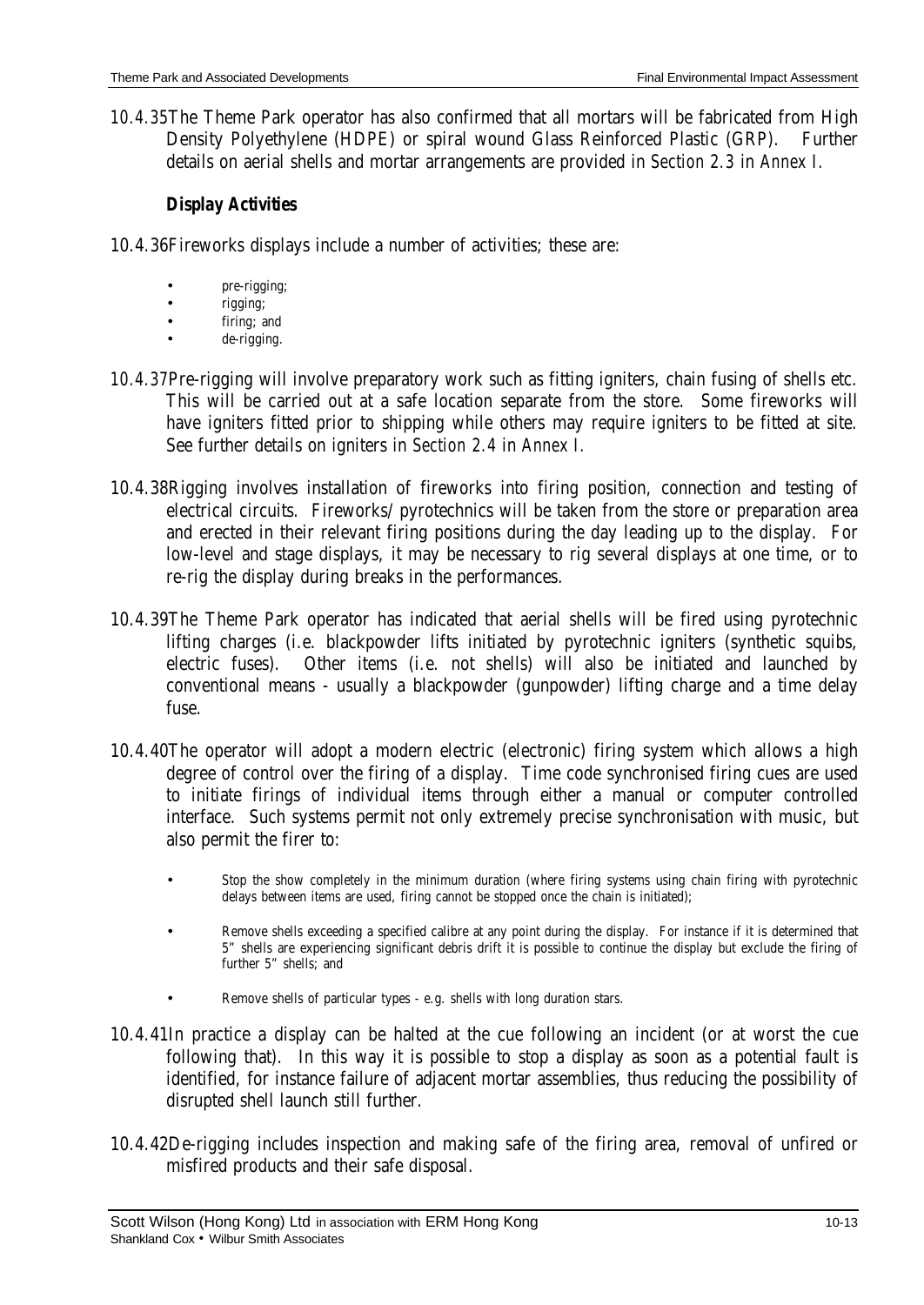#### **SODIUM HYPOCHLORITE**

- 10.4.43 Sodium hypochlorite will be used in ornamental waterways and fountains for disinfection and algae control purposes. The sodium hypochlorite solution to be stored at site will contain approximately 13% free chlorine. The free chlorine concentration in water features will typically range from 0.5 to 3 ppm in these features. For water features using hypochlorite, it will also be necessary to use acid to maintain a neutral pH.
- 10.4.44 Hypochlorite will be stored in site in tank(s). The maximum usage will be about 1000 litres per day for each Theme Park Phase. The Theme Park Operator has proposed to store about 7000 litres for each Phase. This is based on usage rates in existing Theme Parks elsewhere. The actual quantity that will be required on site is expected to be less than assumed above although this will depend on the volume of the water feature within the Theme Park and the free chlorine demand, the details of which will be finalised only later.
- 10.4.45 The Theme Park Operator has confirmed that hypochlorite will not be used for the Water Recreation Centre that is being developed outside the Theme Park.
- 10.4.46 Hydrochloric acid will also be stored on site in tank(s). The proposed storage quantity for HCl is about 4000 litres for each Phase.
- 10.4.47 Hypochlorite and acid will be added to the water features using an automatic controller, which constantly monitors chemical levels in the water and activates the chemical injectors as necessary.
- 10.4.48 Both hypochlorite and acid will be delivered by road tankers possibly from mainland China. The number of deliveries for each Phase is assumed to be two per week for hypochlorite and one per week for acid. The total number of deliveries will be 312 per year considering both Phase I and II and both acid and hypochlorite.
- 10.4.49 The load per delivery is assumed to be half the storage quantity, i.e. about 3500 litres for hypochlorite and 2000 litres for acid. The delivery route to the site will be the same as that described for fireworks transport. Tankers will be received at site only during night time when the Theme Park is closed to visitors.
- 10.4.50 The hypochlorite tank and the associated pipework are normally constructed of PVC externally reinforced with resin impregnated fibreglass, high density polyethylene or carbon steel lined with a suitable grade of rubber. The tank may be constructed as pressure vessel or non-pressure vessel. The tank will be located in open area, provided with vent and overflow lines and also a bund to contain any spills. Hypochlorite may be unloaded from road tanker by compressed air or by pump.
- 10.4.51 The following engineering design measures and procedural measures/ safety management system (SMS) will be adopted during detail design and subsequent operation of the Theme Park:

### *Design Measures*

• Hypochlorite and acid tanks will be built in separate areas of the Theme Park to avoid any interaction effects between the two chemicals;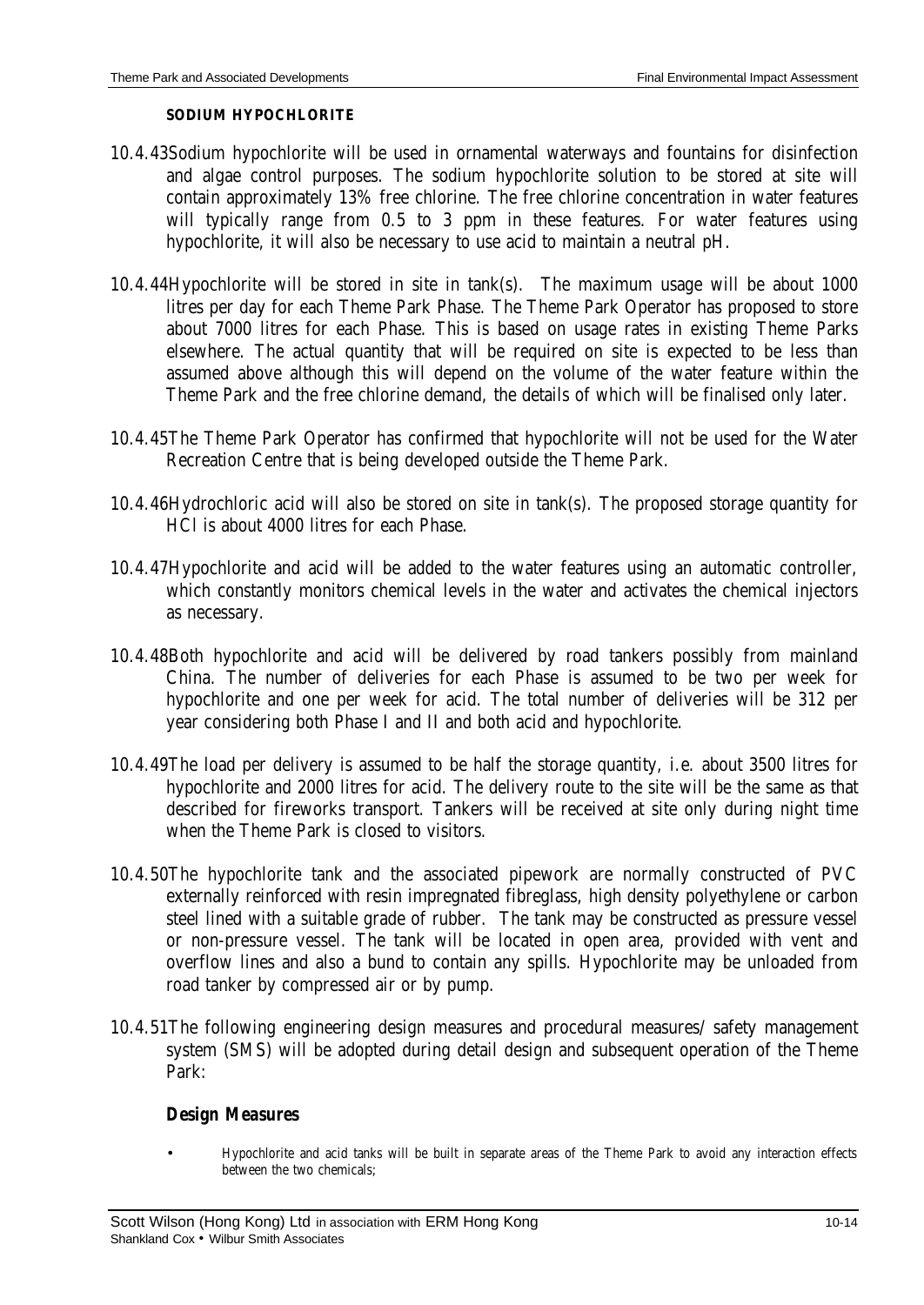- The hypochlorite and acid tanks will be located in a secure fenced area with a locked gate. The loading point for both the tanks will also be secured such that tanker driver cannot start unloading without authorisation and presence of site personnel;
- Since deliveries will be made during night, adequate lighting will be provided for proper identification of labels on the storage tank and road tanker and also for identification of road signs leading to the storage area. The roads signs on service roads within the Theme Park will clearly identify the route to specific storage areas;
- Vent/overflow line will be located such that it is visible from the off-loading point to the operator/driver;
- Chlorine gas detectors will be installed around the tank area and near the tank vent (for both hypochlorite and acid tank system) with alarm annunciation at the tank area and also in the central control centre or other appropriate manned location within the Theme Park. Operator will stop transfer operations immediately upon receiving alarm;
- The injection system will be separate for hypochlorite and acid and there will no piping interconnection between the two systems.

#### *Procedural/SMS Measures*

- The tanks, connecting hoses and tanker contents (for both hypochlorite and acid) will be clearly labelled. This will include appropriate colour coding of the tanks and connecting hoses, danger signs and safety notices. Also, the labels will be such that it is clearly visible to the delivery personnel;
- The chemical suppliers SMS will be assessed and audited periodically by the Theme Park Operator to ensure that procedures for supply are adequate and are being followed;
- Clear procedural controls for tanker filling and unloading will be developed. This will include clear role and responsibility description of the contractor and work site personnel;
- Work site personnel will be present at the tank area to receive the tanker, check tank/tanker labels, check the transport documents carried by driver, check sample for pH and only then authorise the driver to unload the contents. The work site personnel will be present throughout the unloading operation and until it is completed and the tanker leaves the tank area. Procedures will be developed incorporating the above requirements;
- The pH of the hypochlorite solution is at least 11. Acid pH will be around 3 or less. Operating procedures will include checking of pH of tanker contents by work site personnel before it is transferred into the appropriate storage tank; and
- Training will be provided to the staff in-charge of chemical handling operations. Clear competency specifications will be outlined for the personnel;
- No acid or hypochlorite tanker will be received and/or unloaded while the Theme Park is open to visitors.
- 10.4.52 In addition to the above, the storage will also comply with other Fire Services requirements that may be specified by the Fire Services Department.

#### **10.5 REVIEW OF INCIDENTS**

#### **INCIDENTS INVOLVING FIREWORKS DISPLAY WORLD-WIDE**

10.5.1 Historical information for incidents and accidents identified from literature (e.g. Reuters), the Internet (especially the Pyrotechnic Mailing List) and from UK published and personal data (collated by Dr Thomas Smith an explosives consultant) is provided in *Table 10.5b.* Press reports of accidents involving fireworks are often exaggerated, and getting precise details, especially about the cause of an incident, is notoriously difficult. Tracing the type of fireworks involved from press reports is almost impossible - in the UK the public perceive anything that bursts in the air as a rocket (at professional displays the usual aerial effect is a shell), anything that goes bang is a "banger". Any accident at a display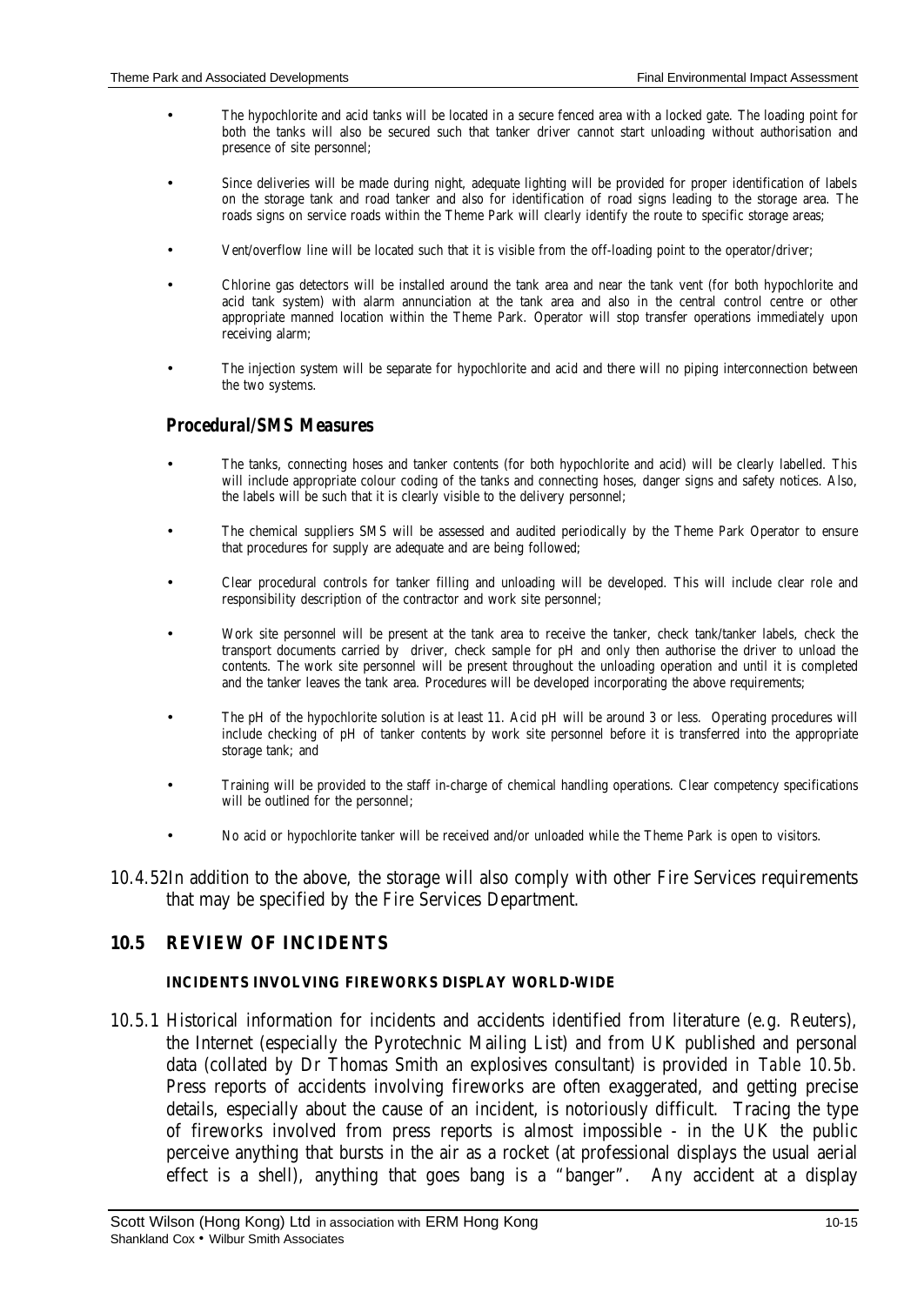involving fireworks is attributed to the fireworks themselves - this is particularly the case for minor eye injuries at events involving both bonfires and fireworks.

*10.5.2* It is to be noted that the information includes incidents/accidents at display sites and display storage, but excludes those exclusively at manufacturing facilities. It is by no means comprehensive, but should be taken as illustrative of the types of accidents that can occur (see sections on hazard identification below). Further analysis of historical data is given in *Table 10.5a.*

| <b>Index Numbers</b>  | <b>General nature of</b>                     | <b>Comments</b>                                                                                 |
|-----------------------|----------------------------------------------|-------------------------------------------------------------------------------------------------|
| (from Table 10.5b)    | incident                                     |                                                                                                 |
| 1, 8, 10, 13, 18, 20, | Unstable firework                            | Stability of fireworks is paramount to their safety. Firework assemblies                        |
| 21, 23                | projected into crowd                         | must be able to withstand disruption by adjacent firework malfunction or                        |
|                       |                                              | be disabled from subsequent firing                                                              |
| 9                     |                                              | Firework disruption in All multishot items should be supported by sand/other barrier to prevent |
|                       | multishot item leading this type of accident |                                                                                                 |
|                       | to discharge into                            |                                                                                                 |
|                       | crowd                                        |                                                                                                 |
| 14.15                 | General debris onto                          | General debris (shell case fragments, star debris etc.) will travel                             |
|                       | crowd                                        | downwind. Injuries relating to this type of accident are minor.                                 |

|  |  | Table 10.5a - Analysis of Historical Data World-wide |  |  |
|--|--|------------------------------------------------------|--|--|
|--|--|------------------------------------------------------|--|--|

- 10.5.3 Overall the rate of accidents, incidents and fatalities is extremely low. Incidents involving the general public are extremely rare, and in most serious cases are attributable to operator error or product failure. The most frequent minor incidents involve debris falling on the crowd, usually as a direct result of bad planning, the failure to have contingency plans in place to cater for changes in conditions, or the unwillingness to curtail or even cancel the display.
- 10.5.4 Details on incidents involving fireworks display in the UK is given in *Section 4* in *Annex I.* There have not been any deaths to the public from professionally fired displays in the UK since modern records began. There have, however, been 2 fatalities and approximately 10 serious injuries to display operators (professional and amateur) in the past 10 years. These accidents are generally attributable to operator error, and all involve the use of shells where part of the body has been placed over a functioning mortar tube. In all cases the fireworks were being lit by hand and the accident occurred during the firing of the fireworks. The design proposals at the Theme Park would preclude this type of accident to the operators.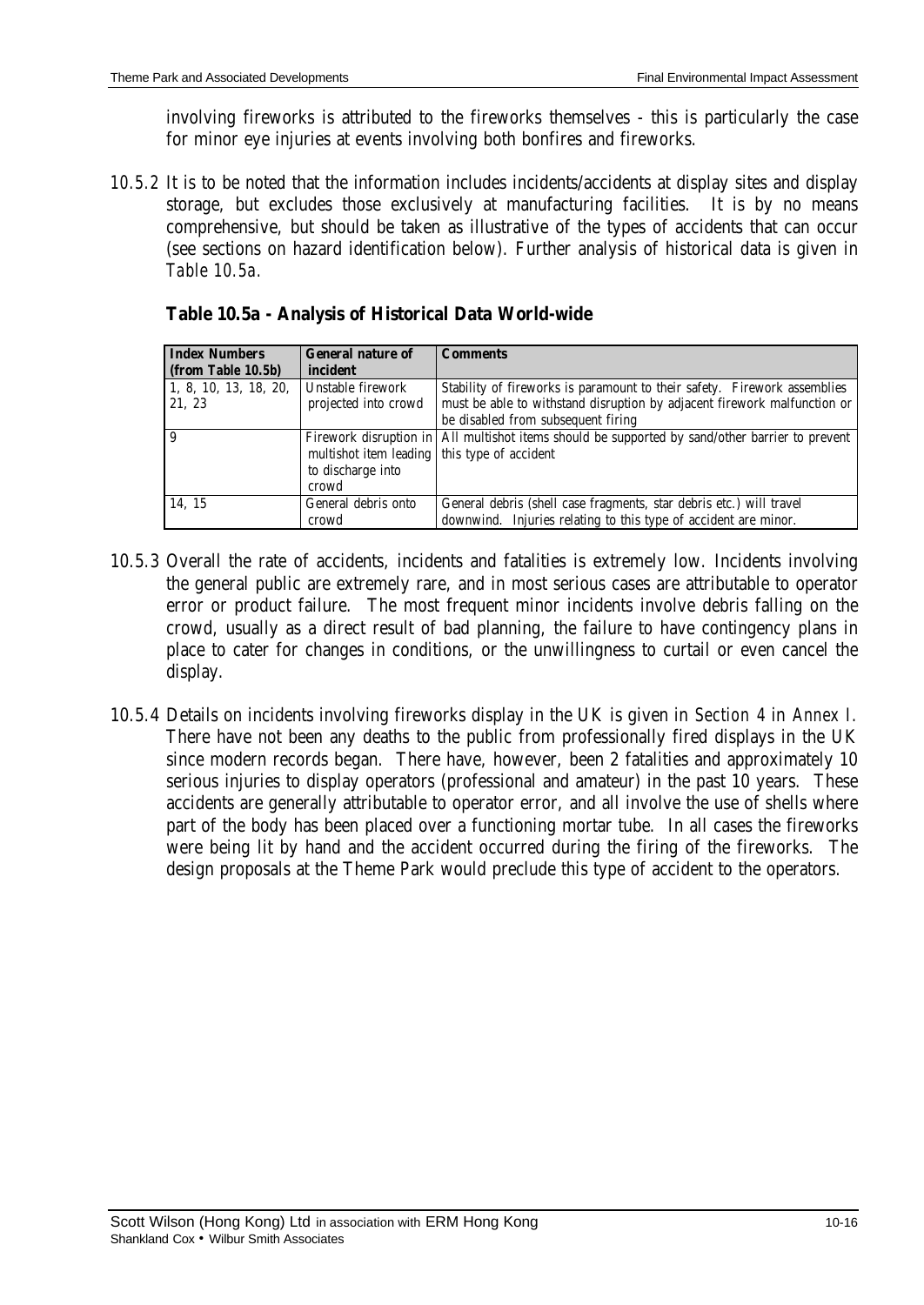| No.                     | Year | <b>Country</b>        | <b>General description of accident</b>                                                   | <b>Public</b>    |                       | Operators etc. |                       | <b>Comments</b>                                                               | Ref              | <b>Relevance</b>                                                  |
|-------------------------|------|-----------------------|------------------------------------------------------------------------------------------|------------------|-----------------------|----------------|-----------------------|-------------------------------------------------------------------------------|------------------|-------------------------------------------------------------------|
|                         |      |                       |                                                                                          |                  | <b>Fatal Injuries</b> | <b>Fatal</b>   | <b>Injuries</b>       |                                                                               |                  |                                                                   |
| -1                      | 1996 | UK                    | Shell landed in crowd                                                                    |                  | 7                     |                |                       | Ignited on impact                                                             |                  |                                                                   |
| $\overline{2}$          | 1996 | <b>UK</b>             | Firework exploded when rigged incorrectly                                                |                  |                       | $\mathbf{1}$   |                       | Amateur firer                                                                 |                  |                                                                   |
| $\overline{3}$          | 1996 | UK                    | Firework shell struck operator while functioning                                         |                  |                       |                |                       | <b>Amateur firer</b>                                                          |                  |                                                                   |
| $\overline{4}$          | 1997 | <b>USA</b>            | Fire on firework barge due to malfunctioning<br>firework                                 |                  |                       |                | 10                    |                                                                               | $\mathcal I$     |                                                                   |
| $\overline{5}$          | 1997 | <b>USA</b>            | Firework malfunction and disruption of "trailer"<br>housing fireworks                    | 1                | 15                    |                |                       | Damage caused by fragments of trailer $\left 2,6,3\right\rangle$              |                  |                                                                   |
| $\boldsymbol{6}$        | 1997 | <b>USA</b>            | Fire on firework barge due to malfunctioning<br>firework                                 |                  |                       | 3              |                       |                                                                               | 2,3              |                                                                   |
| $\overline{7}$          | 1998 | <b>USA</b>            | Explosion of fireworks on display site                                                   |                  |                       |                | $\mathbf{2}^{\prime}$ |                                                                               | $\mathbf{2}$     |                                                                   |
| $\overline{\mathbf{8}}$ | 1998 | <b>UK</b>             | Unstable firework projected into crowd                                                   |                  | 10                    |                |                       |                                                                               | 1,3              |                                                                   |
| $\overline{9}$          | 1998 | Australia             | Disruption of firework casing leading to projection<br>into crowd                        |                  | $\boldsymbol{2}$      |                |                       |                                                                               | 6                |                                                                   |
| 10                      | 1998 | <b>USA</b>            | Rocket flying into crowd                                                                 | 1                | 9                     |                |                       |                                                                               | $\boldsymbol{2}$ | No rockets are planned                                            |
| $\overline{11}$         | 1998 | $\overline{UK}$       | 8 containers exploded after electric igniter cut from<br>firework while working in store |                  |                       |                |                       | Igniter caught contents of one<br>container which rapidly spread to<br>others | $\mathbf{1}$     | Storage/working                                                   |
| $\overline{12}$         | 1998 | <b>New</b><br>Zealand | Debris falling onto crowd                                                                |                  | 29                    |                |                       | Mostly minor injuries from debris                                             |                  |                                                                   |
| 13                      | 1998 | <b>USA</b>            | Malfunctioning shell hit spectator on head                                               | 1                |                       |                |                       | Burns to body indicate shell ignited<br>on/after impact                       | 2,4              | Mortar tipped towards<br>crowd. Identified worst<br>case scenario |
| 14                      | 1999 | $\overline{UK}$       | Debris on crowd                                                                          |                  | 5                     |                |                       | Wind change                                                                   | 1,3              |                                                                   |
| $\overline{15}$         | 1999 | <b>USA</b>            | Debris on crowd                                                                          |                  | 3                     |                |                       |                                                                               | 2,3              |                                                                   |
| $\overline{16}$         | 1999 | Australia             | Limited information                                                                      |                  | 9                     |                |                       |                                                                               | $\mathbf{2}$     |                                                                   |
| 17                      | 1999 | Canada                | Accident in warehouse                                                                    |                  |                       | 1              | $\tau$                |                                                                               | $\boldsymbol{2}$ |                                                                   |
| 18                      | 1999 | Kazakhstan            | Rocket bursting above crowd. Other reports<br>suggest 310mm shell                        | $\boldsymbol{2}$ | 56                    |                |                       |                                                                               | $\boldsymbol{2}$ | No rockets are planned.<br>Shells limited to 125mm                |
| 19                      | 1999 | <b>USA</b>            | Ignition during unloading                                                                |                  |                       | 1              |                       |                                                                               | $\boldsymbol{2}$ |                                                                   |
| 20                      | 1999 | UK                    | Unstable firework projected into crowd                                                   |                  | 10                    |                |                       |                                                                               | 3                |                                                                   |
| 21                      | 1999 | $\overline{UK}$       | Shell projected at unusual angle and ignited on<br>impact with ground                    |                  |                       |                |                       | Damage to windows from gravel<br>thrown up after ignition                     | 1,3              | Identified worst case                                             |
| $\overline{22}$         | 1999 | <b>USA</b>            | Firework projected into storage area and<br>subsequent explosion                         |                  |                       | 3              |                       |                                                                               | 2,5              |                                                                   |

# **Table 10.5b - Historical Data on Incidents Involving Fireworks Displays**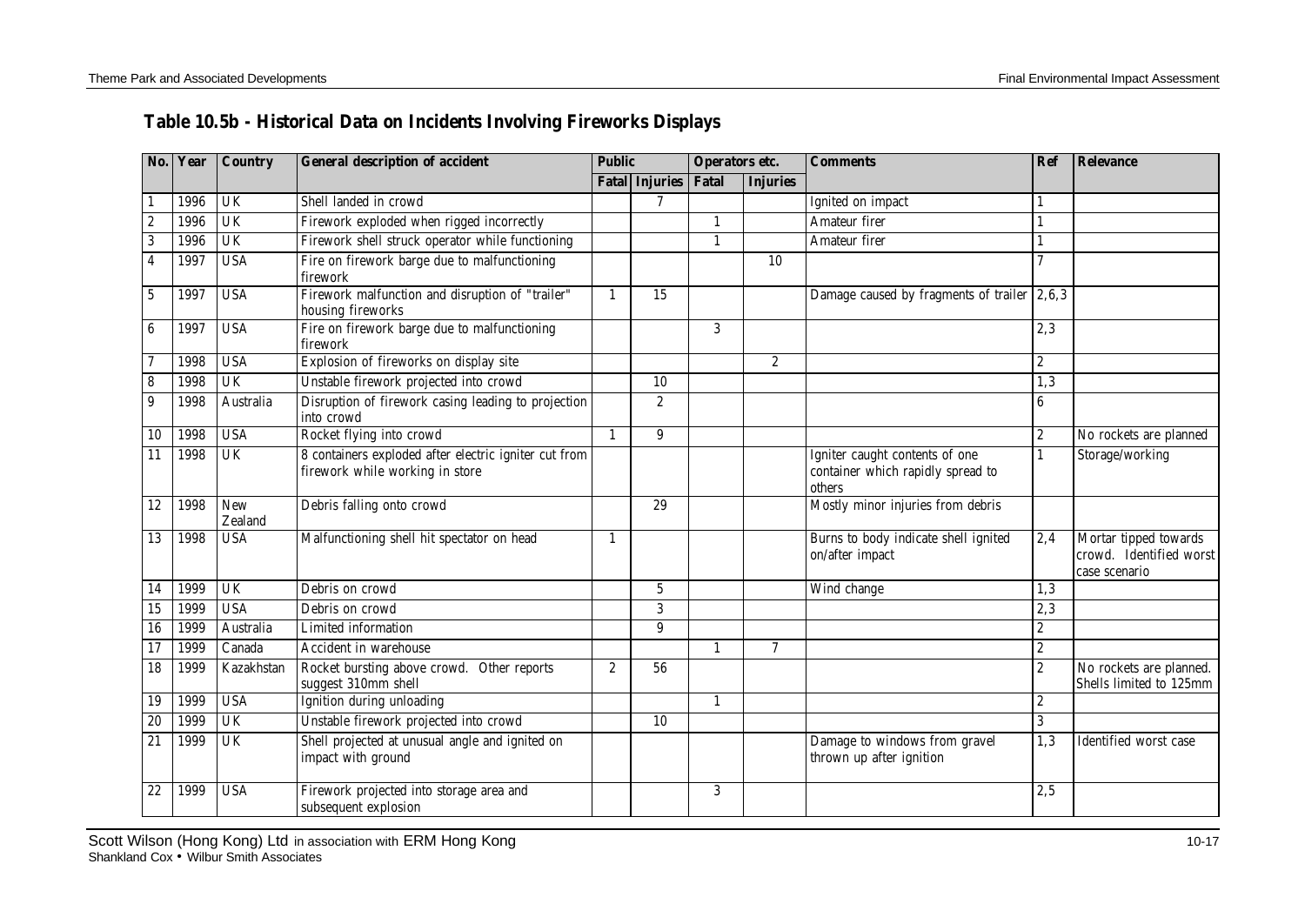| No. | $\mathbf{Y}$ ear | Country  | l General description of accident                    | <i>Public</i> | <b>Operators etc.</b> | Comments | Re | <b>Relevance</b> |
|-----|------------------|----------|------------------------------------------------------|---------------|-----------------------|----------|----|------------------|
| 23  | 2000             | Malavsia | during display<br>Fireworks<br>too low<br>: exploded |               |                       |          |    |                  |

Sources :

1 Personal investigation by Dr Thomas Smith - explosives consultant (also widespread press in UK)

2 Reuters Business Briefing<br>3 Information from Pyrotech

3 Information from Pyrotechnic Mailing List (PML@vnet.net)

4 Sun Newspapers

5 Associated Press<br>6 Workcover NSW

Workcover NSW

7 CNNNote : The term 'explosion' has been loosely used to describe a 'bang'.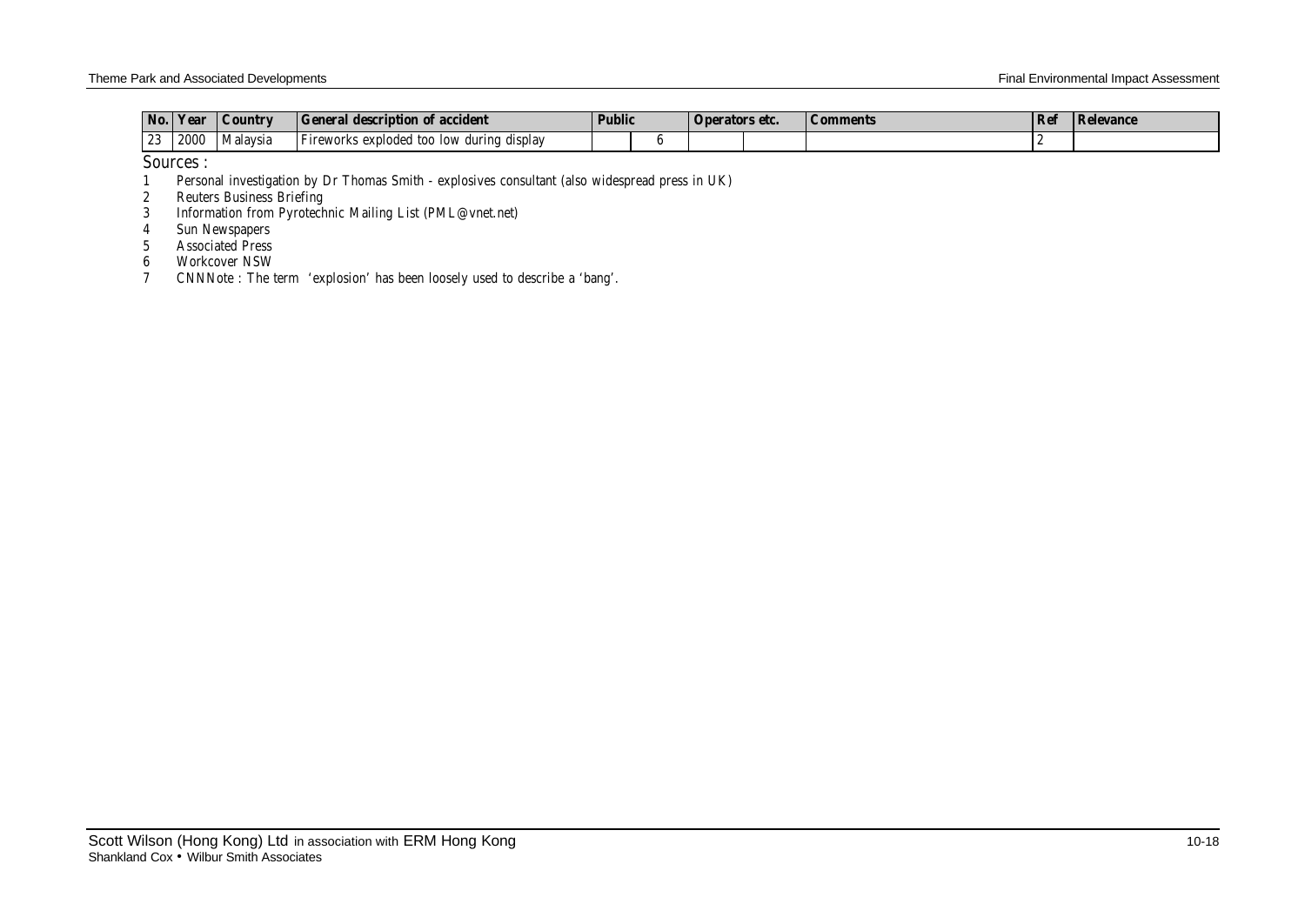#### **INCIDENTS INVOLVING FIREWORKS DISPLAY AT DISNEY THEME PARKS**

- 10.5.5 Incident data on fireworks display have been obtained from Disney's existing Theme Parks. Disney's Theme Parks operate currently at 4 locations. The Walt Disney World in Florida consists of four Theme Parks, Magic Kingdom, EPCOT Centre, MGM Studios and Animal Kingdom. High-level shows are held in Magic Kingdom, low-level and medium-level shows in EPCOT centre, low-level shows in MGM studios and stage shows in Animal Kingdom. The Disneyland in California, Paris and Tokyo all operate only one Theme Park similar to the Magic Kingdom in Florida. Low-level and high-level shows are held both in California and Paris. The Tokyo Disneyland is operated under license from Disney by the Oriental Land Company and therefore incident data for Tokyo are not available. Additionally, a pyrotechnics show (low-level) is performed at Pleasure Island in Walt Disney World.
- 10.5.6 While fireworks displays and pyrotechnics shows are held daily in the Theme Parks in Florida, the shows in California and Paris are not usually held during the winter period.
- 10.5.7 Operating data and incident data from Disney's existing Theme Parks for the last 5 years is given in *Table 10.5c*. There have no major injuries or fatalities due to displays involving aerial shells. Considering only mid-level and high level shows over the last 5 years, Disney have conducted around 2500 shows involving about 650,000 shells.
- 10.5.8 Disney have been conducting fireworks displays for much longer than 5 years although detailed incident records are maintained only for the last 5 years. The total number of shells fired, since commencement to 1999, is estimated as about 3.25 million. It should be noted that the design of shows have changed many times over the years and therefore the numbers are approximate. Disney do not recall any incident of fatality during all these years.
- 10.5.9 Considering all types of shows, there have been over 8,500 shows, 3.1 million shells and 80 million spectators. Out of 80 million spectators, only 659 spectators filed complaints with Disney, and 657 of these complaints were for minor injuries or discomfort that were handled with ordinary first-aid. The remaining 2 injuries did not require overnight hospitalisation. It is further confirmed that more than 80% of spectator complaints involved eye irritation from pyrotechnic smoke or ash. The remainder involved minor injuries to other parts of the body. There were no deaths, or injuries requiring overnight hospitalisation, resulting from fireworks/pyrotechnics displays.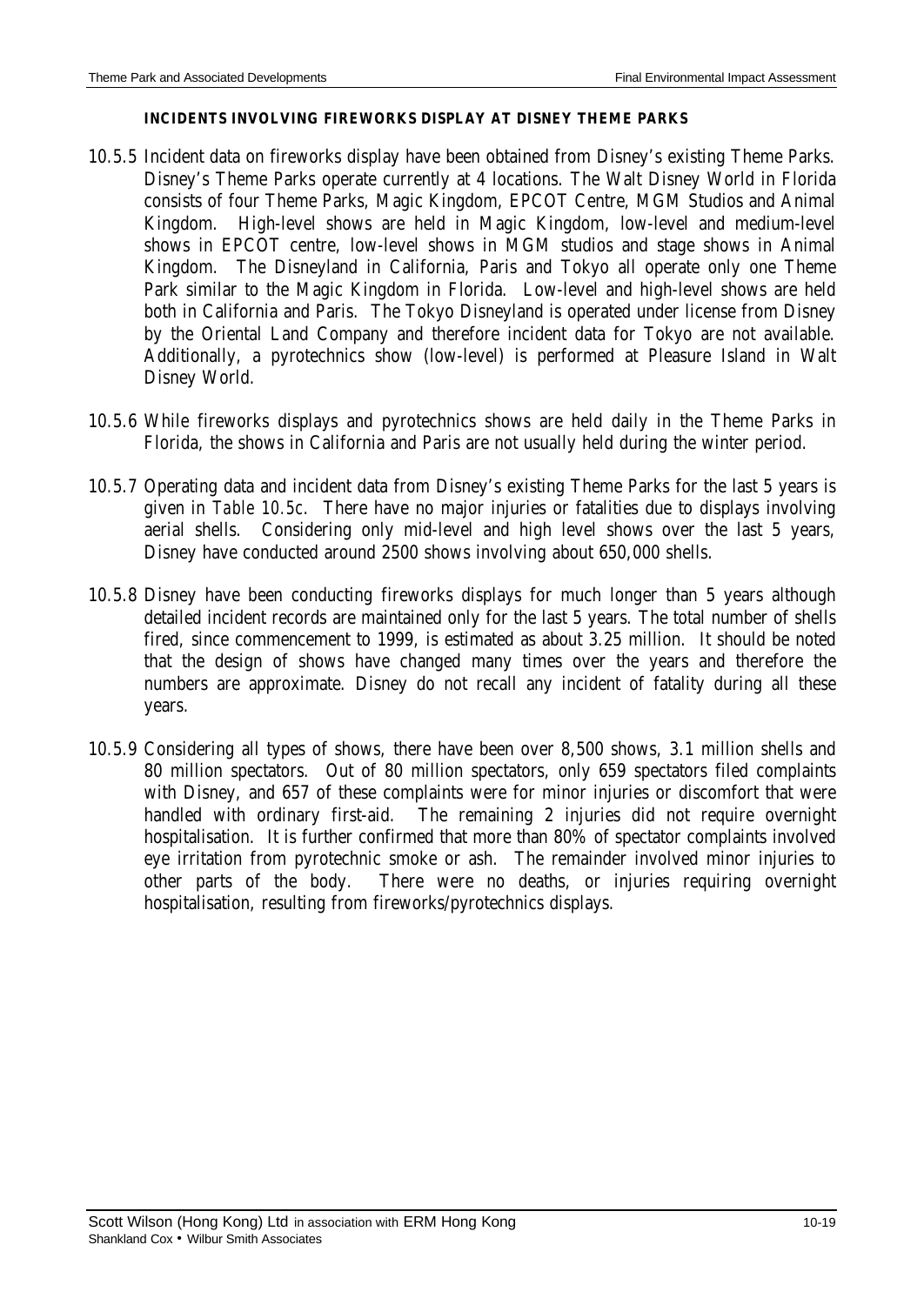| <b>Details</b>                                                                                                                                                   | <b>Low-level</b> | Low/ mid- level | <b>High level</b> |  |  |
|------------------------------------------------------------------------------------------------------------------------------------------------------------------|------------------|-----------------|-------------------|--|--|
| No. of shows                                                                                                                                                     | 6017             | 625             | 1909              |  |  |
| No. of shells fired                                                                                                                                              | 2,472,645        | 186,000         | 465,055           |  |  |
| Avg. no. of shells/show                                                                                                                                          | 411              | 298             | 244               |  |  |
| Total no. of spectators for all shows                                                                                                                            | 44.93 M          | 4.22 M          | 31.82 M           |  |  |
| No. of deaths                                                                                                                                                    | 0                | $\theta$        | 0                 |  |  |
| No. of injuries requiring overnight hospitalisation                                                                                                              | $\mathbf{0}$     | $\mathbf{0}$    | $\bf{0}$          |  |  |
| No. of injuries requiring medical care other than<br>ordinary first aid                                                                                          | $\overline{c}$   | $\mathbf{0}$    | $\mathbf{0}$      |  |  |
| No. of spectator complaints of minor injuries or<br>discomfort                                                                                                   | 573              | 45              | 39                |  |  |
| Average probability of minor injury/show                                                                                                                         | $9.5 E-2$        | 0.072           | 0.02              |  |  |
| Average probability of minor injury/shell fired                                                                                                                  | 2.3 E-4          | $2.4 E-4$       | 8.4 E-5           |  |  |
| Average probability of minor injury/ spectator                                                                                                                   | $1.3 E-5$        | $1.1 E-5$       | $1.2 E-6$         |  |  |
| Note : The term shells applied to low-level shows should be interpreted as ground display devices. Shells are used only<br>in mid-level and high-level displays. |                  |                 |                   |  |  |

### **Table 10.5c - Incident Data for Fireworks Display at Disney Sites for Last 5 Years (1994 to 1999)**

#### **INCIDENTS INVOLVING SODIUM HYPOCHLORITE WORLD-WIDE**

- 10.5.10 As part of this EIA Study, a search was carried out on MHIDAS database to identify incidents involving sodium hypochlorite. A list of incidents and the relevant details are included in *Table 10.5d*.
- 10.5.11 It is found that almost all the incidents were due to accidental mixing of acid with hypochlorite resulting in chlorine gas release. The reported causes of accidental mixing are unloading of acid into hypochlorite tank, piping interconnection between acid and hypochlorite tanks, and leakage from both acid and hypochlorite tanks.
- 10.5.12 Hypochlorite is widely used as disinfectant in swimming pools and it is not surprising therefore that most of the incidents occurred in swimming pools. All the incidents caused injuries but no fatalities. The large number of injuries can be attributed to the large number of people in the swimming pool in close proximity to the storage site.
- 10.5.13 Details on the quantity of chlorine released or the quantity of sodium hypochlorite or hydrochloric acid involved in the incidents are not known but based on the nature of user facilities involved in the incidents, the quantity of hypochlorite or acid storage and delivery is estimated to be in the order of 1000 litres.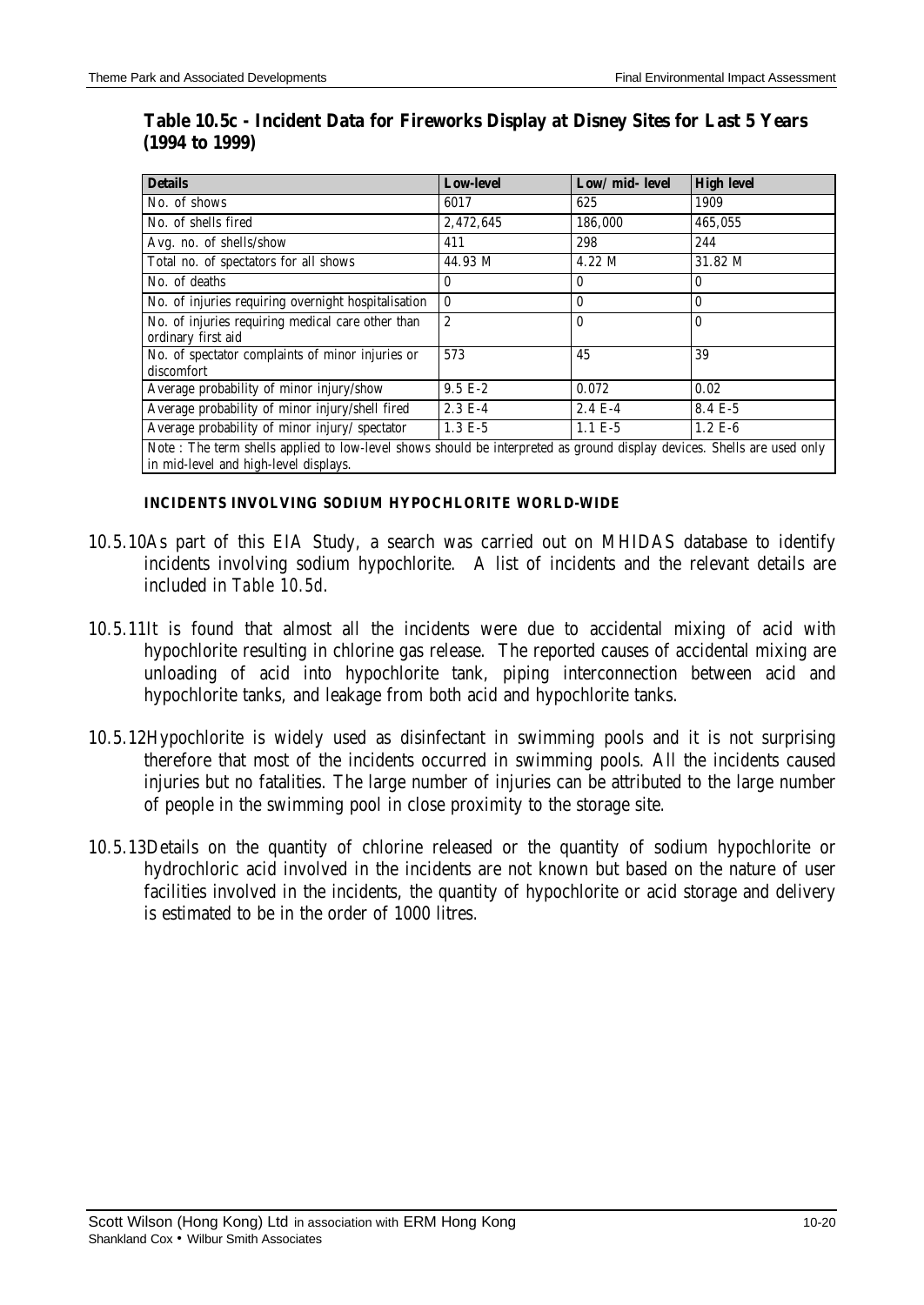| <b>Date</b> | <b>Location</b>                      | <b>Injuries</b> | <b>Description</b>                                                                                                                                                                                           |
|-------------|--------------------------------------|-----------------|--------------------------------------------------------------------------------------------------------------------------------------------------------------------------------------------------------------|
| 24/1/93     | Chippenham, UK                       | 3               | 450 litres of sodium hypochlorite and 40 litres of hydrochloric acid released<br>at leisure centre.                                                                                                          |
| 2/4/90      | Norwich, U.K.                        | $\mathbf{1}$    | Wrong chemical accidentally used. Spillage of Hydrochloric Acid and<br>Sodium Hypochlorite led to release of chlorine.                                                                                       |
| 27/7/90     | Manchester, U.K.                     | $\tau$          | Hydrochloric acid and sodium hypochlorite used for water treatment at<br>swimming pool came into contact, producing chlorine. Fumes spread via<br>air-conditioning system.                                   |
| 31/1/89     | Wells, Somerset,<br>U.K              | 8               | Tanker driver connected wrong pipe and discharged hydrochloric acid into a<br>sodium hypochlorite tank.                                                                                                      |
| 14/10/88    | Kettering,<br>Northants, U.K.        | 25              | Chlorine gas was formed in chlorine pump room when sodium hypochlorite<br>(instead of hydrochloric acid) was mixed with calcium hypochlorite. The<br>sodium hypochlorite was delivered to the pool in error. |
| 17/5/87     | Philadelphia,<br>U.S.A               | 42              | Leakage of separate tanks of hydrochloric acid and sodium hypochlorite<br>formed chlorine fumes.                                                                                                             |
| 1/3/85      | Westmalle.<br>Belgium                | 25              | HCl was accidentally delivered to plant and mixed with residue of sodium<br>hypochlorite in tank producing cloud of chlorine gas.                                                                            |
| 12/2/85     | Homer City,<br>U.S.A                 | 11              | Sodium Hypochlorite reacted with sulphuric acid in a drain releasing<br>chlorine gas cloud.                                                                                                                  |
| 20/11/84    | Slaithwaite, West<br>Yorkshire, U.K. | 29              | Ferric Chloride was erroneously loaded into a sodium hypochlorite (bleach)<br>tank resulting in toxic chlorine cloud.                                                                                        |
| 6/9/84      | Hinckley, U.K.                       | 43              | Accidental mixing of sodium hypochlorite and hydrochloric acid in<br>swimming pool.                                                                                                                          |
| 12/2/79     | Cologne, Germany                     | $\overline{4}$  | Works evacuated when sodium hypochlorite tank mistakenly filled with<br>sulphuric acid forming chlorine gas cloud.                                                                                           |
| 08/3/70     | Kaiserlautern,<br>Germany            | 67              | Pipe leak allowed mixing of hydrochloric acid and sodium hypochlorite in<br>storage vessel and subsequent chlorine gas cloud.                                                                                |

### **Table 10.5d - Incidents involving Sodium Hypochlorite**(1)

# **10.6 HAZARD IDENTIFICATION**

- 10.6.1 A hazard is an undesired event which may cause harm to people or to the environment or damage to property. Hazard identification is the first step when assessing the risk for a particular system, and it is the identification of What Can Go Wrong?
- 10.6.2 The hazards due to storage, transportation and display of fireworks have been identified based on historical review of incidents world-wide. This EIA has also adopted a formal hazard identification process, a Hazard and Operability (HAZOP) study to identify the hazards posed by storage, transportation and display of fireworks taking into account site specific and operations specific details.

#### **HAZARDS DUE TO FIREWORKS**

- 10.6.3 As explained in the previous section, fireworks proposed to be used by the Theme Park operator are classified as Division 1.3 and 1.4. Division 1.3 explosives comprises substances and articles:
	- which give rise to considerable radiant heat; or
	- which burn one after another, producing minor blast or projection effects or both.
- 10.6.4 For fireworks and pyrotechnics minor blast or projection effects refer to the blast and debris inherent in the functioning of the device.

<sup>&</sup>lt;sup>(1)</sup> Major Hazard Incident Database, UKAEA, Silver Platter

Scott Wilson (Hong Kong) Ltd in association with ERM Hong Kong 10-21 10-21 Shankland Cox • Wilbur Smith Associates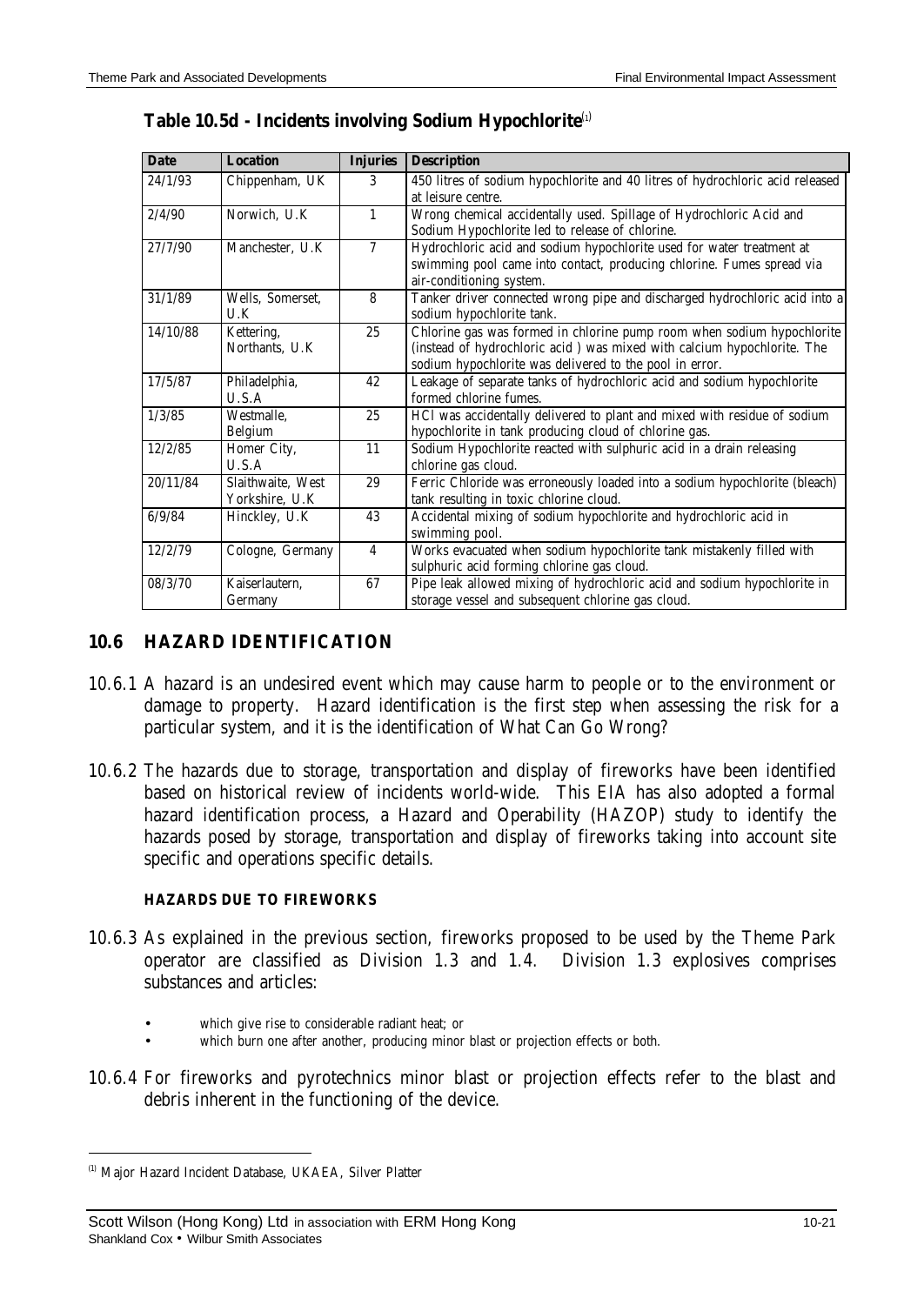- 10.6.5 Hazard Division 1.4 fireworks and pyrotechnic articles include the smaller calibre and non projectile types (including small diameter shells). Substances and articles of Division 1.4 present only a small hazard in the event of initiation or ignition. The effects are largely confined to the package and no projection of fragments of appreciable range or size is to be expected. An external fire will not cause virtually instantaneous explosion of almost the entire contents of the package.
- 10.6.6 There have been many incidents involving fireworks world-wide which are often described as 'explosions'.
- 10.6.7 However, it is important when examining historical data of fireworks explosions to consider the following factors:
	- What types of fireworks were involved (e.g. bulk storage of firecrackers may produce a large effect than even bulk storage of shells);
	- Whether the fireworks were packaged, and if so what standard of packaging was employed;
	- Whether it involved finished fireworks or fireworks compositions within manufacturing units;
	- The actual quantity of fireworks.
- 10.6.8 The UK HSE have recently conducted burn trials on ISO containers containing fireworks. The trials data (as yet unpublished)is summarised in *Section 5* in *Annex I*. The trials data available at present suggests that for steel stores the main mode of structural failure is through the doors, and that the structure of the container remains substantially intact after the event and thus there is little risk from either blast or fragment throw. Although there remains a possibility of deflagrative explosion and destruction of the store, the available evidence (and examination of historical data for fireworks stores) suggests that this is an extremely rare event.
- 10.6.9 Previous studies by HSE on explosives transport **(2.0)** have also considered substances and articles belonging to Division 1.3 (fireworks proposed to be used in the Theme Park will also belong to this hazard Division) as posing primarily a fire hazard. It is further described in these studies that ignition of substances and articles in Division 1.3 could give rise to one of two types of fires: idealised or non-idealised. An idealised fire (which poses more serious effects) is one in which the whole mass of the explosive burns simultaneously and is over in a few seconds, producing a fireball and an associated pulse of thermal radiation rather than a steady state flux. Non-idealised fire is one in which the flame propagation is hindered by the thermal inertia of packaging and the spacing between packages giving rise, in the extreme, to a number of sequential fires involving one article at a time. The thermal radiation effects from a non-idealised fire would be minimal although the duration of the fire could be very long.
- 10.6.10 Fires involving fireworks which are explosive articles packaged in wood lined boxes are unlikely to be completely idealised although idealised behaviour could be expected from

<sup>&</sup>lt;sup>(2)</sup> Major hazard aspects of the transport of dangerous substances, Advisory Committee on Dangerous Goods, HSE, 1991

<sup>(3)</sup> Risks from handling Explosives in Ports, Advisory Committee on Dangerous Goods, HSE, 1995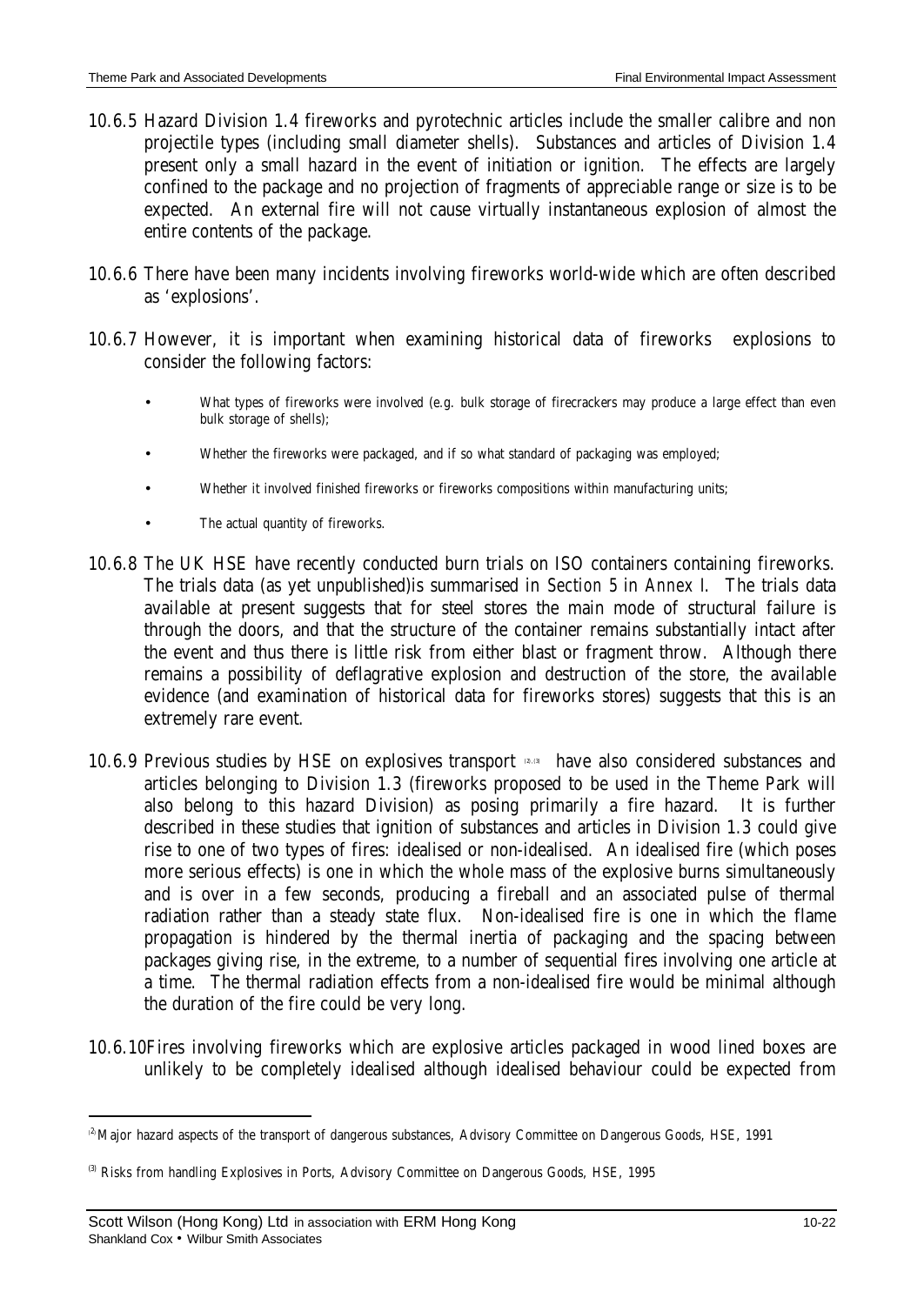simultaneous ignition of a number of fireworks as reported in burn trials (see reference above)*.* For the purpose of determining the worst hazard range, which will result from a fireball caused by simultaneous ignition of the contents, it is assumed that (for this study) ignition of fireworks would produce idealised fires.

- 10.6.11 Fireworks have also been modelled as fire hazards in the recent study on Transport of Explosives in Hong Kong 4.
- 10.6.12 Based on the above, it is noted that fireworks of Division 1.3 present mainly thermal radiation hazards and unlike explosives in Division 1.1 and 1.2, they do not present a mass explosion hazard or fragment hazard. However, for the purposes of this EIA Study, a conservative assumption is made that there is a low probability of a mass explosion occurring in the fireworks store at the Theme Park due to confinement within a concrete store.

#### **HAZARD AND OPERABILITY STUDY (HAZOP) FOR FIREWORKS**

- 10.6.13 HAZOP is one of the recognised hazard identification techniques, widely adopted to identify potential hazards for a given system or operations. The Consultants carried out a high level HAZOP study for the various operations involving fireworks - transport, storage and display. The HAZOP study considered a number of keywords relevant to fireworks operations.
- 10.6.14 The following keywords were adopted:
	- load fall
	- spontaneous ignition
	- external fire
	- adverse weather
	- road accident
	- vehicle fault/fire
	- external initiation
	- vehicle accident
	- unauthorised access
	- mixed load
	- *initiation*
	- pre-ignition
	- shell failure
	- mortar orientation
	- debris drift

- other fireworks failure
- fireworks unfired/misfired items
- 10.6.15 Further explanation to the keywords used is given in *Section 6* in *Annex I.* Specific failure modes for different fireworks items and potential hazards due to different shell effects is included in *Section 2.5* in *Annex I.* These were considered in the HAZOP as well.
- 10.6.16 The keywords were used to identify the causes and consequences of potential failure modes. The study considered the safeguards adopted by way of design or procedures and

<sup>(</sup> 4 ) DNV Technica, The Risk Assessment of the Transport of Explosives in Hong Kong,, EPD, 1997

Scott Wilson (Hong Kong) Ltd in association with ERM Hong Kong 10-23 Shankland Cox • Wilbur Smith Associates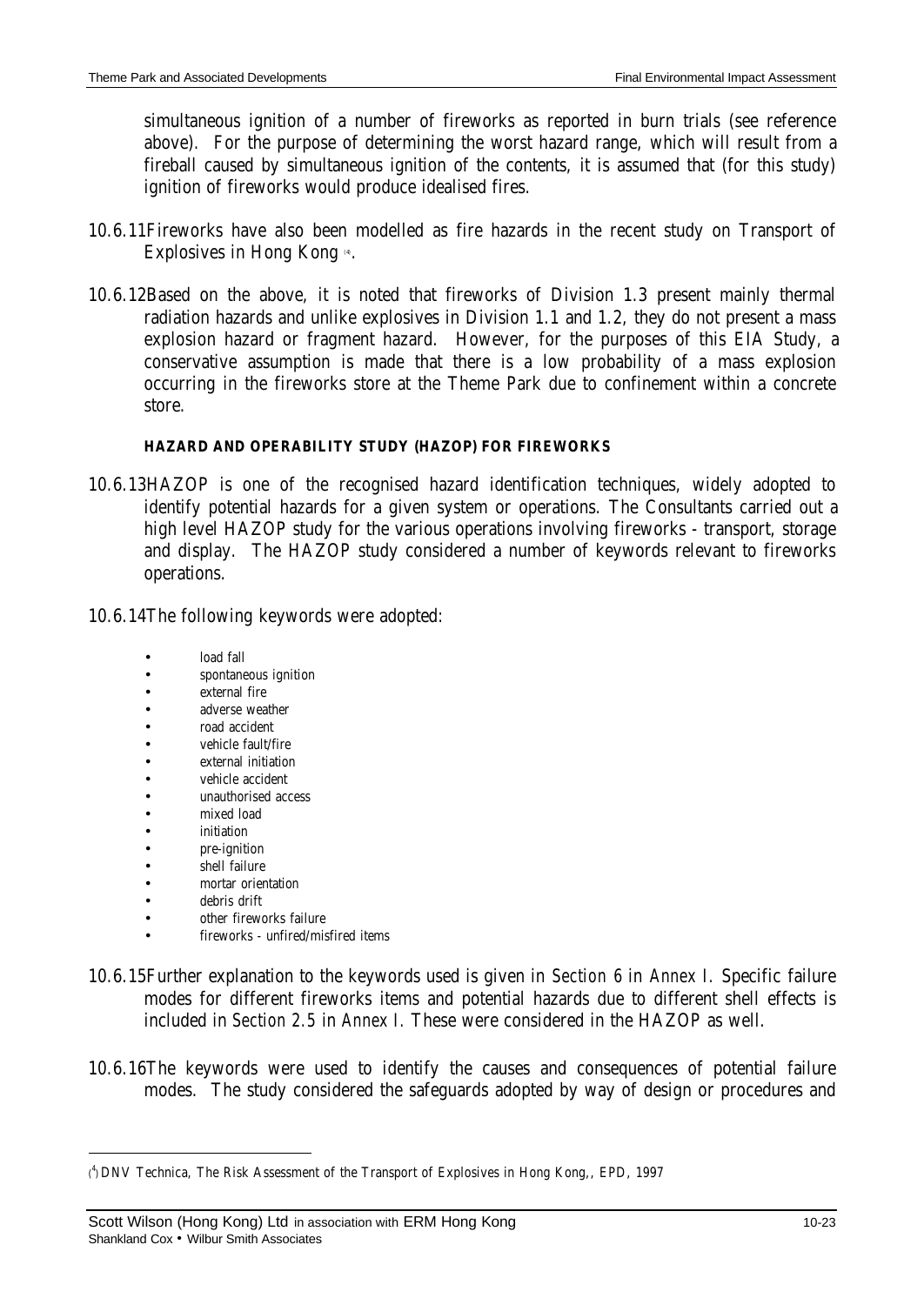then recommended actions where necessary for further mitigation of hazards. The details of the study are included in *Section 6* in *Annex I.*

10.6.17 The action items from the HAZOP study are summarised in *Table 10.6a.* It is emphasised that most of the action items relate to development of relevant procedures. While it is accepted that the Theme Park operator will develop such procedures before the commencement of the Theme Park, the action items highlight the significance of some of the issues to be addressed by the procedures.

# **Table10.6a - HAZOP Study Actions**

| <b>Action item</b> | <b>Description</b>                                                                                                                                                                                                                           |
|--------------------|----------------------------------------------------------------------------------------------------------------------------------------------------------------------------------------------------------------------------------------------|
| A1                 | Identify agencies to be contacted and establish mechanisms for reporting incidents of non-recoverable load                                                                                                                                   |
|                    | in the event of load fall into sea while unloading at the jetty                                                                                                                                                                              |
| A2                 | Mobile phones, walkie-talkies should not be carried by persons handling fireworks                                                                                                                                                            |
| A <sub>3</sub>     | Fireworks store should be kept closed during fireworks display                                                                                                                                                                               |
| A <sub>4</sub>     | Ensure igniters are not stored with the bulk of fireworks/pyrotechnics                                                                                                                                                                       |
| A5                 | The site for manipulation of fireworks need to be identified. The site should be located at adequate safety<br>distance from the store and public areas                                                                                      |
| A6                 | Procedures to be developed to minimise unnecessary handling/sorting of products for fireworks show<br>inside the store. This should include adequate labelling of both outer packaging and product to aid easy<br>identification             |
| A7                 | If vehicles such as fork lift trucks are used for transfer of goods from store to pre-rigging area or display<br>site, it should meet appropriate specifications                                                                             |
| A8                 | The maximum height of typical 4" and 5" shells could be 150 m and 175 m respectively. The 4" and 5"<br>shells for this display site should be designed specifically to meet performance requirements (i.e.,<br>maximum burst height of 100m) |
| A9                 | Disney's vendor supply of 4" and 5" shells must ensure items destined for other Disney locations are not<br>delivered by error to this site unless conforming to requirements of this site                                                   |
| A10                | Procedures to be developed if trailers are to be used for mortar installation                                                                                                                                                                |
| A11                | Any mechanical system designed for varying mortar orientation should be such that it does not result in<br>mortars orientated towards spectators                                                                                             |
| A12                | Use of permanently installed mortars or other similar or safer alternatives to be considered                                                                                                                                                 |
| A13                | Design and position of fence to ensure containment of low trajectory shells towards spectators as well as<br>road (off-site)                                                                                                                 |
| A14                | The weather conditions under which fireworks display need to be moderated should be identified in<br>procedures based on site layout and weather data. The procedures should also identify persons<br>responsible for making such decisions  |
| A15                | Procedures for safe handling and disposal of unfired and misfired items to be developed                                                                                                                                                      |
| A16                | Procedures to be established for sweeping site after display                                                                                                                                                                                 |

#### **FIREWORKS HAZARDS CONSIDERED FOR QUANTIFICATION**

- 10.6.18 Based on the hazards identified in the HAZOP and incident data world-wide, the following hazards are considered for further quantification:
	- Transport accidents leading to fire/explosion of cargo on vehicle;
	- Fire/explosion in storage; and
	- Fireworks shell landing/bursting near spectators within the Theme Park or on public road.
- 10.6.19 The HAZOP study has examined the various modes of failure that could result in an incident involving the cargo in a fireworks road vehicle or fireworks in a storage area. The worst outcome of all such incidents is most likely to be fire although the potential for an explosion is also considered. The frequency of a fire or explosion incident during transport and storage and its consequences are modelled in the later sections.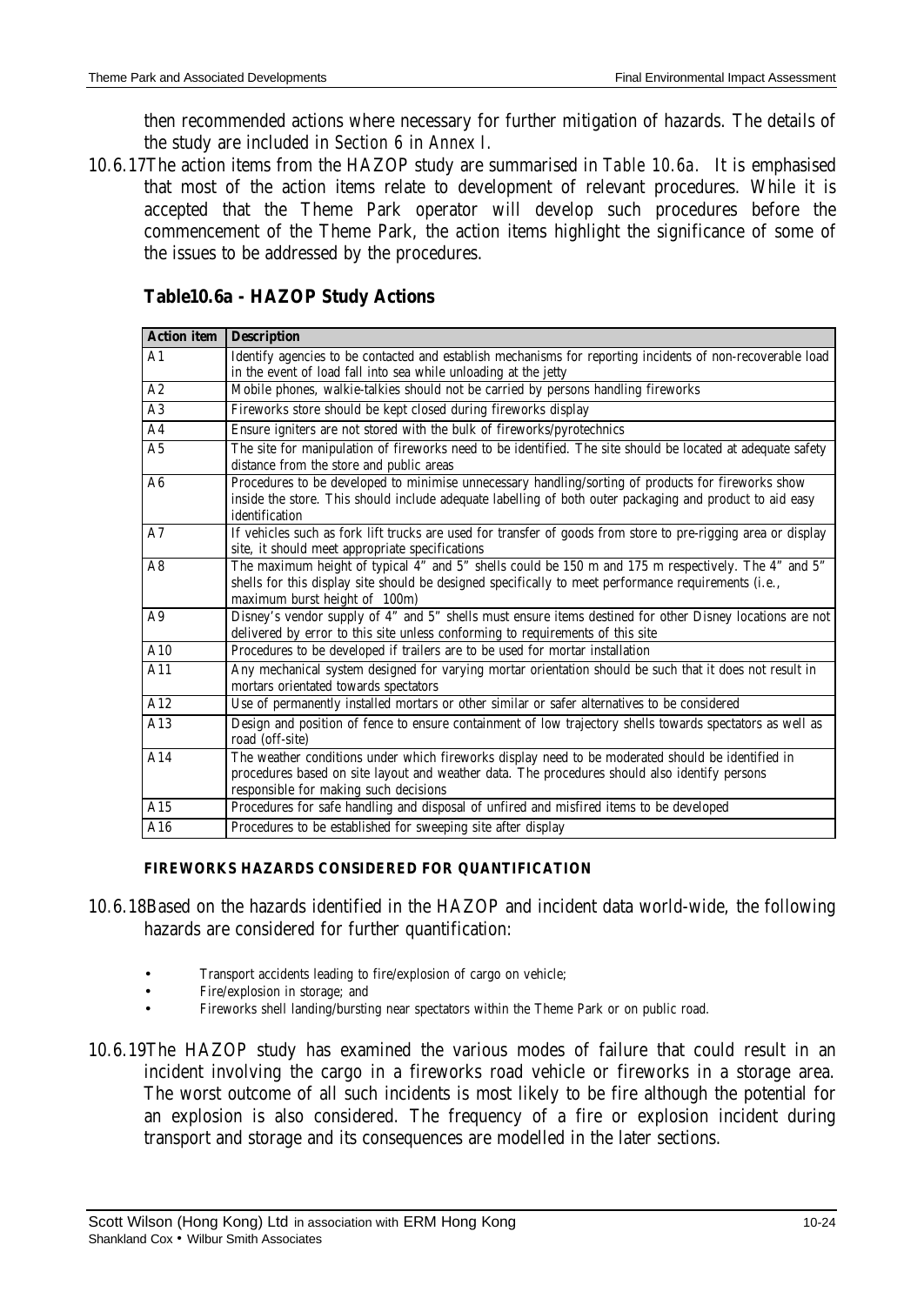- 10.6.20 The HAZOP study has also examined the various modes of failure during a fireworks display. The incident that could potentially cause a fatality to the public is identified as that involving an aerial shell discharge in mid-level fireworks display.
- 10.6.21 The risk of a fatality incident due to discharge of 'other fireworks items' used in mid-level, low-level and stage displays is considered to be negligible (i.e., less than 10<sup>-9</sup>) per year on account of the following safety measures:
	- adequate separation distances between the display area and the audience will be maintained (see *Section 3.6* in *Annex I*). In addition, all safety measures outlined in the relevant codes, such as NFPA 1123 and 1126 will be adopted;
	- members of the audience will not be invited on stage during the course of discharge of fireworks or pyrotechnics;
	- the net explosive quantity per firework is very low. The total net explosive quantity per low-level show will be 5 to 10kg and for stage show under 1kg. The net explosive quantity per firework item therefore will be very low. The quantity of fireworks items per show is also low;
	- the nature of fireworks items used for such shows/displays are such that even if they are accidentally discharged towards the crowd due to disruption of their orientation would only result in burning debris on the crowd which will not cause any fatality although there is some injury potential. This can be further elaborated as follows:
	- the chemistry is carefully controlled; for example use of nitrocellulose as a fuel/oxidant which produces a very low temperature flame;
	- fireworks items are usually erected in purpose built rigs which are highly over-engineered;
	- quality control to ensure that 'other fireworks items' of design commensurate with the safety distances will only be used. Quality control on stage pyrotechnics is generally very good as they are relatively high value items;
- 10.6.22 Considering the above, only the incident involving a shell landing/bursting near spectators/public areas is further quantified in the later sections. The potential causes and circumstances leading to this incident is further described below.

# *Shell Landing/Bursting Near Spectators*

- 10.6.23 The potential for shell landing/bursting near the audience when fired from a mortar at its design orientation is considered to be very low as the separation distances are adequate for such an event. Mortars are oriented either vertically or inclined to an angle of about 5 degrees from vertical away from the audience. Mathematical calculations for shell ballistics presented in *Section 7* in *Annex I* show that 'dud' shells are expected to fall back to ground within few tens of metres from the firing point. However, in reality, dud shells scatter about the fallout area and their actual trajectory is different from the predicted trajectory and this is termed as 'drift' distance. The reason aerial shells drift is not completely known (one of the known causes is tumbling or spinning of the shell) but the drift distances were found to be about 30 to 40m for 4" and 5" shells based on experimental results  $\bullet$ . The separation distances should be adequate even accounting for drift effects.
- 10.6.24 The most significant injury/fatality potential to the public arises where a shell lands and or bursts in or near the audience. This could occur when a shell is discharged from its mortar

Scott Wilson (Hong Kong) Ltd in association with ERM Hong Kong 10-25 Shankland Cox • Wilbur Smith Associates

<sup>&</sup>lt;sup>(5)</sup> Kosanke, K.L and Kosanke, B.J, Aerial Shell Drift Effects, Selected Pyrotechnic Publications of K.L and B.J. Kosanke, Part 2, 1992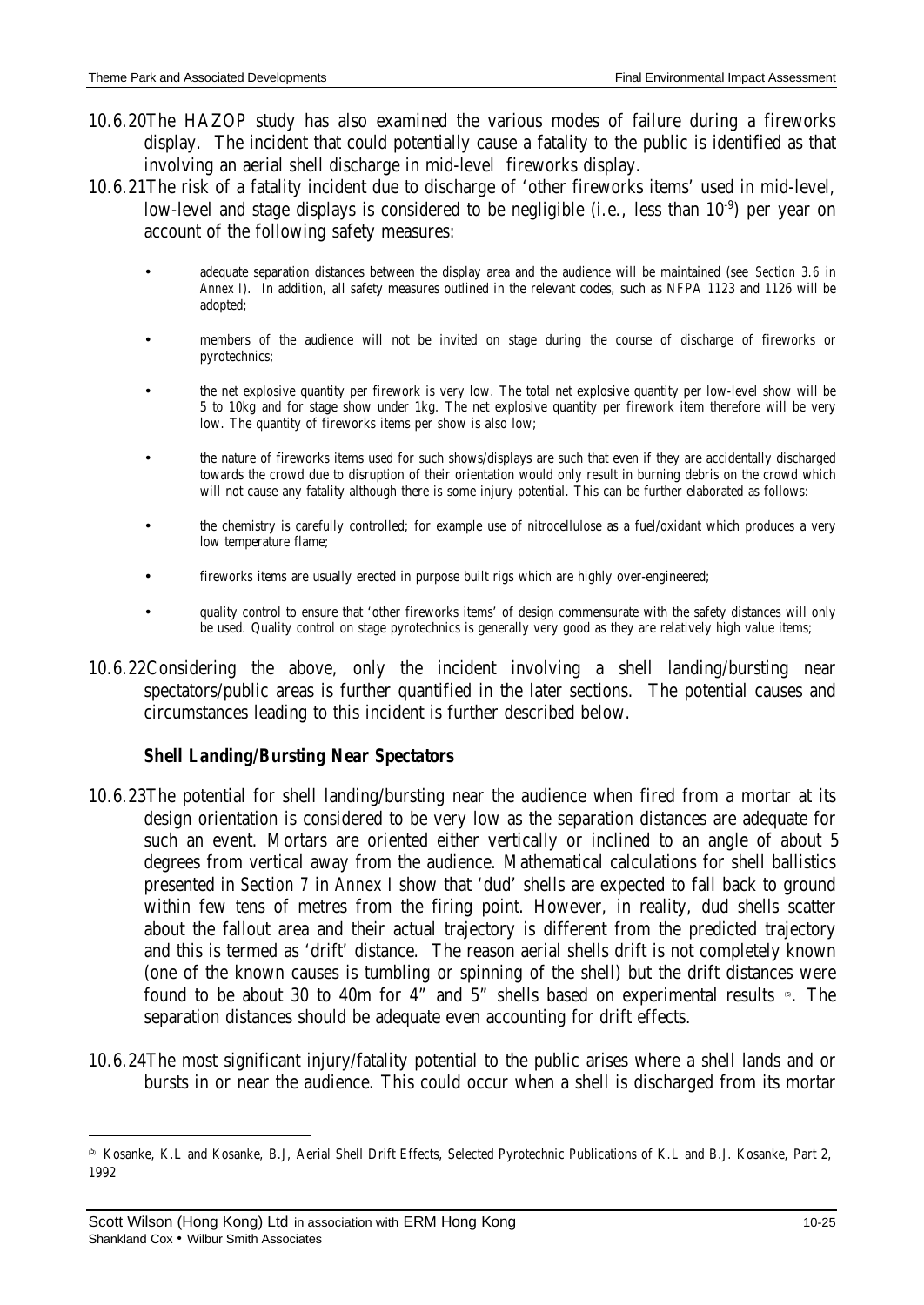which is in unsafe orientation (this is defined as orientation greater than 5 degrees from vertical).

10.6.25 Mortar orientation may become unsafe due to the following:

- mortar orientation unsafe and operator fails to rectify orientation prior to loading;
- mortar support fails during firing; or
- shell failure within mortar ruptures mortar and disrupts the orientation of adjoining mortars.
- 10.6.26 Mortar orientation may become unsafe for a number of reasons and these include displacement due to firing, incorrect installation following maintenance or redesign of the show or mechanical failure for example, if trailers with hydraulic jacks are used. The procedures require that operator ensure that the orientation is safe prior to loading of shell. Human error could however, result in shell being fired from mortar in unsafe orientation.
- 10.6.27 Mortar support failure is considered to be very low for the arrangement proposed for the Theme Park where mortars racks are either buried in sand within concrete troughs or mortars placed in steel framed launch boxes to which mortars are firmly attached.
- 10.6.28A shell may burst prematurely within its mortar and lead to disruption of adjacent mortars such that it results in unsafe orientation. Premature failure of the shell may occur if the delay fuse is faulty and does not provide a sufficient delay. Most frequently such a mode of failure is due to incorrect fitting of the delay fuse rather than a faulty delay fuse itself. If fire can be transmitted from the lifting charge to the bursting charge directly through a fault in construction the bursting charge will ignite while the shell is still in the mortar. This may lead to rupture of the mortar and possible disruption of adjacent mortars.
- 10.6.29 The potential for a shell landing and or bursting near audience when fired from a disrupted mortar will then depend on whether the shell bursts at normal delay time and the angle of orientation of the mortar.

### *Shell bursts normally but near audience*

- 10.6.30 If a shell is ejected from a mortar at a low angle and bursts at normal delay time, it is possible that it will burst within, or in close proximity to, the audience area. In this case the horizontal distance travelled by the shell, and the altitude at which the shell functions is dependent on the initial angle of launching.
- 10.6.31 In order to examine this further, the trajectory of a shell fired at various mortar angles is calculated from equations described in *Section 7* in *Annex I.* Considering drift distances, the results show that for all mortar angles between 5 degrees from vertical towards audience to 5 degrees from horizontal, the dud shell could land beyond 100m (see *Figure 10.5a*. The horizontal range shown in the figure. however, does not include drift effects). However, the time of flight (considering drift effects) is greater than normal burst times for all angles except low angles of less than about 15 degrees from horizontal. Normal burst times are taken as 3s, 3.5s and 3.5 to 4s for 3", 4" and 5" shells respectively. Hence only in the case of low angles (i.e., less than 15 degrees from horizontal), the shell may burst normally but near the audience. At all other angles, the shell will burst at a significant height above crowd and therefore only debris will be transported to the crowd. See *Figure 10.5a*.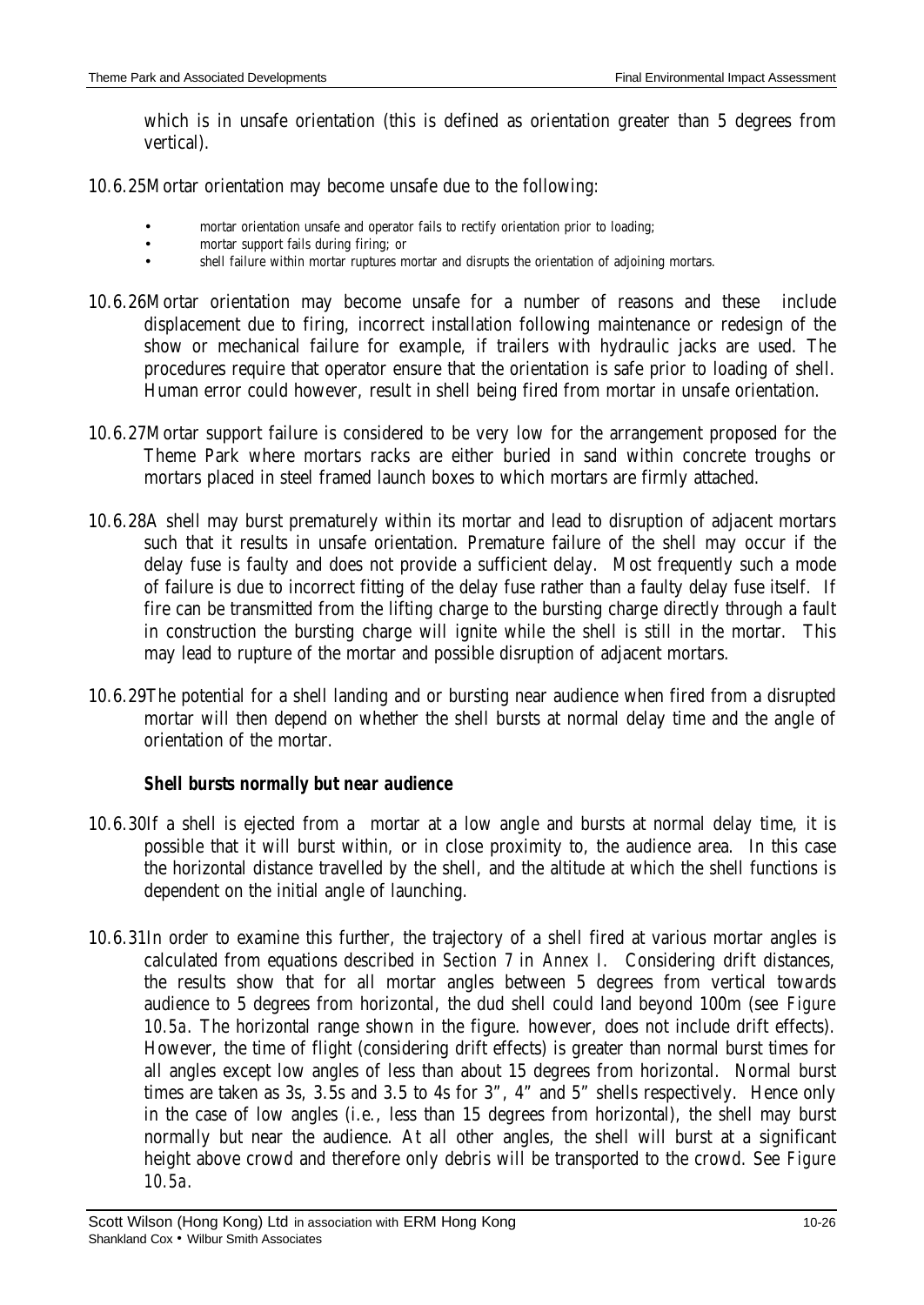- 10.6.32 In order to prevent low trajectory shells (i.e. less than about 15 degrees from horizontal) bursting near audience, the firing site in the proposed Theme Park will be enclosed by a fence which will be constructed of suitable height so as to catch all low trajectory shells. Typical height of fence is 4m. Considering that mortars will be placed in rows (extending from the fence), the shell trajectory angle that will be contained by the fence from a mortar placed about 10m and 2m from the fence is about 20 and 60 degrees from horizontal respectively.
- 10.6.33 Even if the fence was to fail in containing the shell (which is considered to be very low, say, probability of less than 1in 1000 based on Disney's experimental trials), it is likely that the shell may either burst due to impact with the fence or its velocity significantly reduced that it will fall on to ground before reaching the crowd. This scenario is therefore not modelled further.

# *Shell fails to burst normally & bursts on impact near audience*

- 10.6.34 If a shell fails to burst at its normal delay time, the intact shell is likely to fall outside the safety area of about 100m when fired from a disrupted mortar, as discussed earlier. This could result in the following outcomes:
	- the shell could strike an individual causing severe injury or death due to impact. The impact energy of a shell weighing about 250 to 750g falling from a height of 25 to 75m is high enough to cause fatality if it strikes on the head; or
	- the shell could ignite on ground causing local injury or death by the effects of blast (limited to very close proximity) or by fire.
- 10.6.35A shell may fail to burst at the intended time if the delay fuse fails to light or is extinguished in flight leading to a "dud" shell (other terms are "blind" or "black"). The failure of modern delay fuses is however, extremely rare, and the common practice of fitting multiple delay fuses independently to medium (often 2 delay fuses to 4" and 5") and large (often 3 delay fuses to 6" and above) shells has reduced this mode of failure.
- 10.6.36 Nevertheless, if a shell does fail to burst as intended there is a possibility that it will ignite on impact through one of two possible mechanisms:
	- Direct energy applied to the stars and other components within the shell igniting the contents by friction or shock;
	- Fragmenting of the shell on impact and ignition of the contents by frictional effects or by some residual fire (smouldering) of the delay fuse or shell casing; or
	- delay fuse igniting after the intended time.
- 10.6.37 The scenario where the shell fails to burst normally when fired at angles that are unsafe is quantified further by fault and event tree analysis in later section.

### **HAZARDS DUE TO SODIUM HYPOCHLORITE**

### *Physiological Properties*

10.6.38 As explained earlier, sodium hypochlorite is classified as corrosive. Contact with the skin causes burns unless washed off immediately. When in the eye, it can cause severe damage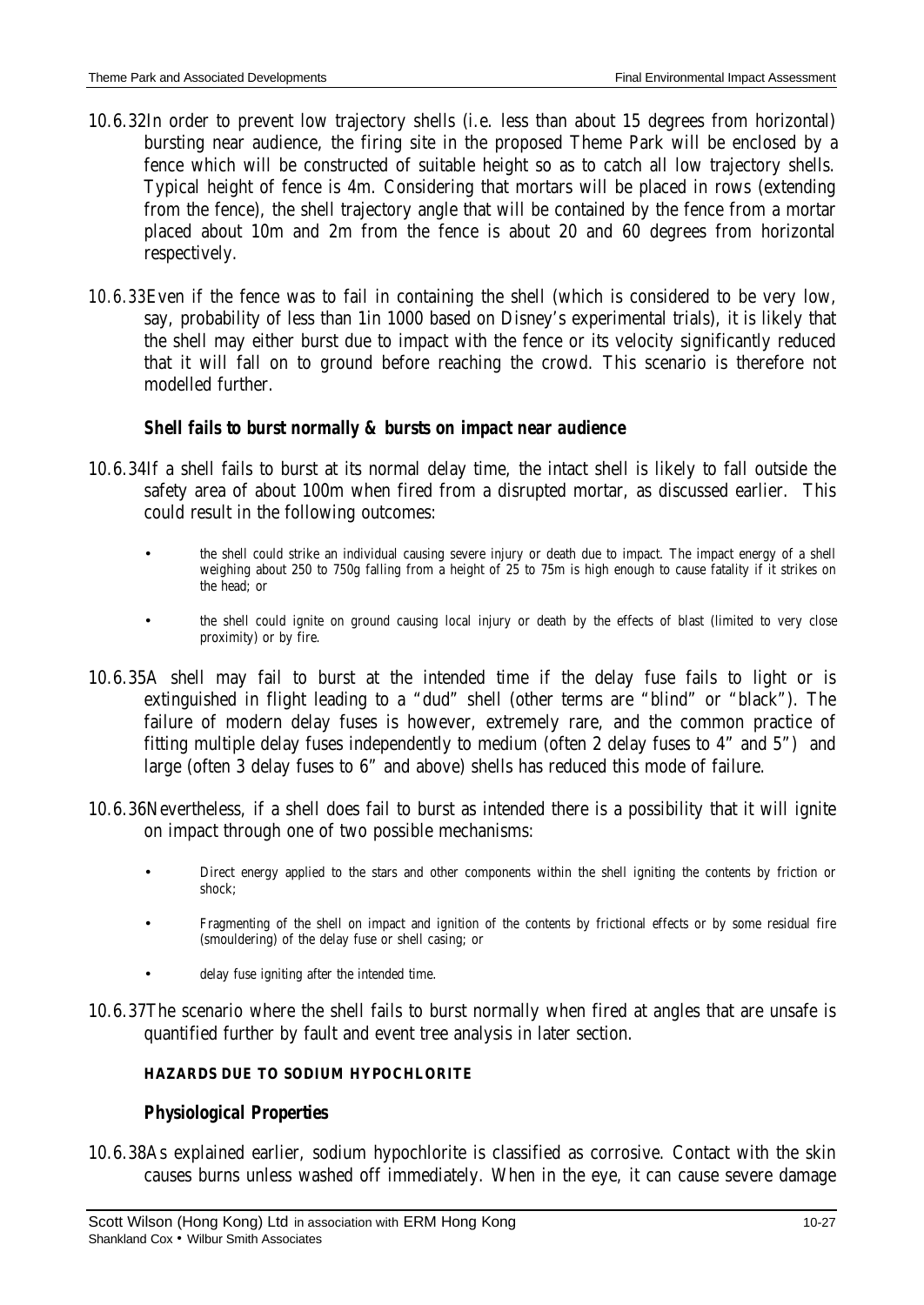even for a short duration. If inhaled, the mist or vapour causes irritation to the nose, throat and respiratory tract. The solution if ingested will cause severe irritation and corrosion of the mouth, throat and digestive tract. The effects described above are relevant for persons coming in direct contact with the solution.

## *Chemical Properties*

- 10.6.39 Sodium hypochlorite dissociates to hypochlorous acid which is the chemical that acts as the bactericide and algacide in water. The strength of sodium hypochlorite is therefore expressed in terms of its 'available chlorine' or 'free chlorine' content. The available chlorine content is a measure of the oxidising power of sodium hypochlorite solution and may be defined as the quantity of chlorine equivalent in oxidising power to the hypochlorite present. The term 'free chlorine' does not imply presence of chlorine in dissolved form that could be released due to increase in temperature or other causes.
- 10.6.40 Sodium hypochlorite is decomposed by acids giving a rapid evolution of chlorine gas. It also reacts with many oxidising agents such as hydrogen peroxide to liberate either oxygen or chlorine.

### *Decomposition Reaction*

- 10.6.41 Sodium hypochlorite solutions decompose on standing. Six major factors affect the decomposition of sodium hypochlorite. These are:
	- initial concentration of the hypochlorite;
	- temperature of the solution;
	- concentration of certain metallic impurities e.g. Copper, Nickel, Cobalt;
	- alkalinity or pH value of the solution;
	- exposure to light; and
	- use of thickeners.

10.6.42 Decomposition occurs in two main ways:

|                                      | $3NaOCl \longrightarrow 2NaCl + NaClO3$ | (1) |
|--------------------------------------|-----------------------------------------|-----|
| $2NaOCl \longrightarrow 2NaCl + O_2$ |                                         | (2) |

- 10.6.43 When solutions of a good commercial quality are stored in the dark over 90% of the decomposition occurs via the chlorate forming reaction (1) and 5-10% by the oxygen forming reaction (2). The effects of the various factors are given below:
	- The rate of decomposition increases with the increase in ionic strength of the solution;
	- A rise in temperature of about  $5^{\circ}$  C approximately doubles the rate of decomposition;
	- The presence of certain metals or their compounds can also reduce the stability of the solution;
	- Sodium Hydroxide is added to the sodium hypochlorite solution to maintain its alkalinity. A pH of 11 is essential to maintain the stability of the solution. A drop in the pH will lead to the solution losing its stability; and
	- Blue and Ultraviolet light accelerate the decomposition of the hypochlorite solution by increasing the rate of both the decomposition reactions.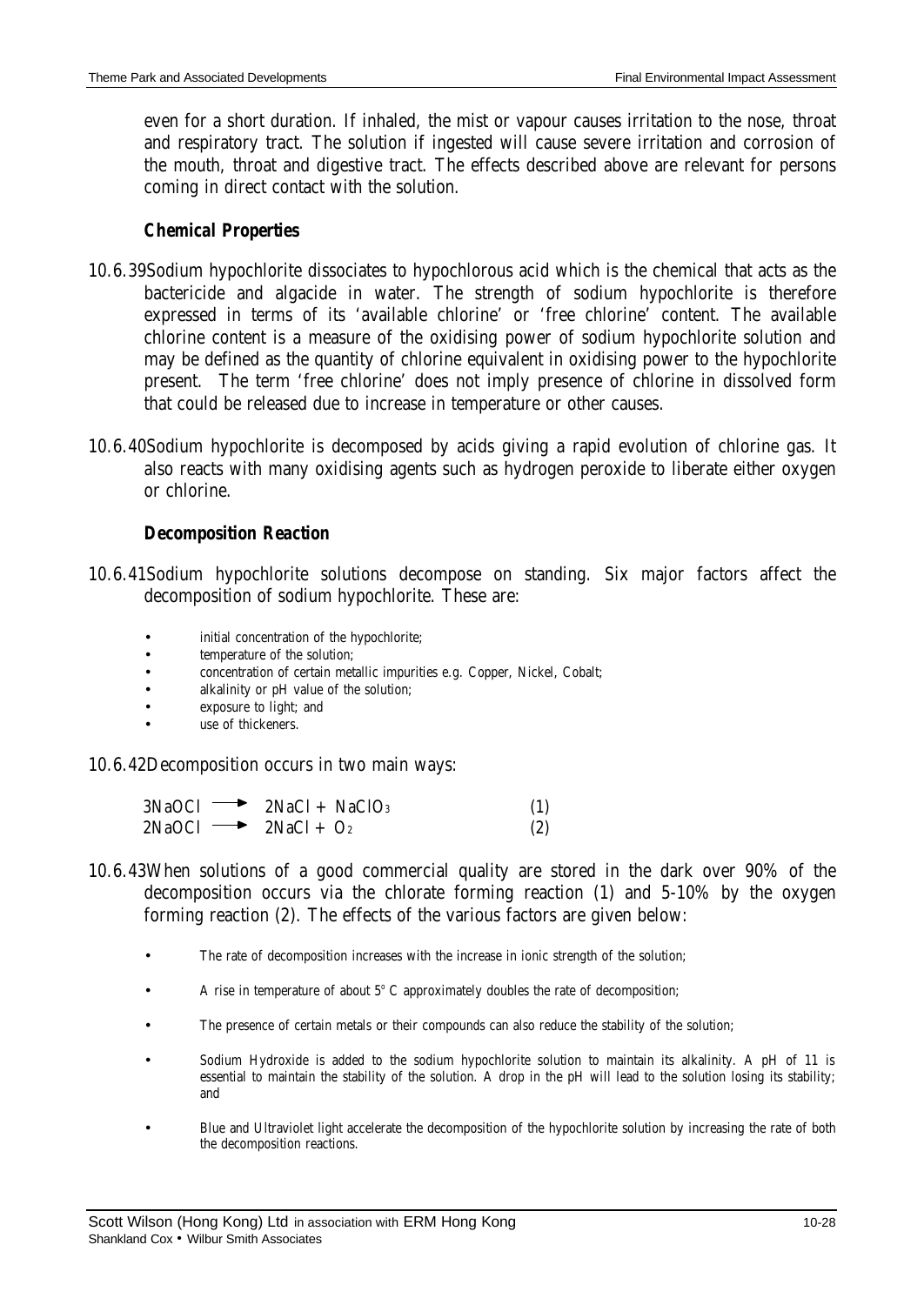### *Hazards due to Sodium Hypochlorite Considered for Quantification*

- 10.6.44 As seen from the properties of sodium hypochlorite and from the review of incidents, the main hazard due to storage of sodium hypochlorite is accidental reaction with acids resulting in evolution of chlorine gas. Since hydrochloric acid will also be stored on the site, and both acid and hypochlorite will be received on site by road tankers, accidental mixing could occur if acid tanker is inadvertently unloaded into hypochlorite tank or hypochlorite is inadvertently unloaded into the acid tank.
- 10.6.45 The release of chlorine is hazardous as chlorine is a toxic gas. Symptoms caused by inhalation of chlorine include headaches, pain, difficult breathing, burning sensation of the chest, nausea and watering of the eyes. If exposed to chlorine at 30ppm for one minute, severe toxic effects would occur.
- 10.6.46 The frequency of occurrence of such an event and the resulting consequences are quantified in the later sections.

# **10.7 FREQUENCY ANALYSIS**

- 10.7.1 This section of the report presents the approach adopted for estimation of the frequency, i.e. the likelihood of occurrence of an undesired event. There are basically two approaches to frequency estimation. The general approach is to estimate the likelihood of an undesired event from historical data world-wide on similar operations or systems. Where such data is limited and therefore is not statistically significant, the alternate approach is to synthesise failure rate by use of fault tree/event tree techniques.
- 10.7.2 For fireworks, historical data has been used to derive frequency of fire or explosion incident during transport and storage. To derive the frequency of shell landing and/or bursting on crowd, fault tree and event tree techniques have been adopted although references to historical data have also been made.
- 10.7.3 It should be noted that even for storage and transport of explosives, historical data on incident frequency is rather limited since the controls on explosives storage have largely been based on Quantity-Distance (QD) principles (which set out safety distances for different types of explosives and quantity) and licensing rather than QRA. So no attempt was made to derive incident frequencies until recently when the Health and Safety Executive (HSE) in the UK carried out studies on risks due to transport of explosives and the new COMAH (The Control of Major Hazards) regulations were introduced in the UK requiring risk assessments for explosives storage.
- 10.7.4 There is considerable uncertainty however, on the frequency values derived in these studies due to limited data. For example, explosives of different hazard divisions and types present varying degrees of risk of say accidental initiation but there is not sufficient data to determine incident frequency for each type.
- 10.7.5 Also, there is no published data on frequency of incidents involving storage and transport of finished fireworks. Although incident frequency derived for other explosives can be adopted for fireworks, it is however, reasonable to ask whether fireworks pose greater risk of accidental initiation as compared to other explosives. The argument in favour of using of similar frequencies for fireworks and other explosives is that fireworks (which are widely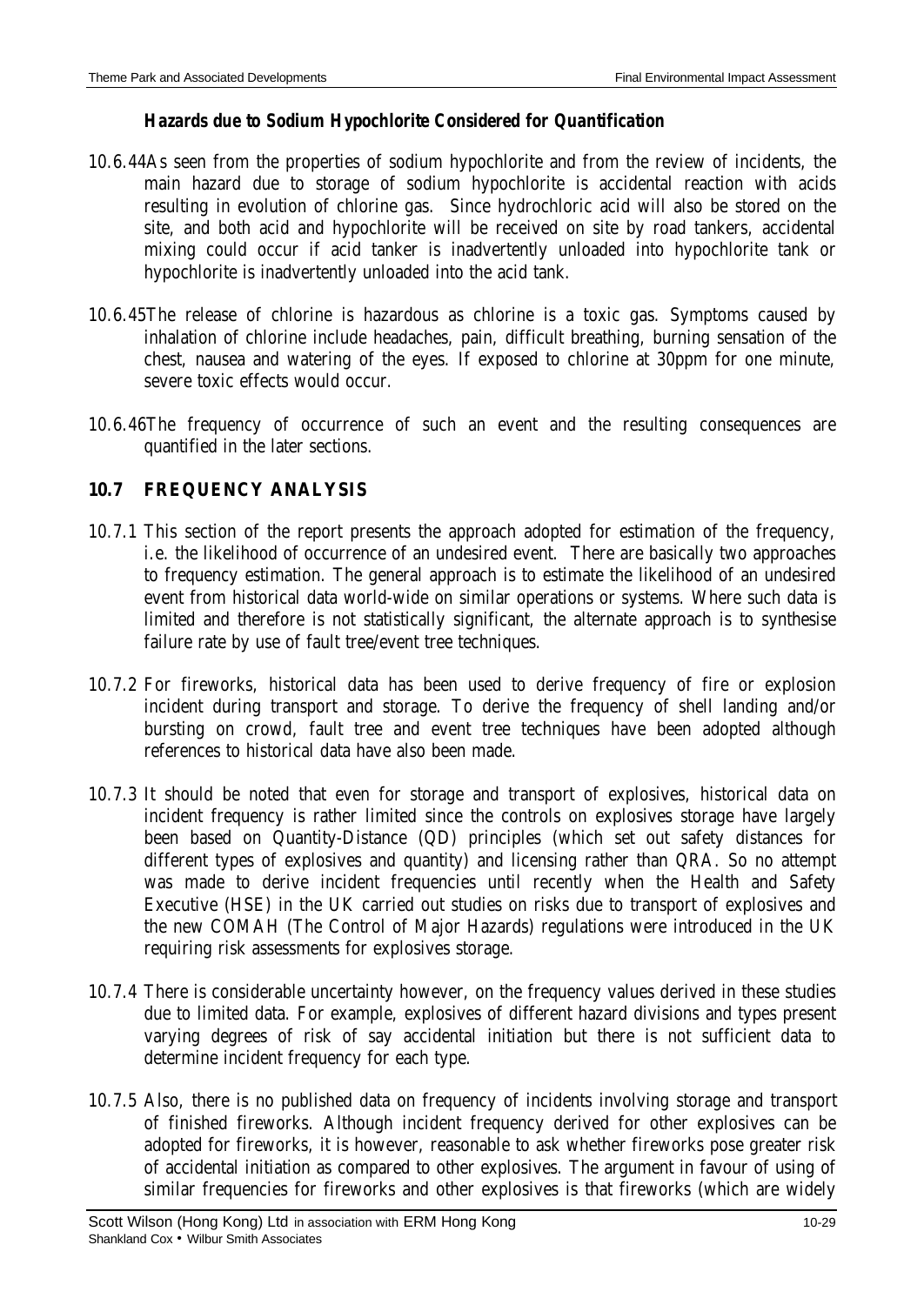transported by sea and road) present similar hazards, if not lower as compared to other explosives.

- 10.7.6 Incident data on fireworks storage available from Disney is also limited. The total operating experience of Disney in this regard is only about 100 store years which is not sufficient to derive statistically meaningful results. Disney have however reported one incident of accidental initiation during handling, i.e. when goods were being moved between magazines in a fork lift truck. A pallet of shells ignited resulting in loss of a pallet and extensive damage to the forklift.
- 10.7.7 For incidents associated with sodium hypochlorite, the frequency value is synthesised using fault trees and generic human error probabilities.

### **FREQUENCY OF FIRE/EXPLOSION INCIDENTS DURING TRANSPORT**

- 10.7.8 Fires on explosives vehicles are considered in two categories namely crash fires and noncrash fires. Crash fires are related to collisions whereas non-crash fires have cab/engine fire, smoking materials, arson and tyre fire as their cause. The  $ACDS^{(6)}$  study has derived a value of  $2 \times 10^{-9}$  per vehicle-km as the fire frequency while the Explosives Transport QRA  $(7)$  has derived a value of 1.5 x 10<sup>-9</sup> per vehicle-km which is also based on the ACDS study but factored to account for Hong Kong conditions.
- 10.7.9 In a recent study by FSD<sup>(8)</sup>, the frequency of road traffic accidents involving medium and heavy goods vehicles in Hong Kong was estimated as  $5.8 \times 10^{-7}$  per vehicle-km. Not all road accidents are serious. The probability of a major accident was estimated as approximately 0.01. Assuming that an explosives vehicle involved in a major accident will lead to fire, the frequency of fire during transport can be derived as  $5.8 \times 10^{-9}$  per vehiclekm. This value is adopted here and it is about 3 times higher than the values derived in other studies referred above.
- 10.7.10 The distances from the landing site to the stores at the Theme Park Phase I and II are 0.86 km and 3.66 km, respectively. Based on 2 deliveries per month to each store, the overall frequency for fires due to transport by road is derived as  $5.8 \times 10^{-9} \times 2 \times (0.86 + 3.66)$  $x 12 = 6.3 x 10^{-7}$  per year.
- 10.7.11 It is further assumed that there is a 10% probability of an incident leading to an explosion. The frequency of an explosion event during transport is therefore derived as  $6.3 \times 10^{-8}$  per year for the given number of deliveries and route length.
- 10.7.12 The values derived above are considered for modelling the effects on road users.

<sup>&</sup>lt;sup>(6)</sup> Advisory Committee on Dangerous Substances (ACDS), Major Hazard Aspects of the Transport of Dangerous substances, HSC 1991

<sup>(</sup> 7 ) DNV The Risk Assessment of the Transport of Explosives in Hong Kong, EPD 1997

<sup>(</sup> 8 ) ERM-Hong Kong, Conveyance of Dangerous Goods by Vehicles: UN Class 4 to 9, FSD, 1999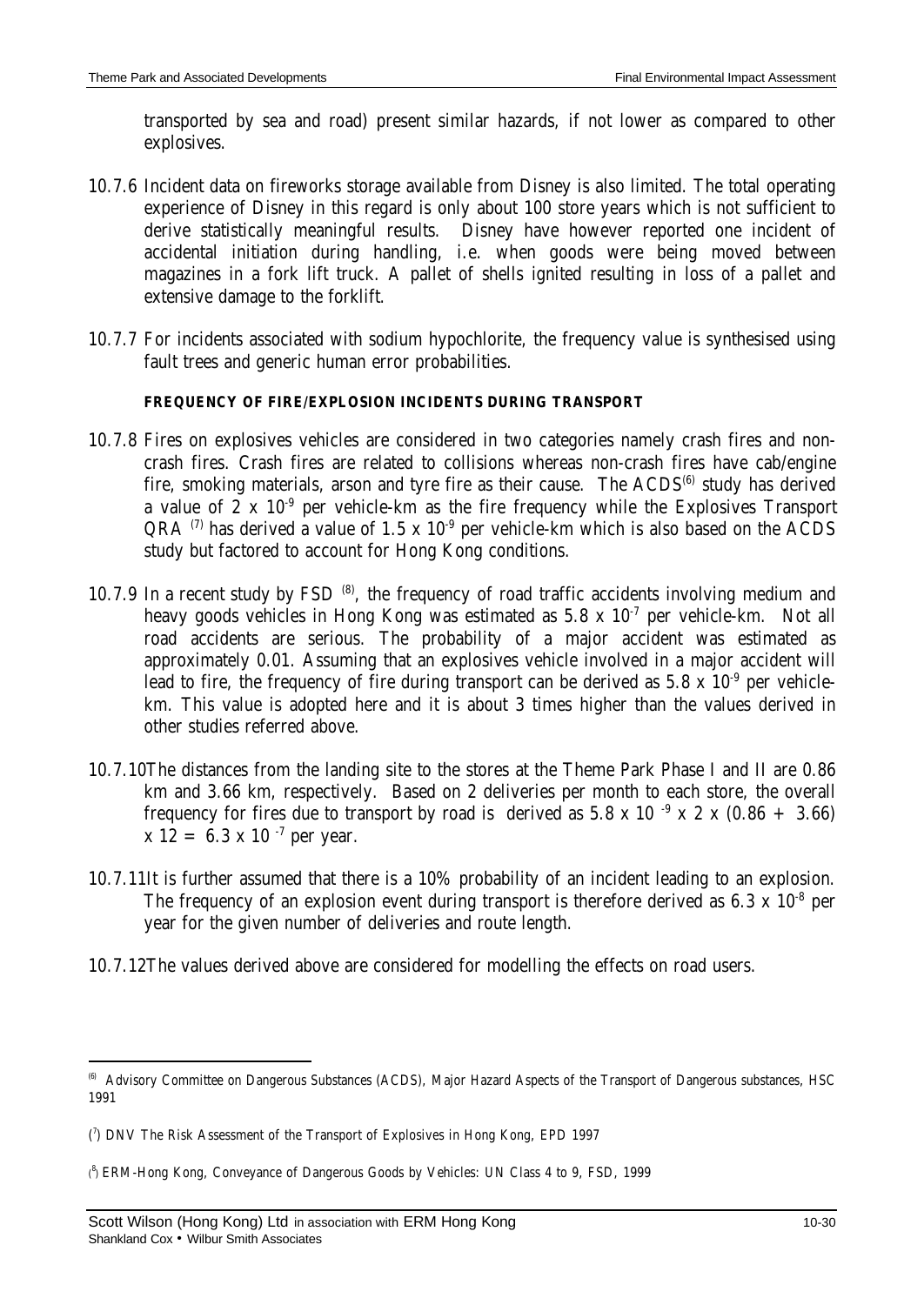10.7.13 The frequency of fire and explosion incidents during transport with potential to affect the hotel development adjoining the road is derived as  $1.3 \times 10^{-7}$  per year and  $1.3 \times 10^{-8}$  per year respectively (this is based on route length of 450m along the hotel development).

### **FREQUENCY OF FIRE/EXPLOSION INCIDENTS IN STORAGE**

- 10.7.14 Merrifield and Moreton<sup>(a)</sup> have recently examined the historical accident record for explosives storage in the UK during the period 1950 to 1997. Analysis of historical data show that there have been no incidents involving storage of finished and packaged high explosives in secured premises. An incident rate of  $1 \times 10^{-4}$  per store-year has been derived taking a 90% confidence interval and 20,000 store years.
- 10.7.15 The incident rate adopted in other Hazard Assessment studies (10) in Hong Kong for storage of explosives vary from  $1 \times 10^{-5}$  (for storage of Division 1.1 cartridged explosives (water gel)) to 1 x  $10^{-4}$  per year (for storage of detonators).
- 10.7.16 For the proposed storage of fireworks in the Theme Park, an incident frequency of 1 x 10- <sup>4</sup> per store year is adopted. An incident involving fireworks is most likely to result in a fire and therefore the value derived is considered as frequency of fire. In order to account for the probability of an explosion incident involving fireworks, a frequency of 1 x  $10^{-5}$  per store year is assumed for an explosion event.

### **FREQUENCY ESTIMATION OF SHELL LANDING/BURSTING ON SPECTATORS**

- 10.7.17 The frequency of an event involving shell bursting on spectators is synthesised using fault tree and event tree analysis.
- 10.7.18 Fault tree analysis examines the logical relationship between the circumstances, equipment failures and human errors which must exist in order for the top event of interest to occur. Event Tree Analysis analyses how the initiating event (which is the top event of the fault tree) may lead to a number of different outcomes, depending on for example, the performance of safety systems.
- 10.7.19 The top event for the fault tree (which is also the initiating event for the event tree) has been defined as 'Shell fired from mortar in unsafe orientation'. The fault tree and event tree are shown in *Figures I8a* and *I8b in Section 8 of Annex I.* The explanation for the assignment of values to the basic events in fault tree and branch probabilities in the event tree is provided in *Table I8a* and *I8b* respectively in *Annex I.*
- 10.7.20 Analysis of the fault and event trees gives the following result:

The probability of a shell fired from a disrupted mortar is approximately  $1.2 \times 10^5$  - i.e. 1 in 84,000 shells fired. This equates to a frequency of 1 shell fired in this manner in approximately 2 years given the number of shells and frequency of the proposed displays at the Theme Park development (2 shows per day times 365 days per year times 200 shells per show);

<sup>(</sup> 9 ) R. Merrifield and P.A. Moreton, An examination of the major-accident record for explosives manufacturing and storage in the UK. Journal Hazardous Material, A:63, 1998, pp 107-118.

<sup>(</sup> 10) Mott McDonald Hong Kong, New Explosives Complex at Kau Shat Wan, Hazard and Environmental Assessment, CED, 1992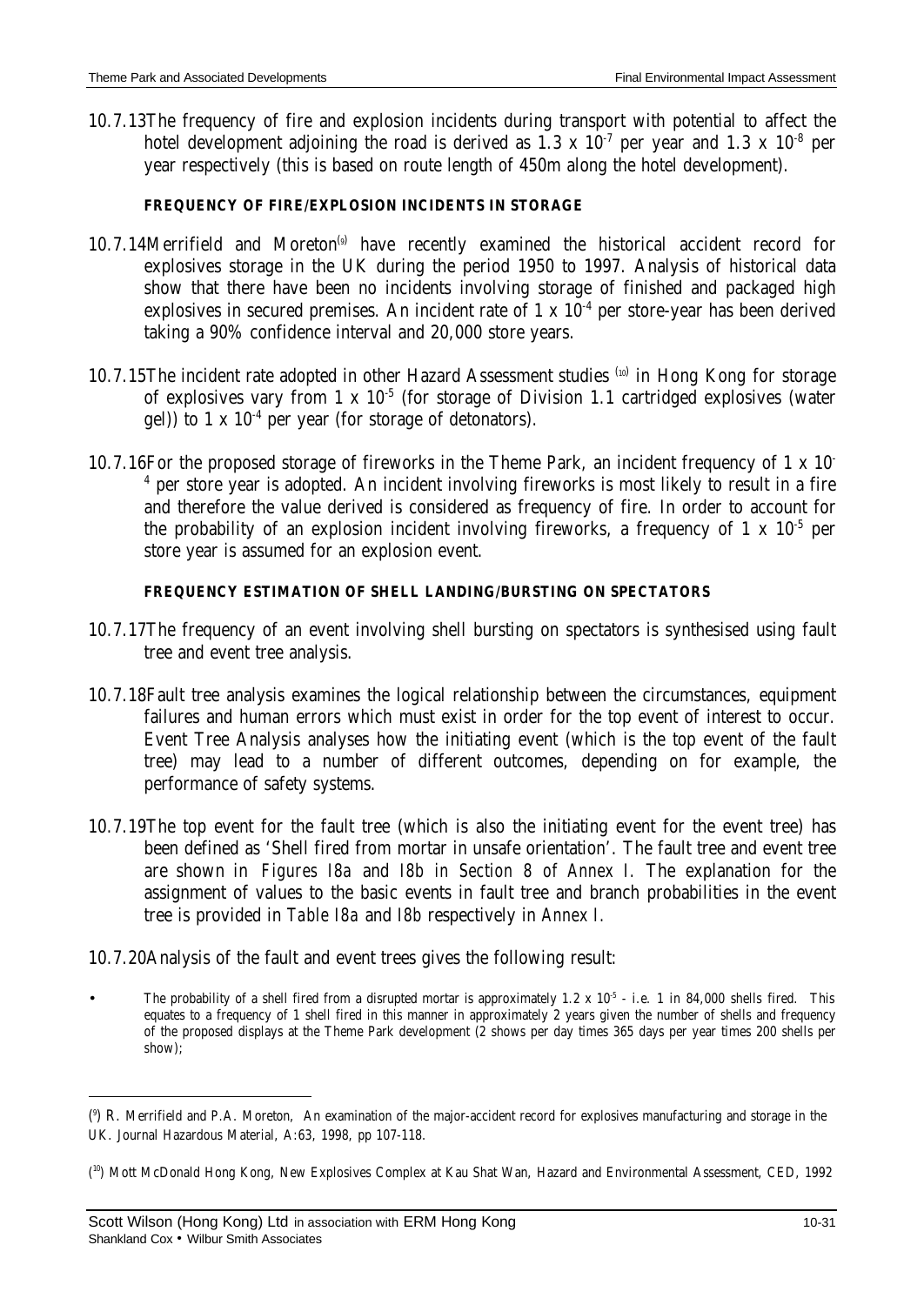- The probability of a fatality incident due to shell burst in the audience area is 2.2 x  $10^{-12}$  per shell fired. The corresponding frequency is  $3.2 \times 10^7$  per year for the given the number of displays;
- The probability of a fatality incident due to being hit by an unburst shell is estimated as  $2.1 \times 10^{-10}$  per shell fired. This corresponds to a frequency of  $3.1 \times 10^5$  per year for the given number of displays. The probability of fatality given an incident is however, considered to be much lower in this case than for shell burst near audience (see later section).
- 10.7.21 In order to compare the above synthesised results with historical data, world-wide historical data on fireworks displays and fatality incidents is used. The historical data for Disney (described earlier) is limited and there have been no fatality incidents in Disney sites.

#### *Historical Data from UK and World-wide*

- 10.7.22 As described earlier, some 20,000 professional and semi-professional fireworks displays are carried out each year in the UK. Approximately 14 million shells are estimated to have been fired in the UK in the 5 year period 1994-1998 (see *Section 4* in *Annex I* for details) with no fatalities or major injuries to spectators during this period. Assuming 0.7 incidents (corresponding to 50% confidence level for 0 incidents), this gives an incident probability of about  $5 \times 10^{-8}$  or 1 in 20 million shells fired.
- 10.7.23 It is assumed that world-wide, the number of fireworks displays is about 10 times the value derived for the UK. Over a 5 year period the number of shells fired is derived as 140 million and during this period there have been 5 audience fatalities (as given in *Table* 10.5b). This gives a frequency of 3.6 x 10<sup>-8</sup> audience fatality per shell fired or 1 audience fatality in 28 million shells fired.
- 10.7.24 The world-wide figure can be indirectly verified from trade statistics on fireworks of type aerial shells. Most of these are exported from mainland China, significant quantities of which pass through Hong Kong. The Hong Kong trade data on all fireworks provide a reexport value of HK\$343 million for the year 1997. The proportion of aerial shells amongst fireworks is not known nor is the data on quantity of fireworks available. The cost of an aerial shell is about HK\$10 and the total value for 140 million shells is HK\$1400 million over 5 years or HK\$280 million per year. Although fireworks do not all include aerial shells, the actual number given the data limitations is expected to be within a range of 2 of the estimated figure.
- 10.7.25 The probability of a fatality incident due to a shell burst near audience derived as 2.2 x 10-  $12$  per shell fired for the proposed Theme Park, which is 4 orders of magnitude lower than that derived based on world-wide data which is  $3.6 \times 10^{-8}$  per shell fired.
- 10.7.26 On whether the calculated values are reasonable given the world-wide experience, this is discussed in the following paragraphs. Based on the analysis presented earlier, fatality incidents world-wide can be attributed to the following scenarios:
- low trajectory shells bursting at normal times within the crowd;
- low trajectory shells that fail to burst normally but burst on impact;
- high trajectory shells that fail to burst normally but burst on impact.
- 10.7.27 If it is assumed that the world-wide incidents were all due to low trajectory shells bursting normally, then in the proposed Theme Park, these will be caught by the fence (which is not provided for one-off displays covered in the world-wide data). If it is further assumed that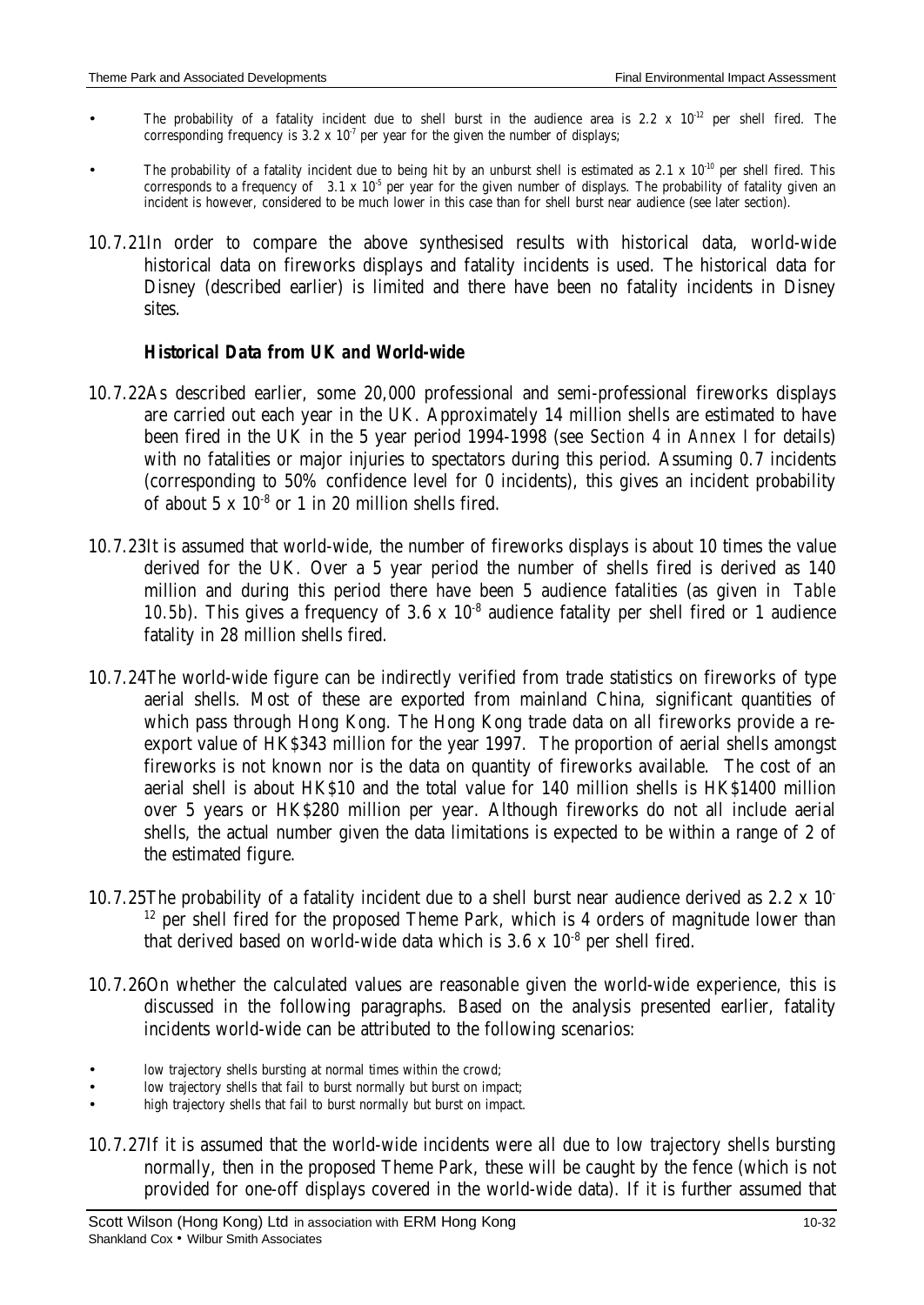the probability of fence failing to catch a shell is about 1 in 10,000, then the historical frequency adjusted for provision of fence will be similar to the derived frequency for the Theme Park. This would however, imply that no credit is due for improved mortar installation and the expected reduction in probability is entirely due to the fence.

- 10.7.28 The latter two cases (of shell failure to burst normally) involve fuse failure and fuse failure probability is estimated as 1 in 10,000 (based on their current operations, Disney have confirmed that about one to two 'dud' shells are found on average over a 3 month period involving about 20,000 shells). If it is assumed that world-wide incidents were all due to high trajectory shells that fail to burst normally but burst on impact (which is considered to be unlikely given the low fuse failure probability), the 4 orders of magnitude difference between world-wide estimates and the derived results will be justifiable only if credit is taken for improved mortar installation.
- 10.7.29 This is further supported by the nature of mortar arrangements in one-off displays which involve mainly self-supporting mortar racks rather permanent arrangements as proposed in the Theme Park . The former has greater potential to result in mortar orientation towards crowd.
- 10.7.30 Either way, the lower value for the Theme Park is justifiable on account of the additional precautions taken by Theme Park Operator such as design of mortars to prevent toppling and provision of a fence to catch low trajectory shells. Those shells that go over the fence require time fuse failure also to occur for the shell to burst near or on the ground.
- 10.7.31 These two additional safety features (firing site design and wire-mesh fence) that will be adopted in the proposed Theme Park more than compensate for the large number of displays fired at the site - most fireworks displays in the World are "one-off" events where these precautions are not cost effective to achieve.
- 10.7.32 Given these additional measures, the most likely outcome of a shell being fired at an angle towards the crowd is minor debris fall on the crowd - this result confirms both Disney's own accident data and the general perception of industry experts (see *Section 10* in *Annex I* on hazards due to debris). However, firing at an angle is only a small contributing factor to production of debris fall on a crowd since such debris (although in minor quantity) are most often produced by wind drift while firing at normal orientation.

### **FREQUENCY OF INCIDENTS INVOLVING SODIUM HYPOCHLORITE STORAGE**

- 10.7.33 Accidental mixing of acid and hypochlorite could result in generation of chlorine gas. As explained earlier, this could occur due to the following reasons:
- a road tanker carrying HCl is mistakenly pulled in near the hypochlorite tank and is unloaded (right product in wrong tank);
- similar to the above error, a road tanker carrying hypochlorite is unloaded into acid tank;
- wrong product is delivered, i.e. acid is delivered instead of hypochlorite or vice versa (wrong product in right tank).
- 10.7.34 Other possible causes for accidental mixing such as due to piping connections between the two tanks or failure of both the tanks (if located nearby or in the same bund) are not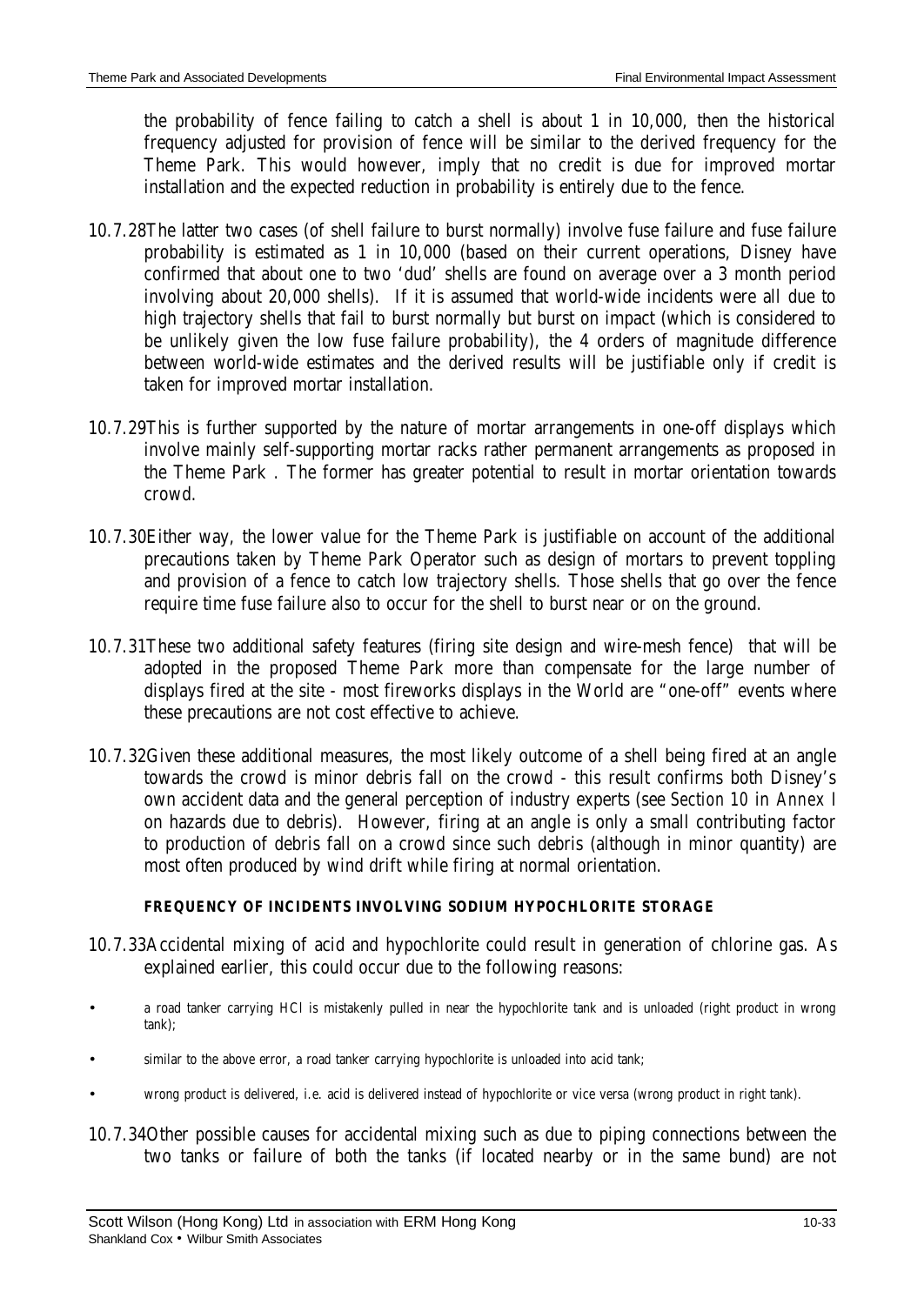considered as the layout and design of the system will be such that these incidents are ruled out.

- 10.7.35 While it is assumed that the Theme Park Operator will develop suitable procedures and design to minimise the potential for accidental mixing during unloading operations, nevertheless such incidents could occur due to gross human error.
- 10.7.36 A simple fault tree has been developed to quantify the human error probability resulting in the top event which is defined as 'operator error resulting in mixing of acid and hypochlorite' and subsequent chlorine release. The fault tree is shown in *Figure I8c* in *Annex I.* The explanation for the assignment of values for the basic events in fault tree is given in *Table I8c* & *I8d* in *Annex I.*
- 10.7.37 The probability of this event is made up of the likelihood of driver/operator making an error and failing to recover that error in time.
- 10.7.38 Recovery failure here is taken as the driver/operator failing to detect the error and actually starting to unload the tanker to a point where sufficient product is pumped to cause chlorine to start to be released.
- 10.7.39 Since at this stage the quality of the various performance shaping factors (i.e. detailed procedural steps, design and organisational factors ) are not known, human error probability is only modelled at a high task level using generic values as given by Hunns and Daniels 1980 $\text{(ii)}$ . The analysis however, assumes a very high quality of all relevant performance shaping factors (i.e. that design and operation factors are optimised with respect to high operator reliability).
- 10.7.40 Based on the high level analysis, the probability of operator error resulting in mixing of acid and hypochlorite is estimated as  $2 \times 10^{-8}$  per unloading operation. While it is known that tanker-tank transfer operations are carried out on large scale, widely across the industry and comparatively, incidents such as accidental mixing of incompatible chemicals are reported to be very few, there are no readily available historical data to verify if the estimates derived in this study are reasonable.
- 10.7.41 It is therefore assumed that appropriate and reasonable design measures will be adopted to eliminate the potential for mixing (the event - right product in wrong tank). One such measure is to design specific hose connections (such as type and size of coupling and size of hose etc.) for hypochlorite and acid unloading such that an acid tanker cannot be connected to the hypochlorite unloading point and similarly a hypochlorite tanker cannot be connected to the acid unloading point. Therefore the event, right product in wrong tank can be ruled out.
- 10.7.42 However, the potential for the other event, wrong product in right tank, could still occur and the estimated value of  $1 \times 10^{-8}$  per operation is considered reasonable for this case.

<sup>&</sup>lt;sup>11</sup>) Hunns, D.M and Daniels, B.K., The Method of Paired Comparisons, Proceedings 6<sup>th</sup> Symposium on Advances in Reliability Technology, Report NCSR R23 and R24, UK Atomic Energy Authority, 1980.

Scott Wilson (Hong Kong) Ltd in association with ERM Hong Kong 10-34 Shankland Cox • Wilbur Smith Associates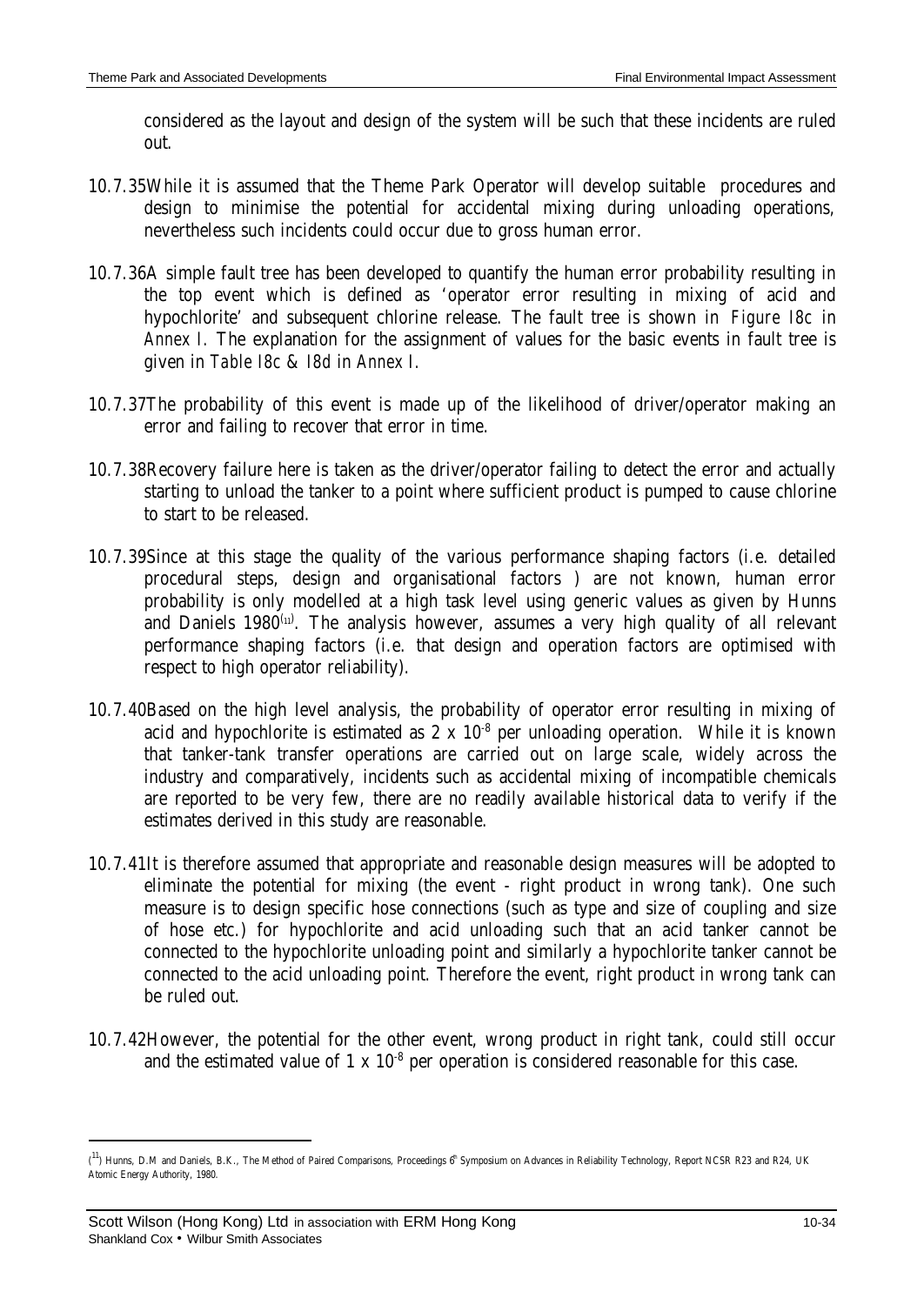- 10.7.43 Assuming 3 deliveries per week for each Phase, the overall frequency of chlorine release is derived as  $10^{-8}$  x  $312 \equiv 3$  x  $10^{-6}$  per year.
- 10.7.44 There is another opportunity for error recovery and this is after the product has started being unloaded in error, and where chlorine is detected (through chlorine gas detectors), allowing the operator to realise the error and shut down immediately. Provision of chlorine gas detectors as assumed in the base case design will further alert the operator in time to stop the transfer operation. This is further considered in *Section 10.10.7*.

### **10.8 CONSEQUENCE MODELLING**

- 10.8.1 This section of the report presents the approach adopted in modelling the consequences of the following events :
- fire and explosion incidents during transport and storage of fireworks;
- fireworks shell landing/bursting on spectators within the Theme Park or on road;
- chlorine release.
- 10.8.2 Consequence models are used to determine the hazard ranges for fireball, explosion and toxic events. Vulnerability models are used to determine fatality probability at various distances from the incident site. Based on the above the expected number of fatalities is estimated.
- 10.8.3 Since both storage and transport of fireworks involve similar quantities (i.e. 4 tonnes NEQ), the consequences would be similar although the number of fatalities will be different depending on the number of persons present within the hazard ranges.
- 10.8.4 It has been described earlier that incidents involving fireworks of Hazard Division 1.3 and 1.4 will mainly result in a fire. Assuming an idealised fire involving the entire contents, this will result in a fireball. There may however, be potential for blast effects due to rapid deflagration upon ignition and therefore the effect distances due to explosion are also derived.
- 10.8.5 In the case of shell burst on crowd, the effects are modelled as a fireball.
- 10.8.6 The toxic effects of chlorine release are modelled based on estimated quantity of chlorine release, dispersion modelling and vulnerability modelling based on probit equations.

#### **FIREBALL EFFECTS FROM STORAGE/TRANSPORT**

10.8.7 The hazard ranges due to a fireball are estimated as given in *Table 10.8a*. The models used for determining the hazard ranges is described in *Section 9.1* in *Annex I*.

#### **Table 10.8a - Hazard Distances for Thermal Radiation from Fireballs**

| <b>Percentage Fatality</b> | Distance from Centre of Fireball (m) |
|----------------------------|--------------------------------------|
| 1%                         | 40                                   |
| 50%                        | 28                                   |
| 100% (Fireball radius)     | 17                                   |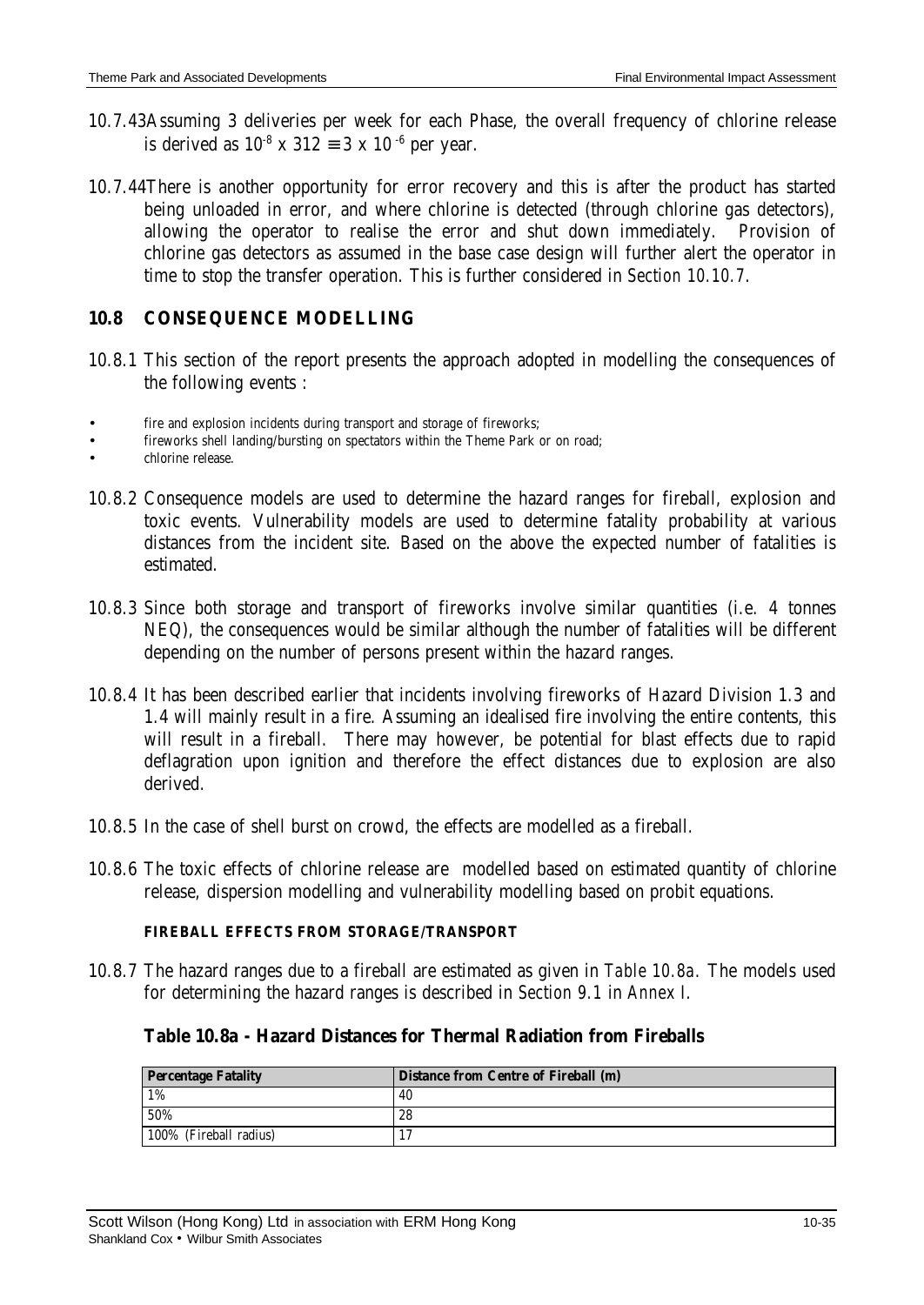- 10.8.8 The duration of fireball is 2.9 seconds and the diameter is 34 m. It has been assumed that ignition will result in an idealised fire giving rise to a fireball which burns within about 3 seconds. The actual duration is however, expected to be longer due to the packaging and also due to insufficient oxygen as a result of confinement within the concrete store/transport vehicle but then the size of the fire and thermal flux will also be lower than estimated. The estimated hazard ranges may therefore be considered to be conservative for the hazards posed by fireworks.
- 10.8.9 From the hazard ranges for fireball, it can be seen that the public (both Theme Park visitors and off-site public) will not be affected by the incidents involving storage of fireworks due to the 100 m safety distance to spectators and 50 m to the road.
- 10.8.10 However, fireball incidents during transport could engulf other passing vehicles on road. Similarly, fireball incidents during transport could also affect the hotel development. The estimation of fatalities due to fireball events during transport is given in *Section 9.3* in *Annex I*.

### **FIREBALL EFFECTS FROM SHELL BURST**

- 10.8.11 As explained earlier, a single 5" fireworks shell typically contains 100 g flash powder (or similar) as bursting charge and 400 g of star composition. A 5" shell has a design burst radius of approximately 17 m which is the distance burning stars from the fireworks can be expected to travel. Burning stars could cause injury but unlikely to cause fatality. However, initiation of bursting charge could give rise to a fireball.
- 10.8.12 Wharton and Merrifield  $(12)$ ,  $(13)$  have investigated the fireball diameter for various fireworks compositions (loose compositions) and found that for a 1kg of loose fireworks composition, the fireball diameter is about 1 to 2 m for star/flare composition, about 3 m for gunpowder and about 5 m for flash composition.
- 10.8.13 Extrapolation of the results of Wharton and Merrifield to flash composition of 100 g, show that the fireball produced by this amount would have a diameter of approximately 2 m.
- 10.8.14 The maximum number of persons within the fireball diameter is estimated as 6 to 8 assuming a density of 2 persons  $/m^2$  for densely packed crowds. Persons within the fireball could suffer severe burn injuries or even fatality. The direct effect on people outside the fireball radius is assumed to be not significant. However, there is potential for 'panic' in the crowd following a shell burst incident leading to stampeding. Since the duration of fireworks shell burst will be a maximum 5 seconds which is less than typical reaction time for persons, the 'panic' effect is considered to be small. This was also found to be the case in the incident with the highest fatality involving fireworks burst in crowd. This occurred in Kazakhstan (where 2 persons were killed and many injured) and it reported that there was no panic and the injuries were all due to facial, neck and chest

<sup>&</sup>lt;sup>(12</sup>) Wharton, R.K sand Merrifield, R, Thermal Hazards from Accidental Ignition of Pyrotechnic Compositions, Journal of Pyrotechnics, 6, 1997

<sup>(</sup> <sup>13</sup>) Wharton, R.K sand Merrifield, R, Potential Fire and Explosion Hazards of a Range of Loose Pyrotechnic Compositions, US Dept. of Defense, Explosives Safety Board, 27th Explosives Seminar, 20-22 Aug, 1996, Sahara Hotel, Las Vegas, Nevada, USA.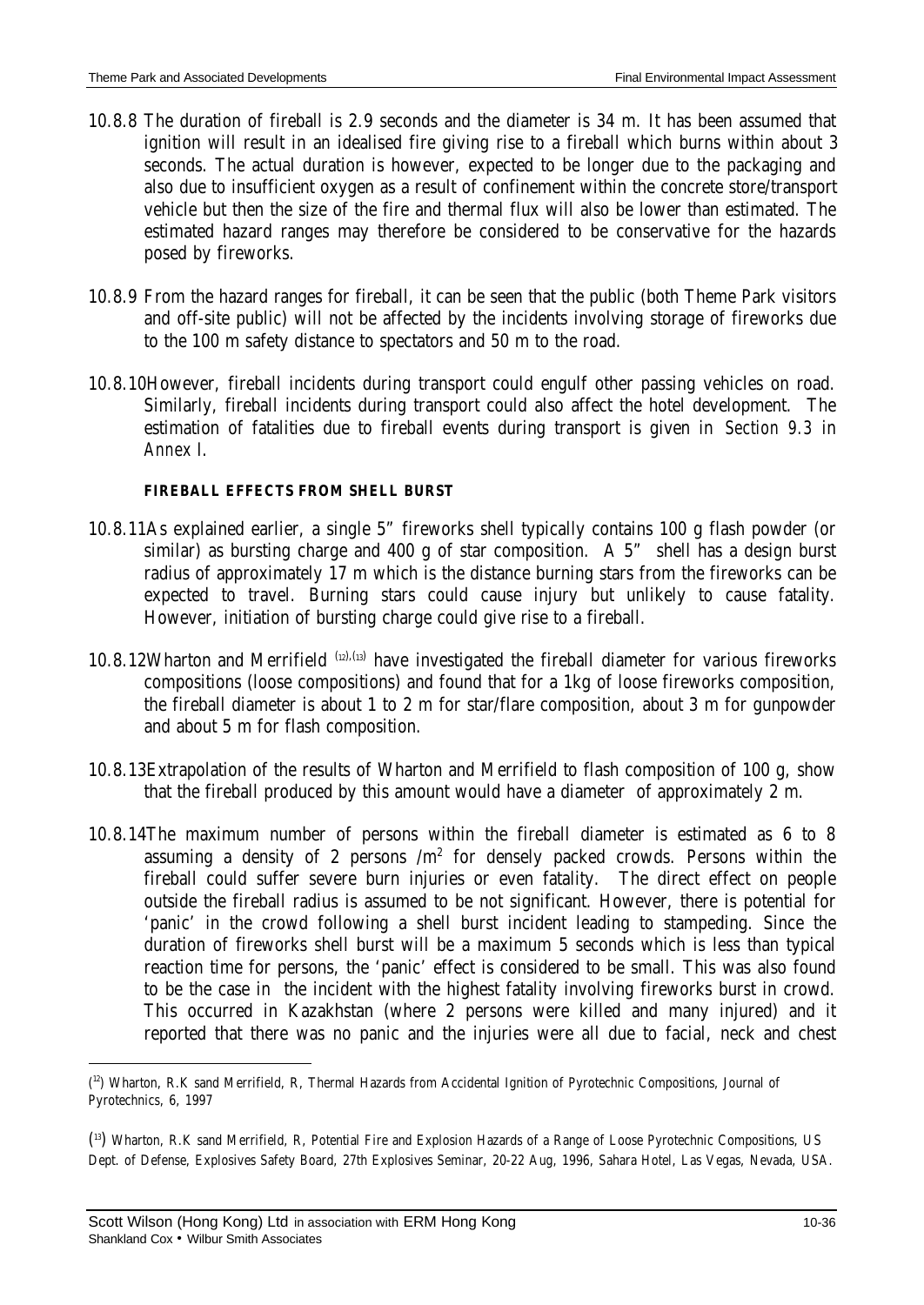burns. Estimation of fatalities due to shell burst in crowd is given in *Section 9.3* in *Annex I.* There is also potential for fatality due to shell impact on person which is also explained in *Annex I.*

### **EXPLOSION BLAST EFFECTS FROM STORAGE/TRANSPORT**

- 10.8.15 The main effects of an explosion are the generation of a blast wave and fragment effects from blast. Blast effects could cause injury to persons outdoors as well as indoors due to building structure damage. The nearest buildings open to visitors within the Theme Park will be 100 m from the fireworks store. Such buildings if any, will be low rise to medium rise, constructed of light weight and designed for staging indoor attractions. Otherwise, the visitors will be mostly in the open but at a distance of 100 m from the store.
- 10.8.16 The hazard distances due to blast effects for persons indoors and outdoors are calculated separately. The details are given in *Section 9.2* in *Annex I*. *Table 10.8b* below shows the calculated damage radii for buildings based on TNT equivalent of 925 kg. The fatality probability corresponding to R(A), R(B) and R(Cb) are 0.62, 0.086 and 0.009 respectively.

| Load Size of TNT (kg) | <b>Damage Radii(m)</b> |      |       |  |
|-----------------------|------------------------|------|-------|--|
|                       | R(A)                   | R(B) | R(Cb) |  |
| 925                   | υı                     | 45   | 79    |  |

- 10.8.17 From *Table 10.8b*, it can be seen that the distance to 1% fatality for people indoors is about 80 m. All indoor attractions within the Theme Park are located further than this distance and therefore the hazards due to blast wave is not considered significant.
- 10.8.18 The potential for blast wave generation due to storage incidents can however, be further minimised by providing explosion relief such as weak roof. It is understood that Disney have adopted such design elsewhere and are currently discussing this option with the Commissioner of Mines (the existing requirements for explosives store requires a concrete store including the roof).
- 10.8.19 Along the transport route, the nearest building will be the hotel development at the southwest corner of the site over an area of 200m by 300m. This will be located about 75 m from the landing site (in accordance with the requirements from the Commissioner of Mines for separation distances from loading/unloading operation areas to buildings). However, along the transport route, the hotel development will be separated only by a 5m high and 22m wide berm. Additional separation from the road to the building will depend on the detail design.
- 10.8.20 The estimation of fatalities due to explosion events during transport (based on hazard distances given in *Table 10.8b*) is given in *Section 9.3* in *Annex I.*
- 10.8.21 The hazard distances to fatality for persons outdoors due to lung haemorrhage and body translation are given in *Table 10.8c.* The hazard distances are based on TNT equivalent of 925 kg. The details are given in *Section 9.2* in *Annex I.*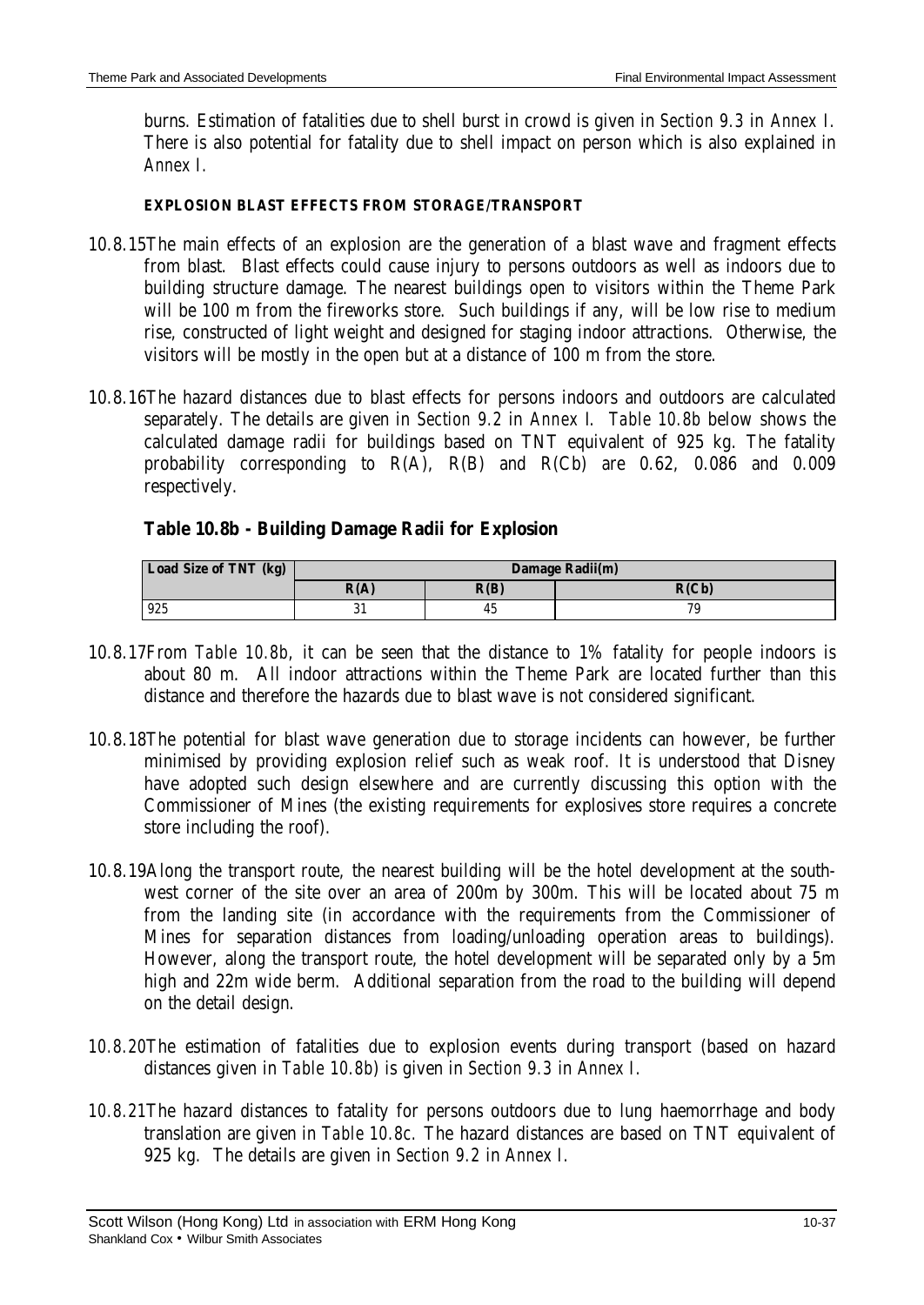#### **Table 10.8c - Hazard Distances for Persons Outdoors due to Blast Effects**

| Damage Produced by Blast            | Hazard Distance (m) for 925 kg TNT equivalent |
|-------------------------------------|-----------------------------------------------|
| 1% fatality due to lung haemorrhage | 30                                            |
| 1% fatality due to body translation |                                               |

- 10.8.22 The minimum separation distance between the store and the spectators is 100 m which is outside the hazard range for blast effects from the store.
- 10.8.23 Passengers in passing vehicles would be affected by explosion events during transport. Passengers in vehicles are considered outdoors but in addition to outdoor effects they could also suffer injury due to flying glass fragments. Since the hazard ranges for blast effects on persons outdoors are not significant in relation to thermal effects (100% fatality in 17 m radius and 1% fatality in 40 m radius), risks due to blast effects during transport are not considered separately.

#### **CHLORINE RELEASE MODELLING**

- 10.8.24 The quantity of chlorine that may be released due to accidental mixing of acid and hypochlorite is estimated based on the following:
- 10.8.25 In strongly acid solutions, hypochlorous acid is decomposed reversibly to chlorine and water. Since chlorine will be released, the acid-hypochlorite reaction can be written as follows:

 $H[OC] + H[CO] \longrightarrow H_2O + Cl_2$ or  $NaOCl + HCl \longrightarrow NaOH + Cl<sub>2</sub>$ 

- 10.8.26 A tanker of 3500 litres capacity of acid or hypochlorite will typically take about 20 minutes to unload. The average rate of transfer of acid into the tank is approximately 175 litres/min. However, the initial rate will be much lower. As the acid is added to the hypochlorite, a rapid reaction will occur releasing chlorine gas. Assuming the transfer operation can be stopped within about 1 minute (due to chlorine detectors and shutdown), about 175litres of acid would have been added to the tank. The concentration of HCl is 31%.
- 10.8.27 Therefore, the amount of pure HCl added to the tank will be about  $= 0.31 \times 175$  litres x  $1000g/l = 54,000 g$  (i.e., 54 kg).
- 10.8.28 From the molecular weights of pure chemicals, 36.45 kg of HCl will react with 74.45kg of NaOCl to give 70.91kg of chlorine. 54kg of pure HCl will react with 110kg of pure NaOCl to give about 105kg of chlorine. 110kg of pure NaOCl is equivalent to about 700 litres of sodium hypochlorite of 13% free chlorine. This amount of hypochlorite will be available in the tank assuming it is about half full. The amount of chlorine released within 1 minute if hypochlorite is transferred into acid tank will be much less, about 28kg only.
- 10.8.29 The actual release quantity is expected to be less (due to lower initial transfer rate and imperfect mixing and reaction), and therefore a release of 50kg of chlorine is considered for dispersion modelling (for the case of acid transfer into hypochlorite tank).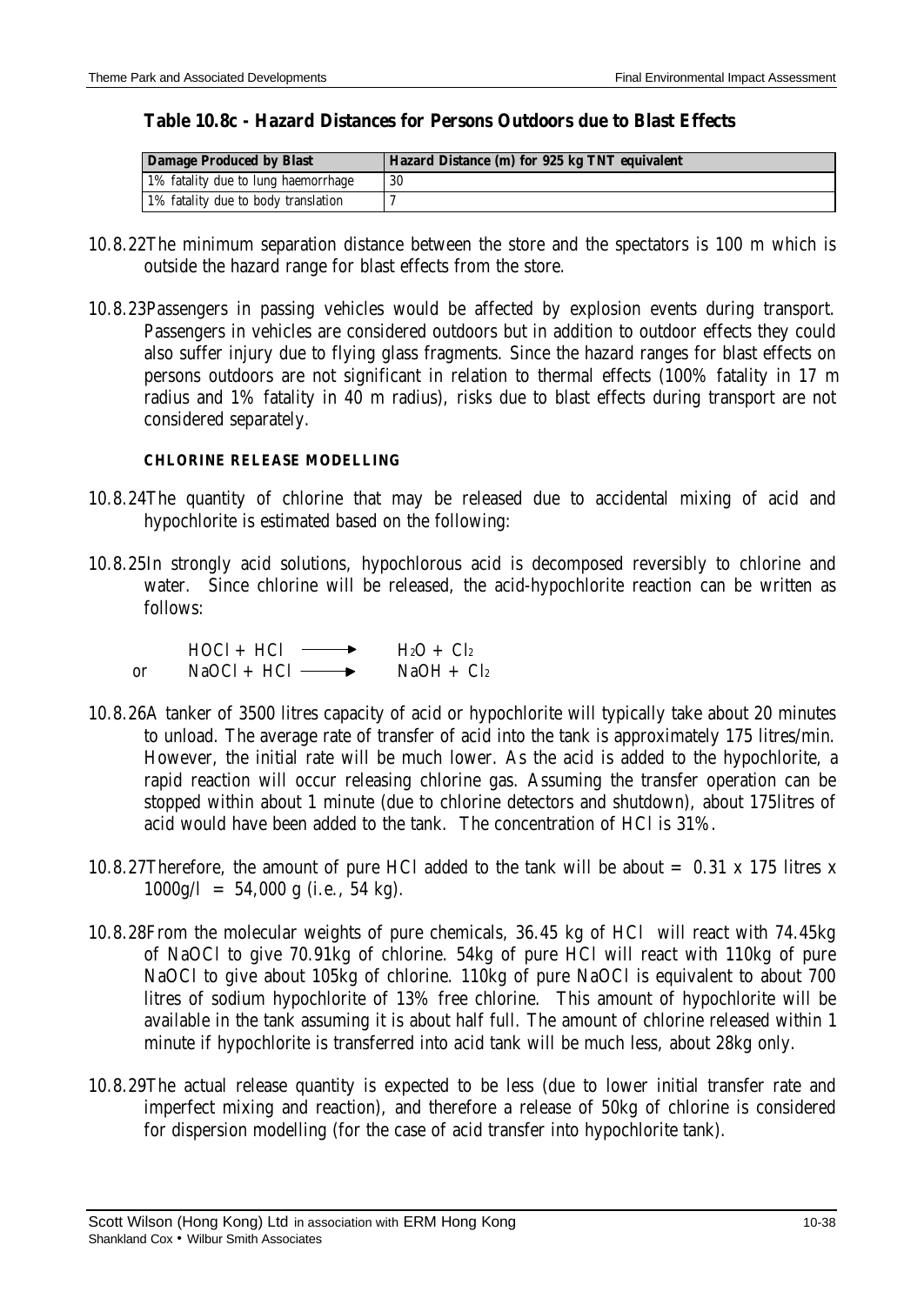- 10.8.30 Dispersion modelling by wind tunnel tests have been carried out in a recent study on chlorine hazards  $^{(14)}$  in addition to use of integral models and CFD (Computational Fluid Dynamics) and hazard distances to various fatality levels presented. The results for one of the sites (Au Tau Water Treatment Works) which has similar topography i.e., flat ground and few buildings in the vicinity, as the proposed Theme Park has been adopted here.
- 10.8.31 The hazard distance to 3% fatality (i.e., lethal dose to 3% fatality, LD03) for 50kg vapour release is approximately 250m. This distance corresponds to wind speed of 2 m/s and weather stability category D.
- 10.8.32 In the event that transfer operation is not stopped within one minute (based on automatic detection and operator shutdown), the maximum quantity of chlorine release is estimated as 550kg assuming 3500 litres of sodium hypochlorite solution reacting with about 1000 litres of acid. However, this quantity will be released over a duration of about 6 minutes if acid is being transferred into hypochlorite tank and in about 20 minutes if hypochlorite is being transferred into acid tank. The rate of release is therefore estimated as about 1.5kg/s and 0.5 kg/s respectively.
- 10.8.33 The hazard distance to 3% fatality (Lethal Dose, LD03) for continuous release rate of 1.5kg/s is given as 265m for D stability and 330m for F stability conditions. The hazard distances are similar to that obtained for instantaneous release of 50kg vapour.
- 10.8.34 Under either release scenario, the hotel development which is more than 600m away will not be affected. The Resort road would however, lie within the hazard range in both cases (i.e. 50kg instantaneous release and 1.5kg/s continuous release). The probability of wind blowing towards the road is assumed as about 50%. The estimation of number of fatalities is given in *Section 9.3* in *Annex I.*

# **10.9 RISK SUMMATION AND RISK RESULTS**

- 10.9.1 Risk summation combines the estimates of the consequences of an event (in terms of number of fatalities) with the event frequency to give an estimate of the resulting risk, i.e. the frequency of varying levels of fatalities.
- 10.9.2 Risk results are presented in the form of Potential Loss of Life (PLL), FN curves and Individual Risk. The results are evaluated separately for Theme Park visitors and public off-site who include hotel occupants and road users.
- 10.9.3 The risk results have been derived for the following hazard events. Other hazardous events have been considered in the Study but they do not have potential to cause fatality either due to adequate safety separation distances or due to operations being carried out in the night.

### *Theme Park visitors*

 $\overline{a}$ 

• fireworks shell landing and/or bursting near spectators within Theme Park.

<sup>&</sup>lt;sup>14</sup>) ERM-Hong Kong, Reassessment of Chlorine Hazards for Eight Existing Water Treatment Works, WSD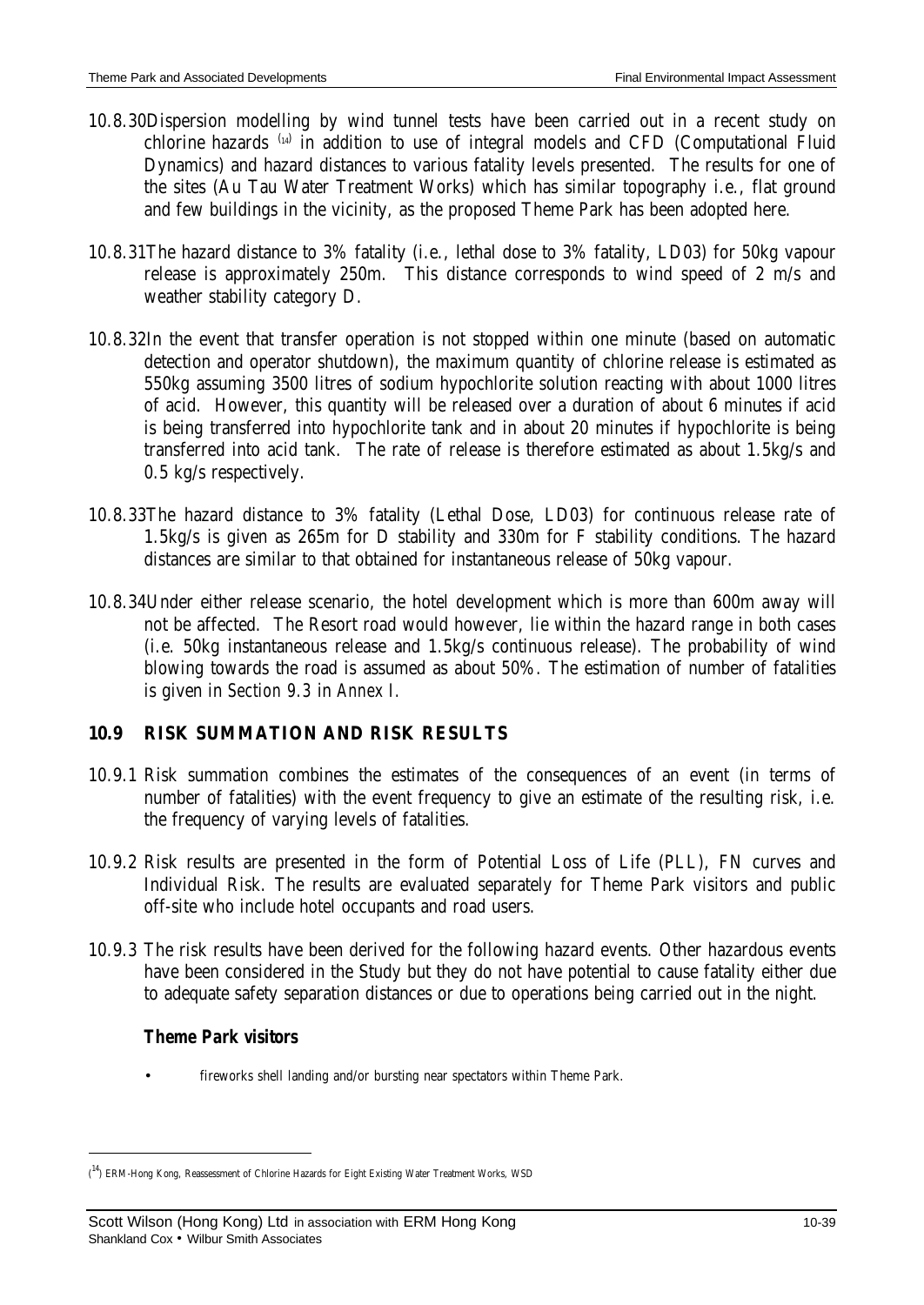#### *Public off-site (i.e. road users and/or hotel occupants)*

- fireworks shell landing and/or bursting on road affecting road users;
- fire events during fireworks transport affecting road users;
- fire events during fireworks transport affecting hotel occupants;
- explosion events during fireworks transport affecting hotel occupants;
- chlorine release due to accidental mixing of acid and hypochlorite affecting road users.

#### **SOCIETAL RISK RESULTS**

*10.9.4* The FN curves are shown in *Figure 10.8a.*

- 10.9.5 The FN curve for all the individual outcome events lie within the 'acceptable' region of Hong Kong Risk Guidelines
- 10.9.6 The overall FN curve for all outcome events considering both fatalities to pubic off-site and Theme Park visitors also lies in the 'acceptable' region.
- *10.9.7* The PLL values for the above cases are summarised in *Table 10.9a*. The details are provided in *Section 11* in *Annex I.*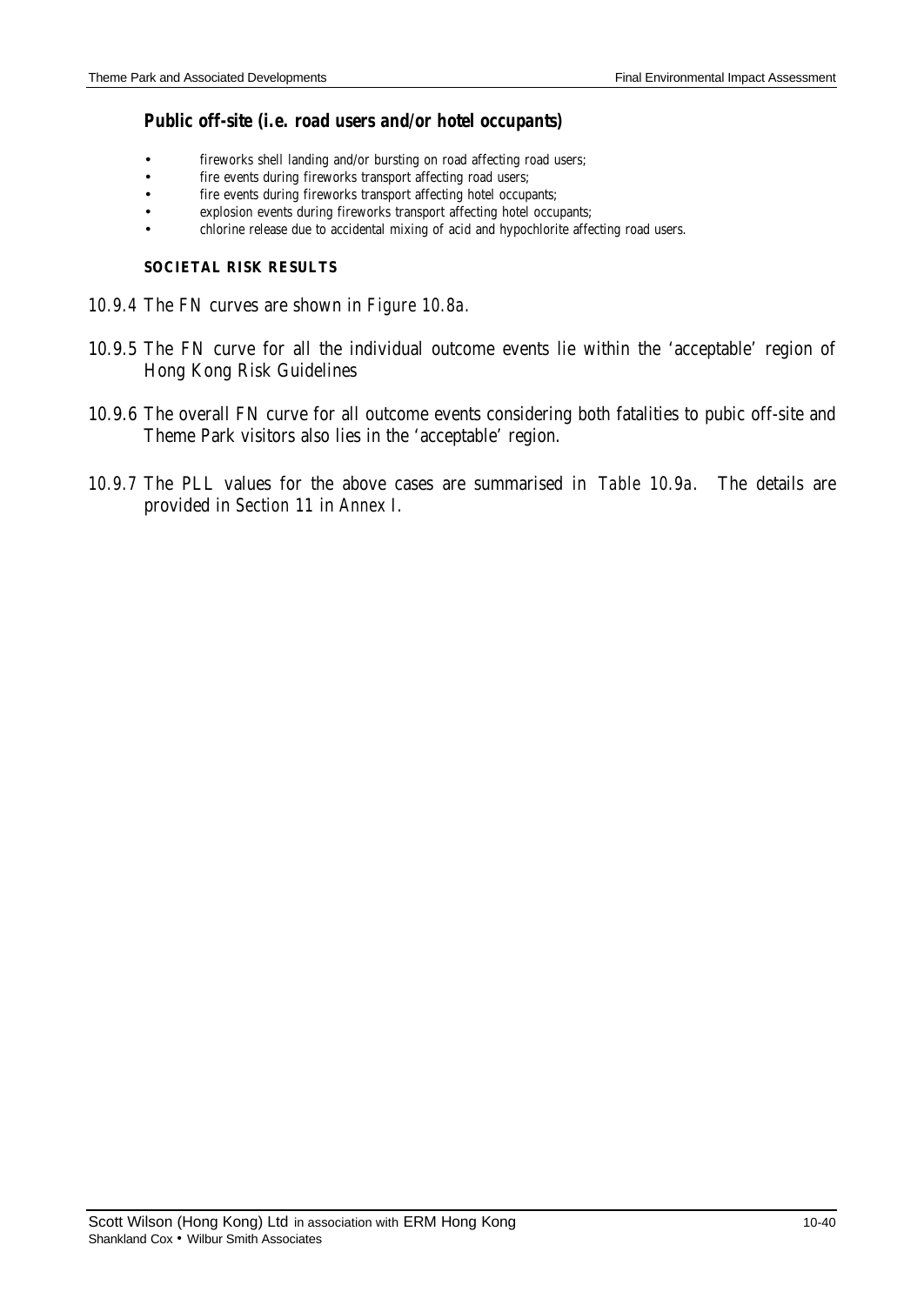### **Table 10.9a - PLL Results**

| Persons at<br><b>Risk</b>                                    | <b>Events</b>                                                                                                 | PLL (per year)       | <b>Contribution</b> |
|--------------------------------------------------------------|---------------------------------------------------------------------------------------------------------------|----------------------|---------------------|
| <b>Theme Park</b><br><b>Visitors</b>                         | al) Fireworks shell affecting visitors                                                                        | $1.3 \times 10^{6}$  | 24%                 |
| Public off-site                                              | a2) Fireworks shell affecting road users                                                                      | $4.8 \times 10^{7}$  | 9%                  |
|                                                              | b1) Fire events during fireworks transport<br>affecting road users                                            | $1 \times 10^{-6}$   | 20%                 |
|                                                              | b2) Fire events during fireworks transport<br>affecting hotel occupants                                       | $2.2 \times 10^{7}$  | 4%                  |
|                                                              | b3) Explosion events during fireworks<br>transport affecting hotel occupants                                  | $7 \times 10^{-7}$   | 14%                 |
|                                                              | Chlorine release due to accidental mixing<br>$\mathbf{c}$<br>of acid and hypochlorite affecting road<br>users | $1.5 \times 10^{6}$  | 29%                 |
|                                                              | Overall PLL for public off-site                                                                               | $3.9 \times 10^{-6}$ | 76%                 |
| <b>Both Theme</b><br>Park visitors<br>and off-site<br>public | Overall PLL due to all of the above                                                                           | $5.2 \times 10^{6}$  |                     |

#### **INDIVIDUAL RISK RESULTS**

- 10.9.8 Individual Risk is generally estimated for an hypothetical individual present 100% of the time. This approach is considered to be valid for residential developments adjoining say, a Potentially Hazardous Installation (PHI). For the present development, the persons at risk both within the Theme Park and outside the Theme Park, the Theme Park visitors, road users, hotel occupants etc. are transient population. In order to estimate Individual Risk, it is necessary to consider the most exposed individual.
- 10.9.9 The Theme Park visitors are expected to visit the Theme Park no more than once or twice a year. However, tour guides may visit more often, say once a week. The probability of this person attending a fireworks show during a year is 0.07 (52 shows out of 730 shows in year). The probability of him being fatally injured in the event of a fireworks incident affecting spectators is  $1.4 \times 10^{-4}$  (one of 3 persons fatally injured amongst 21000 visitors). The overall probability of the most exposed visitor being fatally injured given an incident is therefore  $1 \times 10^{-5}$ . This is multiplied with the frequency of a fatal incident to derive the Individual Risk.
- 10.9.10 Amongst hotel occupants, a hotel staff member (who is also considered as public) working at the south-west corner of the hotel development is assumed to be the most exposed person. However, the probability of him being present at any time is taken to be 30%. This is multiplied with the frequency of fatal incidents affecting hotel occupants and the probability of fatality.
- 10.9.11 Amongst road users, a regular road user such as a taxi driver who makes on average 4 journeys per day along the affected route is considered as the most exposed individual. The probability of this individual being present at the time of an incident is derived as 2 x  $10^{-4}$  (4 journeys in 20,000 vehicle journeys along the road). This is multiplied with the frequency of fatal incidents affecting road users and the probability of fatality.
- 10.9.12 The IR results are presented *in Table 10.9b*. It is found that the Individual Risk for the road user, Theme Park visitor and the hotel occupant are lower than the IR guidelines ( 1 x  $10^{-5}$  per year).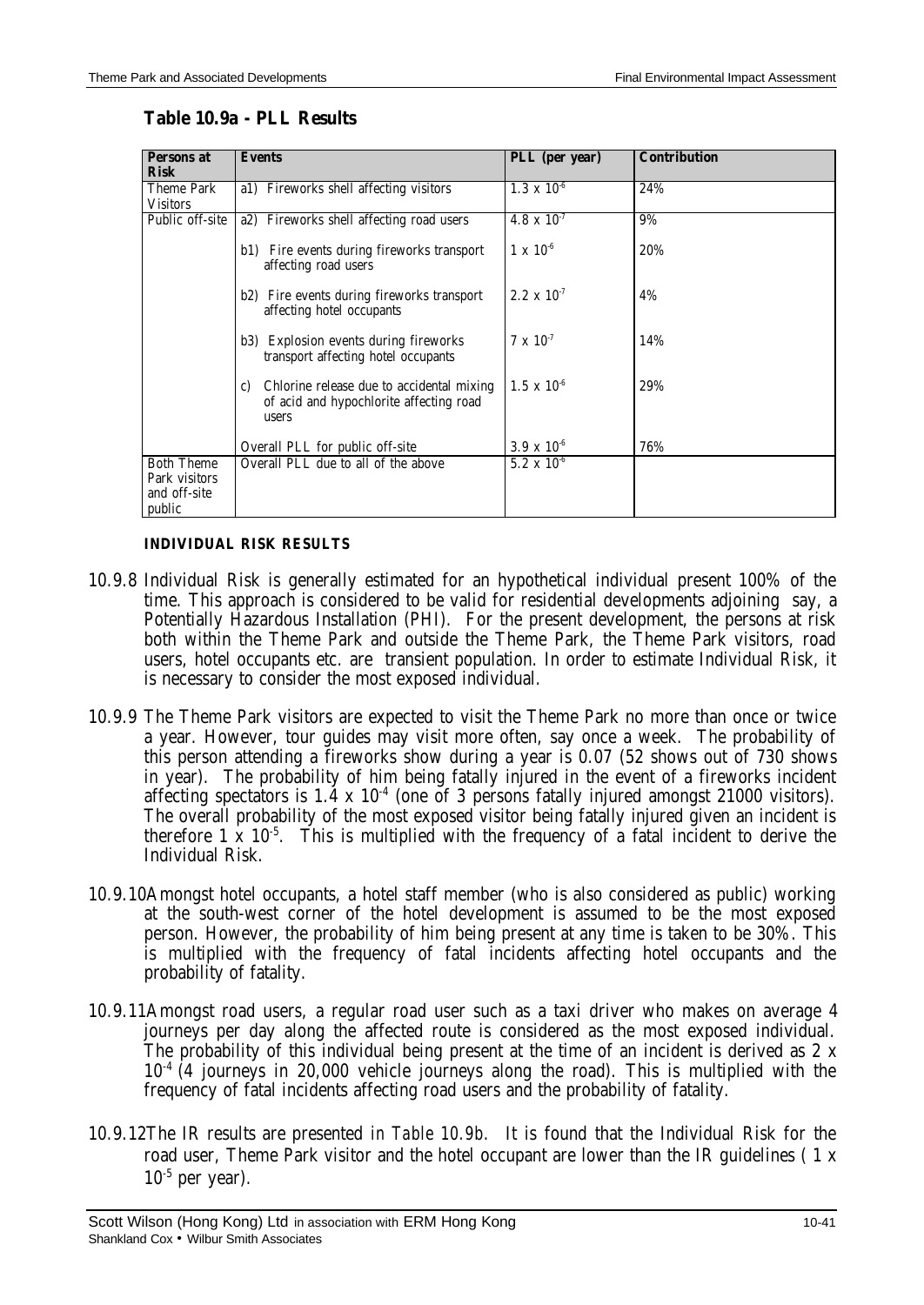| <b>Events</b> |                                                                                                  |                             | Event outcome Individual presence Probability of |                       | <b>IR</b>                          |
|---------------|--------------------------------------------------------------------------------------------------|-----------------------------|--------------------------------------------------|-----------------------|------------------------------------|
|               |                                                                                                  | frequency (/yr) probability |                                                  | fatality <sup>a</sup> | (per year)                         |
|               | <b>Theme Park visitors</b>                                                                       |                             |                                                  |                       |                                    |
|               | a1) Fireworks shell affecting $ 3.2 \times 10^7$                                                 |                             | 0.07                                             | $1.4 \times 10^{-4b}$ | $3.2 \times 10^{-12}$              |
|               | visitors                                                                                         | $3.1 \times 10^{-5}$        | 0.07                                             | 2.4 x $10^{-6c}$      | 5.3 x $10^{-11}$                   |
|               | <b>Off-site Public</b>                                                                           |                             |                                                  |                       |                                    |
|               | a2) Fireworks shell affecting $\left  4 \times 10^{7} \right $<br>road users                     |                             | $2 \times 10^{-4}$                               | 0.5                   | $4 \times 10^{-11}$                |
|               | b1) Fire events during<br>fireworks transport<br>affecting road users                            | 6.3 x $10^{7}$              | $2 \ \mathrm{x} \ 10^4$                          | $\mathbf{1}$          | $1.3\ \mathrm{x}\ 10^{\text{-}10}$ |
|               | b2) Fire events during<br>fireworks transport<br>affecting hotel occupants                       | $1.3 \times 10^{-7}$        | 0.3                                              | $6 \times 10^{-4d}$   | $2.3 \times 10^{-11}$              |
|               | b3) Explosion events during<br>fireworks transport<br>affecting hotel occupants                  | $1.3 \times 10^{-8}$        | 0.3                                              | 0.04 <sup>d</sup>     | $1.6\ x\ 10^{\text{-}10}$          |
| C)            | Chlorine release due to<br>accidental mixing of acid<br>and hypochlorite<br>affecting road users | $1.5 \times 10^{-6}$        | $2 \times 10^{-4}$                               | 0.1                   | $3 \times 10^{-11}$                |

#### **Table 10.9b - Individual Risk (IR) Results**

(a) The highest value for probability value is considered.

(b) Due to shell burst

(c) Due to impact injury

(d) The number of persons at the hotel site in south-west corner is estimated as about 1500 based on 200m by 300m area and population density of 2.6 persons per 100m<sup>2</sup> . The fireball event results in one fatality while the explosion event results in about 50 fatalities.

### **10.10 RISK MITIGATION AND COST-BENEFIT ANALYSIS**

10.10.1 Although the societal risks lie in the 'acceptable' region, further risk reduction may be achieved by implementing additional measures. The following paragraphs consider various candidate risk mitigation measures for the hazard events identified in this Study. The Theme Park Operator may consider implementing these measures as appropriate.

#### **RISK MITIGATION AGAINST FIREWORKS SHELL AFFECTING THEME PARK VISITORS**

- 10.10.2 This event contributes to about 24% of the overall PLL. The main mitigation measures include the following:
	- (a) Increase separation distances from the firing site to spectators. Ideally, separation distances should exceed the maximum range for aerial shells (i.e. about 211 m, see *Table I7b* in *Annex I*). It is recognised that this may not be fully achievable since it will restrict the area available for Theme Park attractions (as it will require an additional separation of about 103 m over the proposed 107 m). However, it should be examined during detail design to provide separation distance as large as reasonably practicable;
	- (b) Optimise fence design (i.e. fence height, fence location with respect to mortars and spectators and physical configuration) to contain shell trajectory at all mortar angles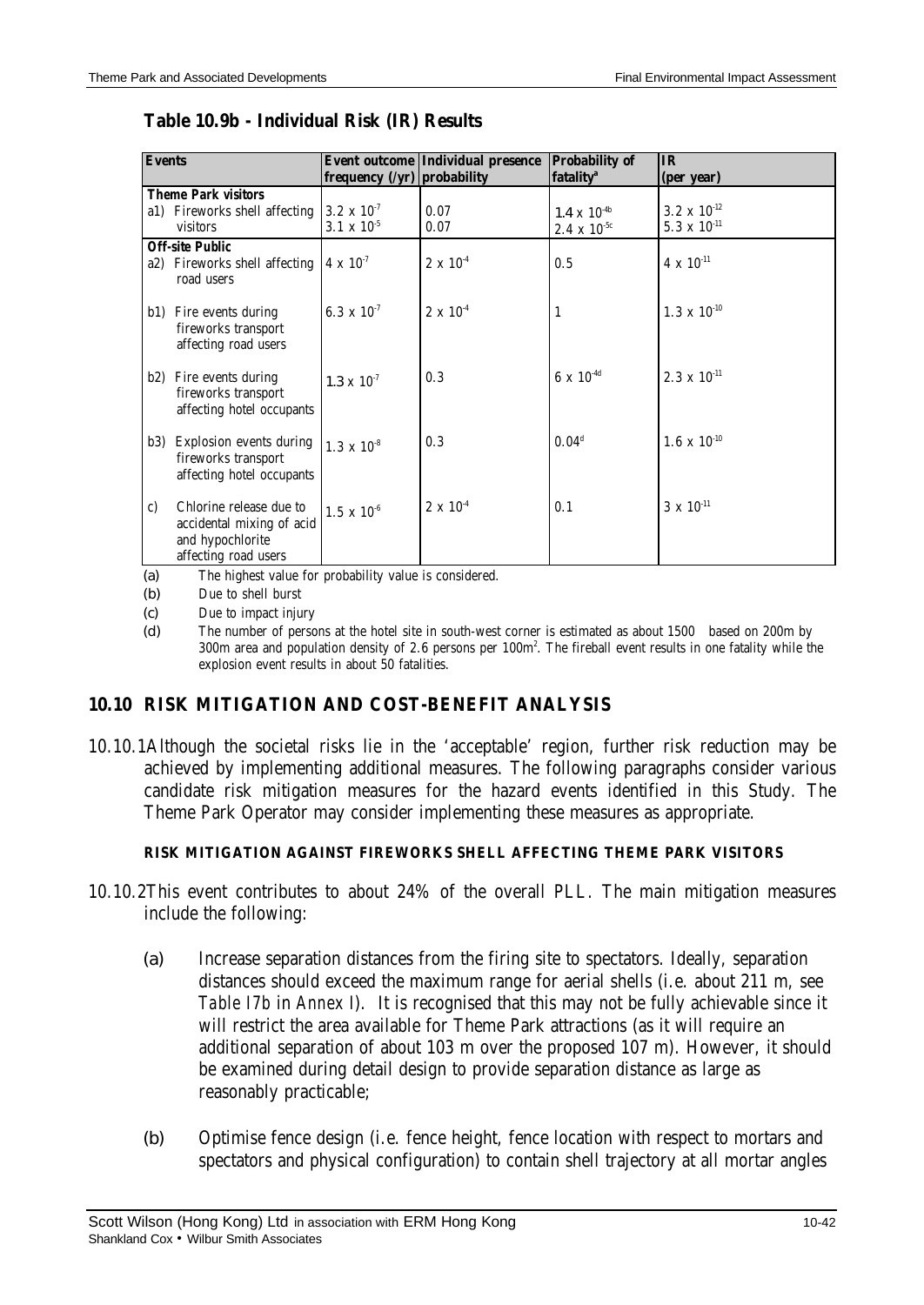(due to accidental disruption of mortars) that could potentially reach the spectator area.

### **RISK MITIGATION AGAINST FIREWORKS SHELL AFFECTING ROAD USERS**

- 10.10.3 This event contributes about 9% of the overall PLL. This can be mitigated further by adopting the following measures:
	- (c) Increase separation distance from firing site to road (see (a) above);
	- (d) Partial cover above the road section (Resort Road) in the vicinity of the firing area to stop shells from falling on the road;
	- (e) Install road warning signs on Resort Road to warn road users about potential fireworks debris/unfired items landing on road during a fireworks display;
	- (f) Employ a survey team to survey the roads (East Resort and West Resort Roads) during and immediately after the show to identify any "dud" shell (i.e., unfired item) that may have landed on the road;
	- (g) Ensure that road users/others do not stop along the road to watch fireworks display;
	- (h) Impose low speed limits (on East and West Resort Roads) to enable road users to take evasive action and thereby avoid running over 'dud' shells. This also requires that adequate lighting is provided along the road;
	- (i) Close the Resort Road during fireworks display and until a survey team has surveyed the road for 'dud shells' (i.e., unfired item) immediately after the display.

#### **RISK MITIGATION AGAINST FIRE EVENTS DURING FIREWORKS TRANSPORT AFFECTING ROAD USERS**

- 10.10.4 This event contributes to about 20% of the PLL. The risk is due to thermal radiation effects from fireball events affecting passengers in passing vehicles. The results are conservative since the number of road users during night time is expected to be lower than the value assumed. Also, the road from the landing site to the Resort Road will have fewer road users than assumed for the Resort Road. The potential mitigation measure against such incidents are as follows:
	- (j) The driver should be suitably qualified and trained;
	- (k) Close the Resort Road to public during fireworks delivery.

#### **RISK MITIGATION AGAINST FIRE AND EXPLOSION EVENTS DURING FIREWORKS TRANSPORT AFFECTING HOTEL RESIDENTS**

10.10.5 This event contributes to about 18% of the overall PLL, 14% due to explosion events and 4% due to fireball events. The explosion event also has the potential to cause the maximum number of fatalities (54 fatalities) amongst all events. It has been assumed that the hotel building will be located 22m from the road and therefore is found to lie within the building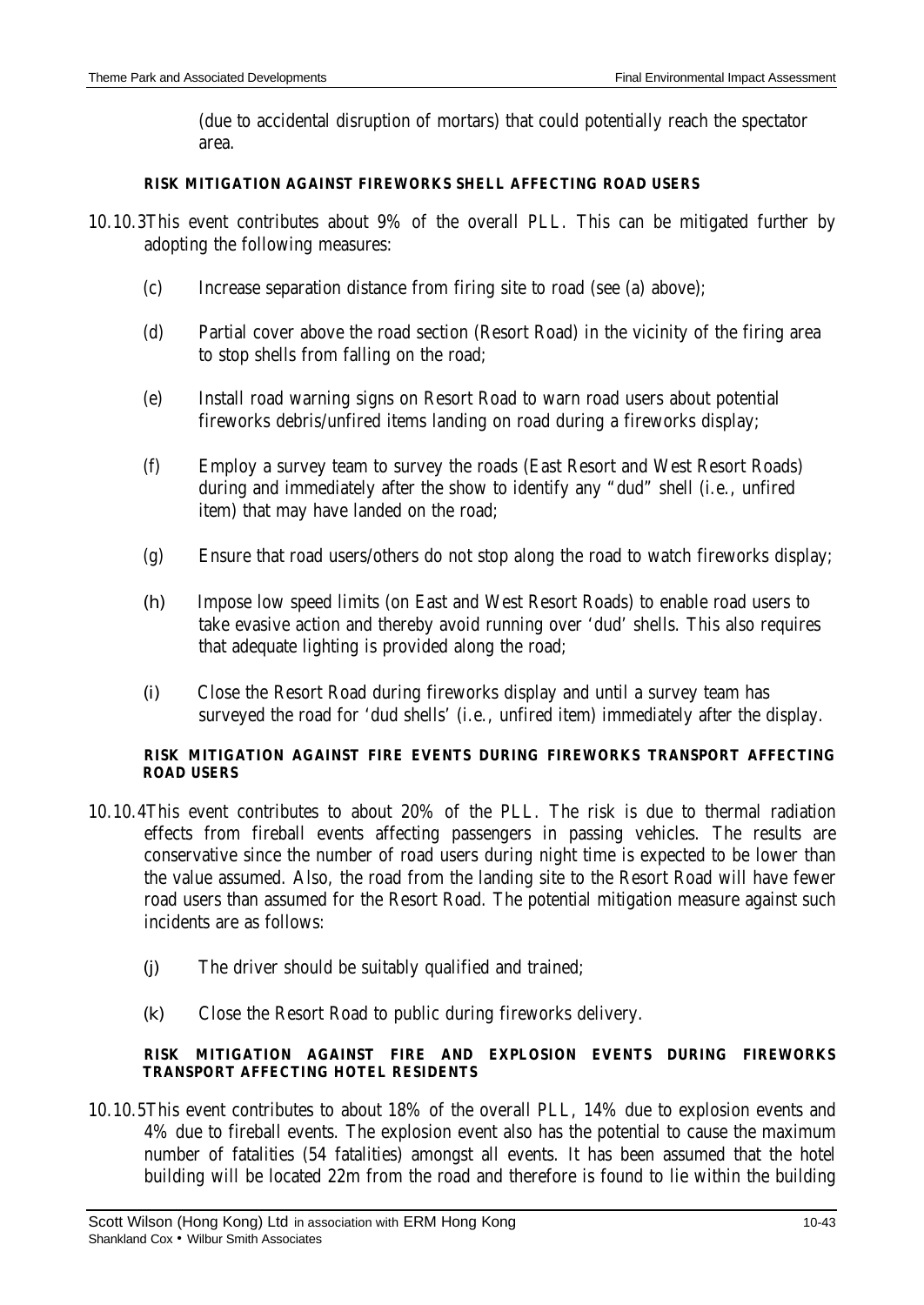damage radii given in *Table 10.8b.* However, it is noted that the assessment is conservative as some blast protection will be provided by the berm. Potential mitigation measures include :

- (l) The distance from the road (the road from the landing site to the Resort Road) to the hotel building (at the south west corner of the development) should be increased as far as practicable;
- (m) The window area towards the road should be minimised as far as practicable and where provided, should use toughened glass;
- (n) Structures vulnerable to blast fragmentation such as a wall, trees etc. between the road and the hotel building should be avoided as far as practicable to minimise the potential for missile generation;
- (o) Large congregation areas in the hotel development site towards the road should be avoided as far as practicable;
- (p) Tolerant uses, such as utility area, with no windows may be located towards the road;
- (q) The road adjoining the hotel development (i.e. from landing site to Resort Road) to be designed as 'works' road, i.e. used only for transport of goods to the Theme Park and not a public road. This will reduce the potential for road accidents due to other road vehicles.
- (r) Reduce transport load (i.e., from 4 te NEQ to say, 2te). Although this will increase the frequency of delivery (and therefore the frequency of incident), the damage potential will be reduced.

### **RISK MITIGATION AGAINST CHLORINE RELEASE**

- 10.10.6 This event contributes 29% of the overall PLL. The estimation of frequency of this event is based on gross human error probabilities and on an assumption of "high quality performance shaping factors". These cover mainly procedural and design measures, which have been identified in *Section 10.4.51 and Section 10.7.41.* The important point to make is that design and operation should conform to best practice in design and safety management, given the human error modes identified.
- 10.10.7 Further risk mitigation measures are identified as below:
	- (s) Use of dual tanks and development of procedures to ensure that the road tanker is unloaded only into a near empty tank. This will reduce the potential for chlorine release even if accidental mixing occurs. However, there is still the potential for operator error in unloading into a full tank;
	- (t) Install a shutdown valve on the unloading line (on the tank side) with provision for automatic shutdown by chlorine gas detectors;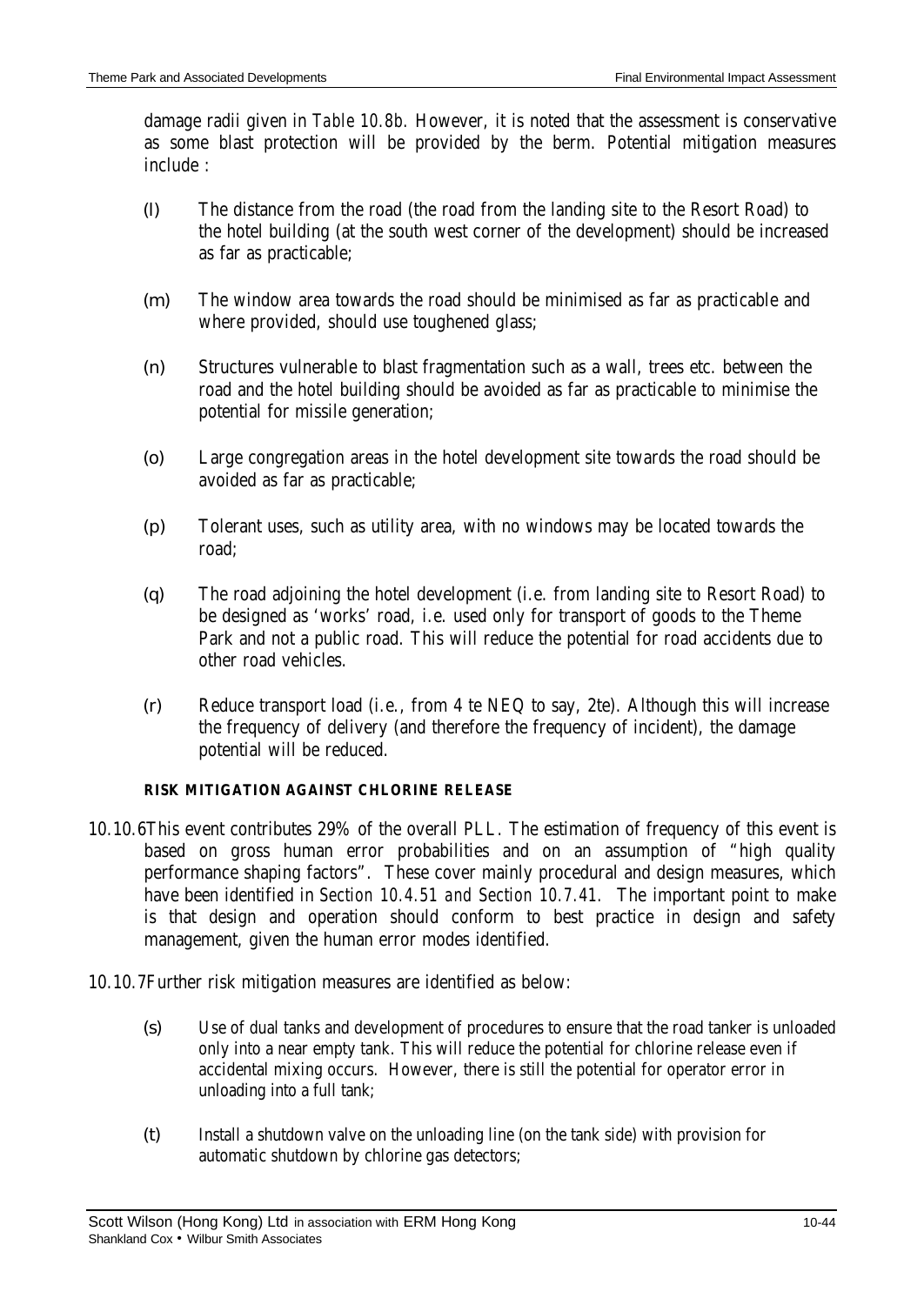- (u) Reduction in number of deliveries. This will require an increase in storage quantity. Storage of hypochlorite for prolonged time periods however, results in decomposition and loss of strength over time and may not be desirable and therefore not considered further;
- (v) Optimise usage of sodium hypochlorite and acids such that water quality objectives can be met by minimum dosage;
- (w) Optimise location of sodium hypochlorite store and acid store with a view to maximise separation distances to public areas (see *Section 10.8.31* and *10.8.33* on hazard distances).

#### **COST-BENEFIT ANALYSIS**

- 10.10.8 While the previous section has identified candidate mitigation measures, a simple costbenefit analysis is presented in the following paragraphs to examine if any of the measures would be cost-effective.
- 10.10.9 The maximum justifiable spend (which provides the maximum expenditure on risk reduction assuming 100% reduction is achieved) is estimated as follows:

Maximum spend  $=$  PLL x value-of-life x aversion actor x design life

10.10.10A value of statistical life (VOSL) of HK\$33 million and an aversion factor of one are considered since the FN curve is in the 'acceptable' region of Risk Guidelines. The design life is assumed as 50 years. The results are presented in *Table 10.10a.*

| <b>Persons at Risk</b>               | <b>Events</b>                                                                                       | PLL (per year)       | <b>Maximum spend (HKS)</b> |
|--------------------------------------|-----------------------------------------------------------------------------------------------------|----------------------|----------------------------|
| <b>Theme Park</b><br><b>Visitors</b> | a1) Fireworks shell affecting visitors                                                              | $1.3 \times 10^{-6}$ | 2,095                      |
| Public off-site                      | a2) Fireworks shell affecting road<br>users                                                         | 4.8 x $10^{7}$       | 797                        |
|                                      | Fire events during fireworks<br>b1)<br>transport affecting road users                               | $1 \times 10^{-6}$   | 1,684                      |
|                                      | Fire events during fireworks<br>b2)<br>transport affecting hotel occupants                          | $2.2 \times 10^{7}$  | 365                        |
|                                      | b3) Explosion events during<br>fireworks transport affecting hotel<br>occupants                     | $7 \times 10^{-7}$   | 1,158                      |
|                                      |                                                                                                     | $1.5 \times 10^{-6}$ | 2,475                      |
|                                      | Chlorine release due to accidental<br>c)<br>mixing of acid and hypochlorite<br>affecting road users |                      |                            |
|                                      |                                                                                                     | $3.9 \times 10^{-6}$ | 6,479                      |
|                                      | Overall PLL for public off-site                                                                     |                      |                            |
| <b>Both Theme Park</b>               | Overall PLL due to all of the above                                                                 | $5.2 \times 10^{-6}$ | 8,574                      |
| visitors and off-site<br>public      |                                                                                                     |                      |                            |
|                                      |                                                                                                     |                      |                            |

**Table 10.10a - Maximum Justifiable Spend**

10.10.11 The maximum justifiable (one-off) spend for 100% risk reduction is only HK\$ 8,574. Any mitigation measure involving an initial investment of more than this value would not be justifiable on cost grounds alone.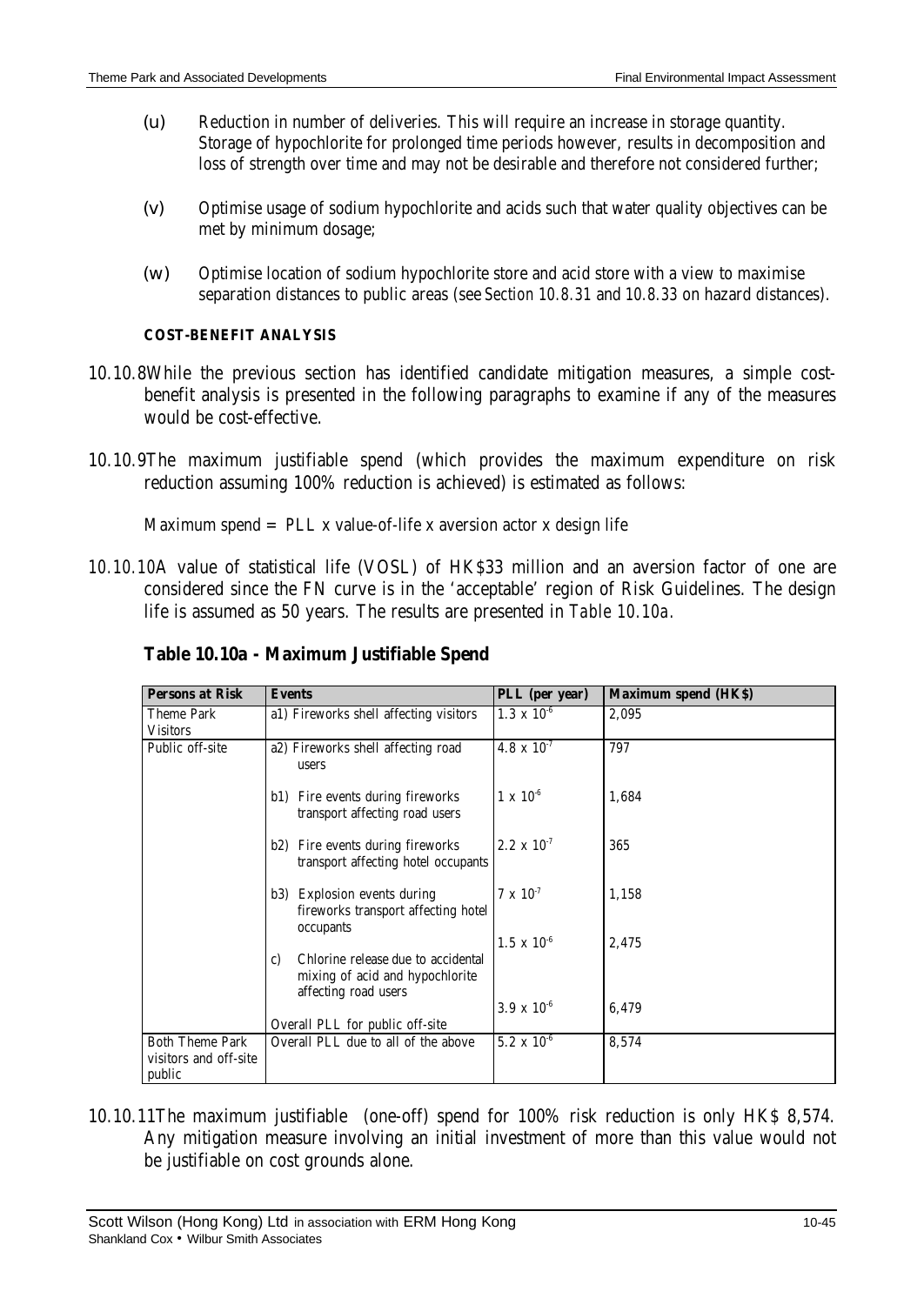- 10.10.12 Most of the mitigation measures discussed in *Section 10.10.2 to 10.10.7* are unlikely to be cost-effective with the following exceptions which may have minimum additional cost if incorporated at the detail design stage. These include (a), (b), (c), (e), (h), (i), (j), (k), (l), (m), (n), (o), (p), (q), (v), (w).
- 10.10.13 Certain mitigation measures such as (d), (i), (k) could totally eliminate the risks from fireworks and sodium hypochlorite.
- 10.10.14 The Theme Park Operator should examine whether any of the procedural and design measures discussed above can be adopted at minimal cost.

# **10.11 CONCLUSIONS**

- 10.11.1 The Hazard to Life assessment due to dangerous goods handled by the Theme Park were evaluated. The dangerous goods requiring assessment comprise fireworks and sodium hypochlorite.
- 10.11.2 The study has considered only events with potential for causing fatality and has quantitatively assessed such risks for both Theme park visitors and public off-site. The study does not include any quantitative risk analysis of events with potential to cause injuries.
- 10.11.3 The societal risks (of fatality) due to fireworks and sodium hypochlorite storage, transport and use were found to lie in the 'acceptable' region of the Hong Kong Risk Guidelines. The Individual Risk (of fatality) for off-site public and Theme Park visitors is also acceptable.
- 10.11.4A number of candidate mitigation measures were still examined to reduce risks to As Low As Reasonably Practicable (ALARP) but several measures are unlikely to be costeffective. However, many measures have minimal additional direct costs provided they are incorporated at the detail design stage. Certain mitigation measures could totally eliminate the risks from fireworks and sodium hypochlorite. The Theme Park Operator should examine these mitigation measures during detail design and prior to commencing operations as part of good engineering and operating practices.
- 10.11.5 It is therefore concluded that the risks to life due to the operation of the Theme Park and associated developments are acceptable, provided the design and operating safety measures assumed for the base case analysis are adopted. These are summarised in the sections on Impact Summary and the Implementation Schedule for the Project. The action items recommended in the HAZOP study is also summarised in the Impact Summary and Implementation Schedule.
- 10.11.6 It is to be noted that the analysis is based on indicative locations for fireworks and sodium hypochlorite storage areas and firing sites within the Theme Park. It is recommended that an optimisation study be carried out during detail design to achieve the required safety separation distances and also examine the possibility of providing further separation distances (from public areas) where feasible and practicable.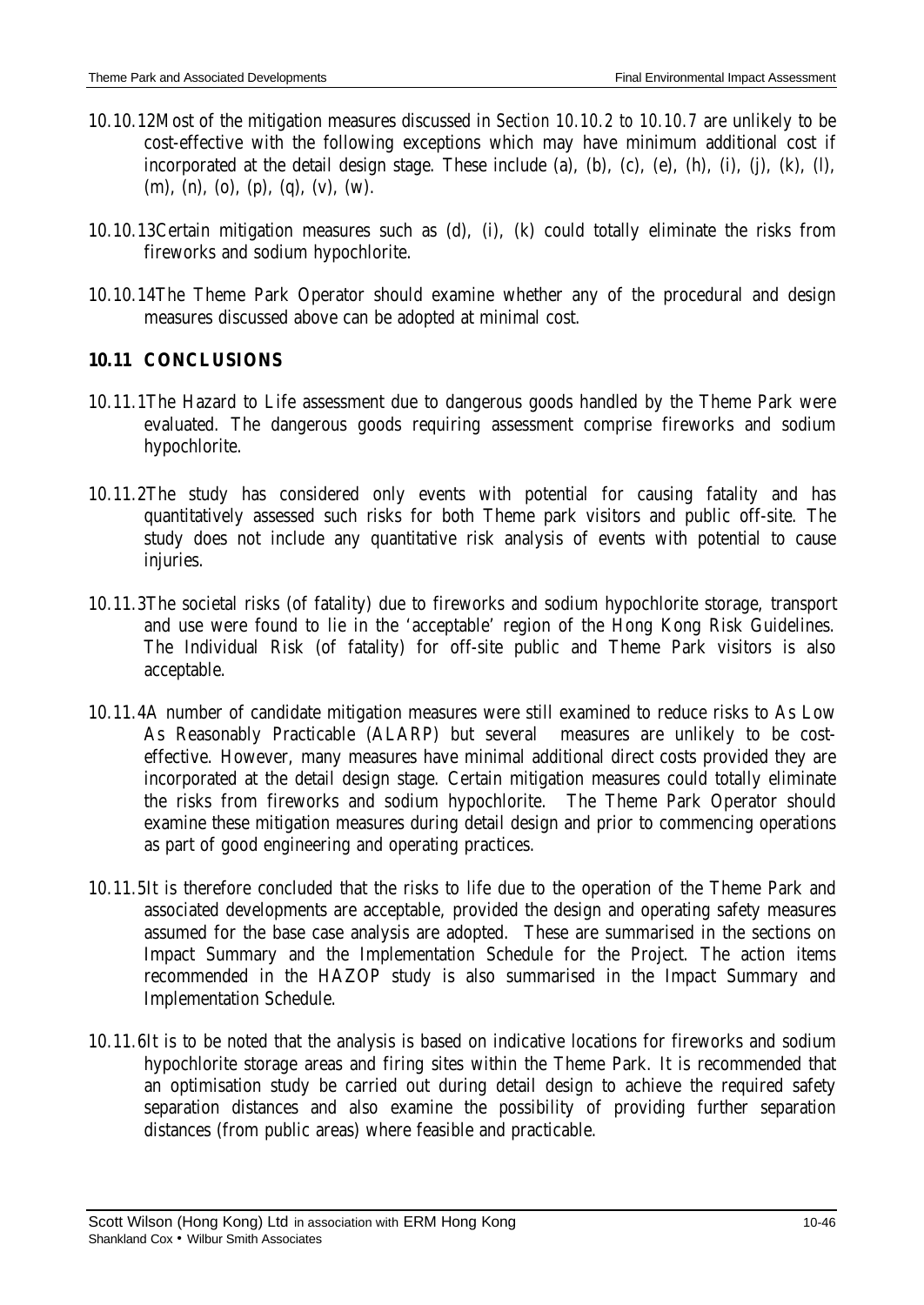#### **10.12 IMPACT SUMMARY**

10.12.1 A summary of impacts due to dangerous goods (fireworks and sodium hypochlorite) incidents resulting in loss of life is included in the following table. The impacts will arise only during the operational phase of the Project. There will be no impacts during the construction phase as dangerous goods (fireworks and sodium hypochlorite) will not be handled.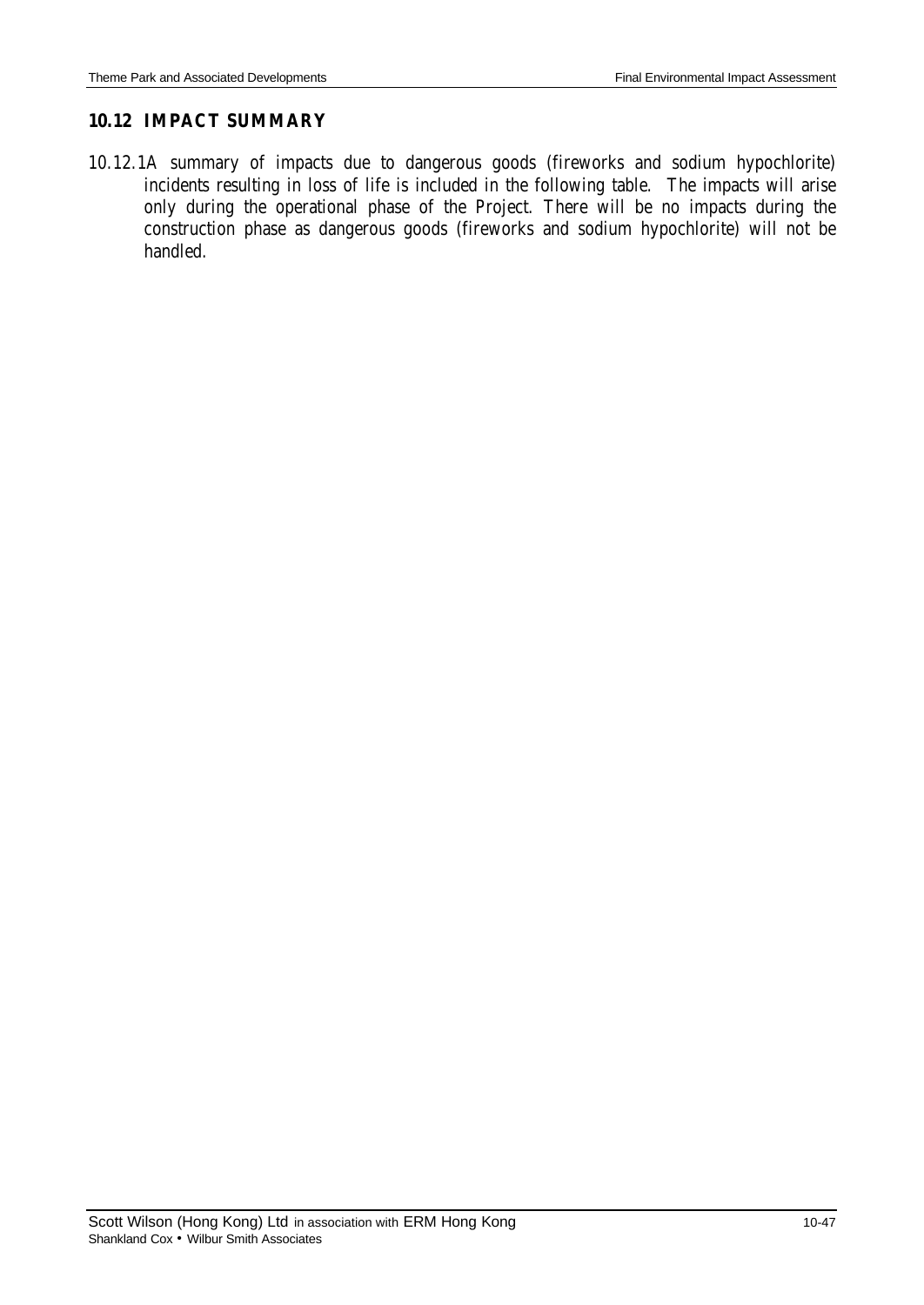# **Table 10.12a - Impact Summary**

| <b>Issue</b>               | <b>Operational Impact</b>                                                                                                                                                                                                                                                                                                                                                                                                                                                                                                                                                                                                                                                |  |  |
|----------------------------|--------------------------------------------------------------------------------------------------------------------------------------------------------------------------------------------------------------------------------------------------------------------------------------------------------------------------------------------------------------------------------------------------------------------------------------------------------------------------------------------------------------------------------------------------------------------------------------------------------------------------------------------------------------------------|--|--|
| <b>Assessment Points</b>   | Visitors within the Theme Park including Theme Park attractions and RD&E                                                                                                                                                                                                                                                                                                                                                                                                                                                                                                                                                                                                 |  |  |
|                            | Resort Road users<br>$\bullet$                                                                                                                                                                                                                                                                                                                                                                                                                                                                                                                                                                                                                                           |  |  |
|                            | Occupants in the hotel development<br>$\bullet$                                                                                                                                                                                                                                                                                                                                                                                                                                                                                                                                                                                                                          |  |  |
| Relevant Criteria          | Societal and Individual Risk Guidelines in Annex 4 of EIAO TM                                                                                                                                                                                                                                                                                                                                                                                                                                                                                                                                                                                                            |  |  |
| <b>Potential Impacts</b>   | <b>Fireworks</b>                                                                                                                                                                                                                                                                                                                                                                                                                                                                                                                                                                                                                                                         |  |  |
|                            | Fireworks shell landing and/or bursting near spectators within the Theme Park with potential to cause fatality;                                                                                                                                                                                                                                                                                                                                                                                                                                                                                                                                                          |  |  |
|                            | Fireworks shell landing and/or bursting on Resort Road with potential to cause fatality to road users;<br>$\bullet$                                                                                                                                                                                                                                                                                                                                                                                                                                                                                                                                                      |  |  |
|                            | Fire events during fireworks transport with potential to cause fatality to road users;                                                                                                                                                                                                                                                                                                                                                                                                                                                                                                                                                                                   |  |  |
|                            | Fire and explosion events during fireworks transport with potential to cause fatality to hotel occupants in the south-west corner of the Theme park                                                                                                                                                                                                                                                                                                                                                                                                                                                                                                                      |  |  |
|                            | development.<br>Sodium hypochlorite                                                                                                                                                                                                                                                                                                                                                                                                                                                                                                                                                                                                                                      |  |  |
|                            | Chlorine release due to accidental mixing of acid and hypochlorite with potential to cause fatality to road (Resort Road) users.                                                                                                                                                                                                                                                                                                                                                                                                                                                                                                                                         |  |  |
| <b>Mitigation Measures</b> | <b>Fireworks</b>                                                                                                                                                                                                                                                                                                                                                                                                                                                                                                                                                                                                                                                         |  |  |
|                            | The fireworks store will be constructed in accordance with the requirements specified in the Dangerous Goods Regulations, CAP 295 and any additional<br>1.<br>requirements as specified by the Commissioner of Mines and the Director of Fire Services. Such requirements include for example, separation distance of 101m<br>to spectator areas within the Theme Park, 101m to buildings and high occupancy sites outside the Theme Park and 50m to public roads and low occupancy areas<br>outside the Theme Park.                                                                                                                                                     |  |  |
|                            | The fireworks display including mid-level shows, low-level shows and stage shows will be designed and conducted in accordance with the requirements of NFPA<br>2.<br>1123 and 1126. This will include for example, separation distance of 107m from the firing site (for mid-level show) to public areas (both Theme Park visitors and<br>off-site public) and separation distance of 214m from the firing site to other dangerous goods stores. Any additional requirements on fireworks display as specified<br>by the Secretary of Home Affairs, Fire Services Department, Commissioner of the Television and Entertainment Licensing Authority will also be adopted. |  |  |
|                            | 3.<br>The fireworks will be received at the Theme Park only during night time when the park is closed to the public.                                                                                                                                                                                                                                                                                                                                                                                                                                                                                                                                                     |  |  |
|                            | A chain link fence will be installed around the firing site as a ballistic barricade to catch and deflect low trajectory shells (typically less than 15 degrees from<br>4<br>horizontal and which have potential to burst near spectators under normal burst times) fired from a disrupted mortar such that they cannot travel towards spectators<br>or members of the public.                                                                                                                                                                                                                                                                                           |  |  |
|                            | The launch system (for mid-level display) will be designed such that mortars will remain in upright position following the failure of any given mortar or even<br>5.<br>otherwise.                                                                                                                                                                                                                                                                                                                                                                                                                                                                                       |  |  |
|                            | 6.<br>Identify agencies to be contacted and establish mechanisms for reporting incidents of non-recoverable load in the event of load fall into sea while unloading at the<br>jetty.                                                                                                                                                                                                                                                                                                                                                                                                                                                                                     |  |  |
|                            | Mobile phones, walkie-talkies should not be carried by persons handling fireworks.<br>7.                                                                                                                                                                                                                                                                                                                                                                                                                                                                                                                                                                                 |  |  |
|                            | 8.<br>Fireworks store should be kept closed during fireworks display.                                                                                                                                                                                                                                                                                                                                                                                                                                                                                                                                                                                                    |  |  |
|                            | 9.<br>Ensure igniters are not stored with the bulk of fireworks/pyrotechnics.                                                                                                                                                                                                                                                                                                                                                                                                                                                                                                                                                                                            |  |  |
|                            | 10.<br>The site for manipulation of fireworks need to be identified. The site shall be located at adequate safety distance from the store and public areas.                                                                                                                                                                                                                                                                                                                                                                                                                                                                                                              |  |  |
|                            | 11.<br>Procedures to be developed to minimise unnecessary handling/sorting of products for fireworks show inside the store. This should include adequate labelling of both<br>outer packaging and product to aid easy identification.                                                                                                                                                                                                                                                                                                                                                                                                                                    |  |  |
|                            | 12.<br>If vehicles such as fork lift trucks are used for transfer of goods from store to pre-rigging area or display site, it should meet appropriate specifications.                                                                                                                                                                                                                                                                                                                                                                                                                                                                                                    |  |  |
|                            | 13.<br>The maximum height of typical 4" and 5" shells could be 150 m and 175 m respectively. The 4" and 5" shells for this display site should be designed specifically<br>to meet performance requirements (i.e., maximum burst height of 100m).                                                                                                                                                                                                                                                                                                                                                                                                                        |  |  |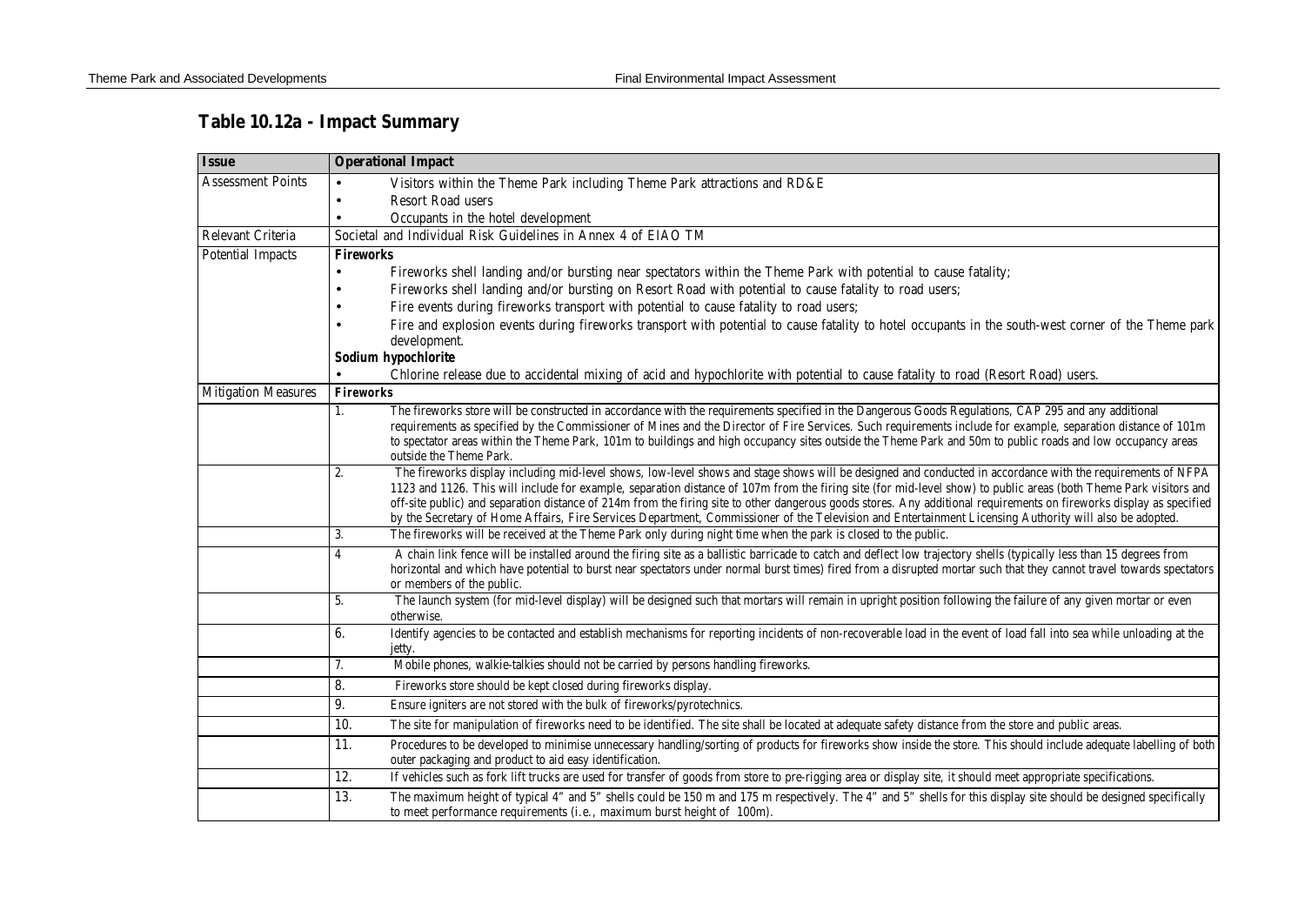| <b>Issue</b> |     | <b>Operational Impact</b>                                                                                                                                                                                                                                                                                                                                                             |
|--------------|-----|---------------------------------------------------------------------------------------------------------------------------------------------------------------------------------------------------------------------------------------------------------------------------------------------------------------------------------------------------------------------------------------|
|              | 14. | Disney's vendor supply of 4" and 5" shells must ensure items destined for other Disney locations are not delivered by error to this site unless conforming to<br>requirements of this site.                                                                                                                                                                                           |
|              | 15. | Procedures to be developed if trailers are to be used for mortar installation.                                                                                                                                                                                                                                                                                                        |
|              | 16. | Any mechanical system designed for varying mortar orientation should be such that it does not result in mortars orientated towards spectators.                                                                                                                                                                                                                                        |
|              | 17. | Use of permanently installed mortars or other similar or safer alternatives to be considered.                                                                                                                                                                                                                                                                                         |
|              | 18. | Design and position of fence to ensure containment of low trajectory shells towards spectators as well as road (off-site).                                                                                                                                                                                                                                                            |
|              | 19. | The weather conditions under which fireworks display need to be moderated should be identified in procedures based on site layout and weather data. The<br>procedures should also identify persons responsible for making such decisions.                                                                                                                                             |
|              | 20. | Procedures for safe handling and disposal of unfired and misfired items to be developed.                                                                                                                                                                                                                                                                                              |
|              | 21. | Procedures to be established for sweeping site after display.                                                                                                                                                                                                                                                                                                                         |
|              | 22. | Separation distances as specified in NFPA 1123 and 1126 for 'other fireworks items' (i.e., other than aerial shells) used for mid-level, low-level and stage shows<br>will be adopted.                                                                                                                                                                                                |
|              | 23. | Members of the audience will not be invited on stage during the course of discharge of fireworks or pyrotechnics.                                                                                                                                                                                                                                                                     |
|              | 24. | An optimisation study will be carried out during design to achieve the required safety distances and also examine the possibility of providing further separation<br>distances from public areas where feasible and practicable.                                                                                                                                                      |
|              | 25. | Quality control measures to ensure that offspec. fireworks items are not received/used at displays/shows.                                                                                                                                                                                                                                                                             |
|              |     | <b>Sodium Hypochlorite</b>                                                                                                                                                                                                                                                                                                                                                            |
|              | 26. | Storage tanks for sodium hypochlorite and hydrochloric acid will be built in separate areas of the Theme Park to avoid any interaction effects between the two<br>chemicals. There will be no piping or other interconnection between the two systems.                                                                                                                                |
|              | 27. | The tanks, connecting hoses and tanker contents for both hypochlorite and acid will be clearly labelled. This will include appropriate colour coding of the tanks and<br>connecting hoses, danger signs and safety notices. Also, the labels will be such that it is clearly visible to the delivery personnel.                                                                       |
|              | 28. | Clear procedural controls for tank filling and unloading will be developed. This will include clear role and responsibility description of the contractor and work site<br>personnel.                                                                                                                                                                                                 |
|              | 29. | Work site personnel will be present at the tank area to receive the tanker, check tank/tanker labels, check the transport documents carried by driver, check sample<br>for pH and only then authorise the driver to unload the contents. The work site personnel will be present throughout the unloading operation and until it is completed<br>and the tanker leaves the tank area. |
|              | 30. | The chemical suppliers Safety Management System will be assessed and audited periodically by the Theme Park Operator to ensure that procedures for supply are<br>adequate and are being followed.                                                                                                                                                                                     |
|              | 31. | The pH of hypochlorite solution will be at least 11. Acid pH will be around 3 or less. Operating procedures will include checking of pH of tanker contents by site<br>personnel before it is transferred into the storage tank.                                                                                                                                                       |
|              | 32. | Training will be provided to the staff in-charge of unloading operation. Clear competency specifications will be outlined for the personnel.                                                                                                                                                                                                                                          |
|              | 33. | Acid or hypochlorite will be received at the Theme park only during night time when the Park is closed to the public.                                                                                                                                                                                                                                                                 |
|              | 34. | Since deliveries will be made during the night, adequate lighting will be provided for proper identification of the labels on the storage tank and the road tanker and<br>also for identification of road signs leading to the appropriate storage area.                                                                                                                              |
|              | 35. | The hypochlorite and acid tanks will be located in a fenced area with a locked gate. The loading point for both the tanks will also be secured such that tanker driver<br>cannot start unloading without authorisation and presence of site personnel.                                                                                                                                |
|              | 36. | Vent/overflow line from the hypochlorite and acid tanks will be visible from the off-loading point to the operator/driver.                                                                                                                                                                                                                                                            |
|              | 37. | The hose connections will be designed specifically for acid and hypochlorite unloading (such as type and size of coupling and size of hose) such that an acid tanker<br>cannot be connected to the hypochlorite unloading point and similarly, a hypochlorite tanker cannot be connected to the acid unloading point.                                                                 |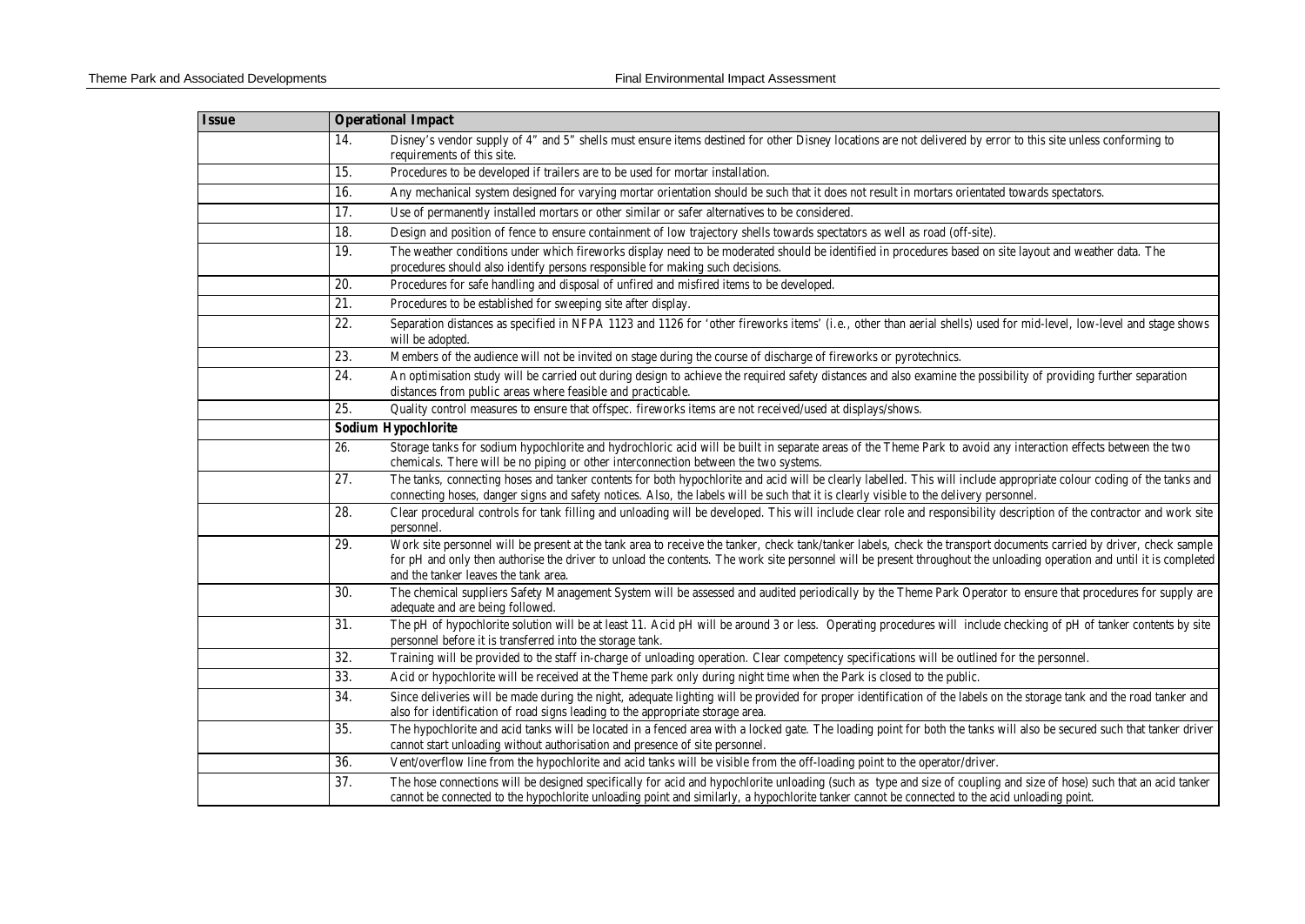| <b>Issue</b>                                      | <b>Operational Impact</b>                                                                                                                                                                                                                                                                                                       |  |  |
|---------------------------------------------------|---------------------------------------------------------------------------------------------------------------------------------------------------------------------------------------------------------------------------------------------------------------------------------------------------------------------------------|--|--|
|                                                   | 38.<br>Chlorine gas detectors will be installed around the hypochlorite and acid tank and near the tank vent with alarm annunciation at the tank area and in the central<br>control centre or other appropriate manned location within the Theme Park. Operator will stop transfer operations immediately upon receiving alarm. |  |  |
| <b>Residual Impacts</b>                           | Acceptable                                                                                                                                                                                                                                                                                                                      |  |  |
| Environmental                                     | Acceptable                                                                                                                                                                                                                                                                                                                      |  |  |
| Acceptability                                     |                                                                                                                                                                                                                                                                                                                                 |  |  |
| <b>Further Risk</b><br><b>Mitigation Measures</b> | This is to be considered by HKITP operator during detailed design. It should be noted that some of these recommendations may be redundant.                                                                                                                                                                                      |  |  |
|                                                   | Fireworks                                                                                                                                                                                                                                                                                                                       |  |  |
|                                                   | 39.<br>Increase separation distances from the firing site to spectators. Ideally, separation distances should exceed the maximum range for aerial shells                                                                                                                                                                        |  |  |
|                                                   | Optimise fence design (i.e. fence height, fence location with respect to mortars and spectators and physical configuration) to contain shell<br>40.<br>trajectory at all mortar angles (due to accidental disruption of mortars) that could potentially reach the spectator area.                                               |  |  |
|                                                   | Increase separation distances from the firing site to road.<br>41.                                                                                                                                                                                                                                                              |  |  |
|                                                   | Partial cover above the road section (Resort Road) in the vicinity of the firing area to stop shells from falling on the road.<br>42.                                                                                                                                                                                           |  |  |
|                                                   | Install road warning signs on Resort Road to warn road users about potential fireworks debris/unfired items landing on road during a fireworks<br>43.<br>display.                                                                                                                                                               |  |  |
|                                                   | Employ a survey team to survey the roads (East Resort and West Resort Roads) during and immediately after the show to identify any "dud"<br>44.<br>shell (i.e., unfired item) that may have landed on the road.                                                                                                                 |  |  |
|                                                   | Ensure that road users/others do not stop along the road to watch fireworks display<br>45.                                                                                                                                                                                                                                      |  |  |
|                                                   | Impose low speed limits (on East and West Resort Roads) to enable road users to take evasive action and thereby avoid running over 'dud'<br>46.<br>shells. This also requires that adequate lighting is provided along the road                                                                                                 |  |  |
|                                                   | Close the Resort Road during fireworks display and until a survey team has surveyed the road for 'dud shells' (i.e., unfired item) immediately<br>47.<br>after the display                                                                                                                                                      |  |  |
|                                                   | The driver transporting the fireworks should be suitably qualified and trained.<br>48.                                                                                                                                                                                                                                          |  |  |
|                                                   | Close the Resort road to public during fireworks delivery. .<br>49.                                                                                                                                                                                                                                                             |  |  |
|                                                   | The distance from the road (the road from the landing site to the Resort Road) to the hotel building (at the south west corner of the development)<br>50.<br>should be increased as far as practicable                                                                                                                          |  |  |
|                                                   | The window area towards the road should be minimised as far as practicable and where provided, should use toughened glass.<br>51.                                                                                                                                                                                               |  |  |
|                                                   | 52.<br>Structures vulnerable to blast fragmentation such as a wall, trees etc. between the road and the hotel building should be avoided as far as<br>practicable to minimise the potential for missile generation.                                                                                                             |  |  |
|                                                   | Large congregation areas in the hotel development site towards the road should be avoided as far as practicable<br>53.                                                                                                                                                                                                          |  |  |
|                                                   | Tolerant uses such as utility areas, with no windows may be located towards the road<br>54.                                                                                                                                                                                                                                     |  |  |
|                                                   | The road adjoining the hotel development (i.e. from landing site to Resort Road) to be designed as 'works' road, i.e. used only for transport of<br>55.<br>goods to the Theme Park and not a public road. This will reduce the potential for road accidents due to other road vehicles.                                         |  |  |
|                                                   | Reduce transport load (i.e., from 4 te NEQ to say, 2te). Although this will increase the frequency of delivery (and therefore the frequency of<br>56.<br>incident), the damage potential will be reduced.                                                                                                                       |  |  |
|                                                   | Sodium Hypochlorite                                                                                                                                                                                                                                                                                                             |  |  |
|                                                   | Use of dual tanks and development of procedures to ensure that the road tanker is unloaded only into a near empty tank. This will reduce the<br>57.                                                                                                                                                                             |  |  |
|                                                   | potential for chlorine release even if accidental mixing occurs. However, there is still the potential for operator error in unloading into a full tank                                                                                                                                                                         |  |  |
|                                                   | Install a shutdown valve on the unloading line (on the tank side) with provision for automatic shutdown by chlorine gas detectors<br>58.                                                                                                                                                                                        |  |  |